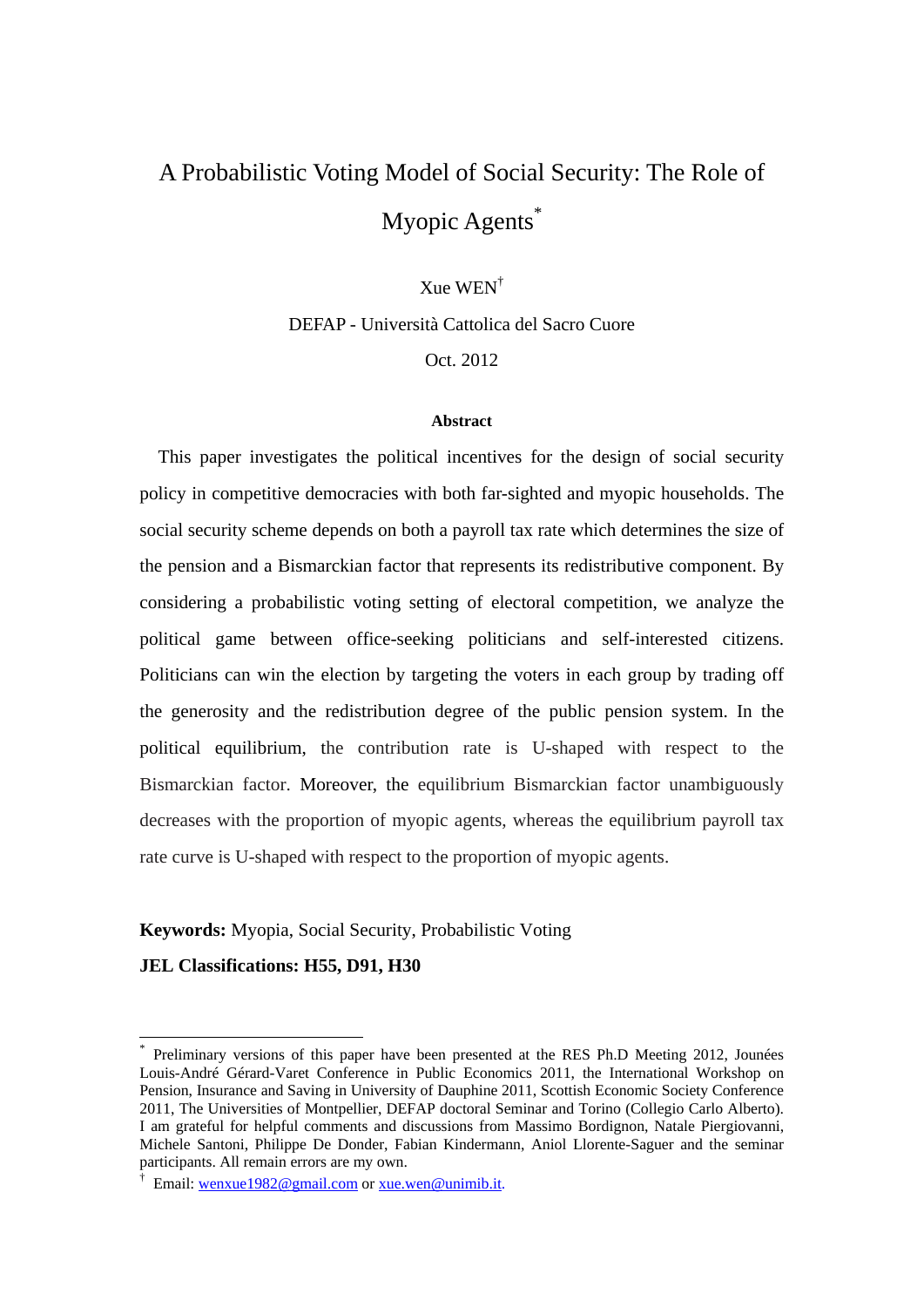# **1. Introduction**

<u>.</u>

The optimal design of social security policy remains a classic issue in public economics. Previous studies addressing the effects of social security to people's well-being mainly adopt the standard consumer behavior assumption - the life-cycle hypothesis (Ando and Modigliani, 1963), which states that consumers naturally smooth their consumption over life time. However, emerging evidence and empirical studies suggest that in reality consumer behavior does not always abide such a rule.<sup>1</sup> One of the key characteristics is that people often behave myopically when facing both short-term and long-term choices, even though they regret not having saved enough afterwards. Behavioral economists developed several frameworks in modeling shortsighted consumers with respect to different non-standard preferences. To new a few, Laibson (1997) proposed the quasi hyperbolic discounting framework which was previously developed by Strotz (1956) and Phelps and Pollak (1968). Gul and Pesendorfer (2001) define temptation preferences over both allocations and choices sets, which implies that under-saving is the consequence of people getting tempted by small earlier rewards. If some choices feel tempting when they are available, and if this detracts from well-being, then an individual may prefer small choice sets to large ones. Instead, Feldstein (1985) and Cremer et al. (2007, 2008) widely applied the myopic approach to the optimal design of social security. The myopic approach is a simpler framework in which agents are myopic in that they do not save at all and focuses on individuals' self-reported mistakes between their choices and their true preferences. As Pestieau and Possen (2006) put it: "[m]yopic individuals do not want to save because their immediate 'self' incites them to get instant gratification". In particular, this paper follows the assumption in myopic sophisticated agents<sup>2</sup> à la

<sup>&</sup>lt;sup>1</sup> Many studies suggest that consumption declines sharply at retirement (See e.g Hammermesh, 1984; Banks et al., 1998). Behavioral economists suggest that individuals are not perfectly rational and sometimes have trouble behaving in their own best interests. Explanations provided for the non-standard saving behavior stress that individuals are tempted to spend and that saving requires effect and self-control. (See e.g., O'Donoghue and Rabin, 1999; Thaler and Shefrin, 1981). Moreover, the last few decades have witnessed a sharp decline in the saving rate for most developed countries. Based on the U.S data, Laibson (1997) suggests that financial innovation may have caused the ongoing decline in the savings rates, since financial innovation increases liquidity, eliminating commitment opportunities.

<sup>&</sup>lt;sup>2</sup> The alternative to sophisticated myopic agents is naïve myopic agents. The notion of "naïve and sophisticated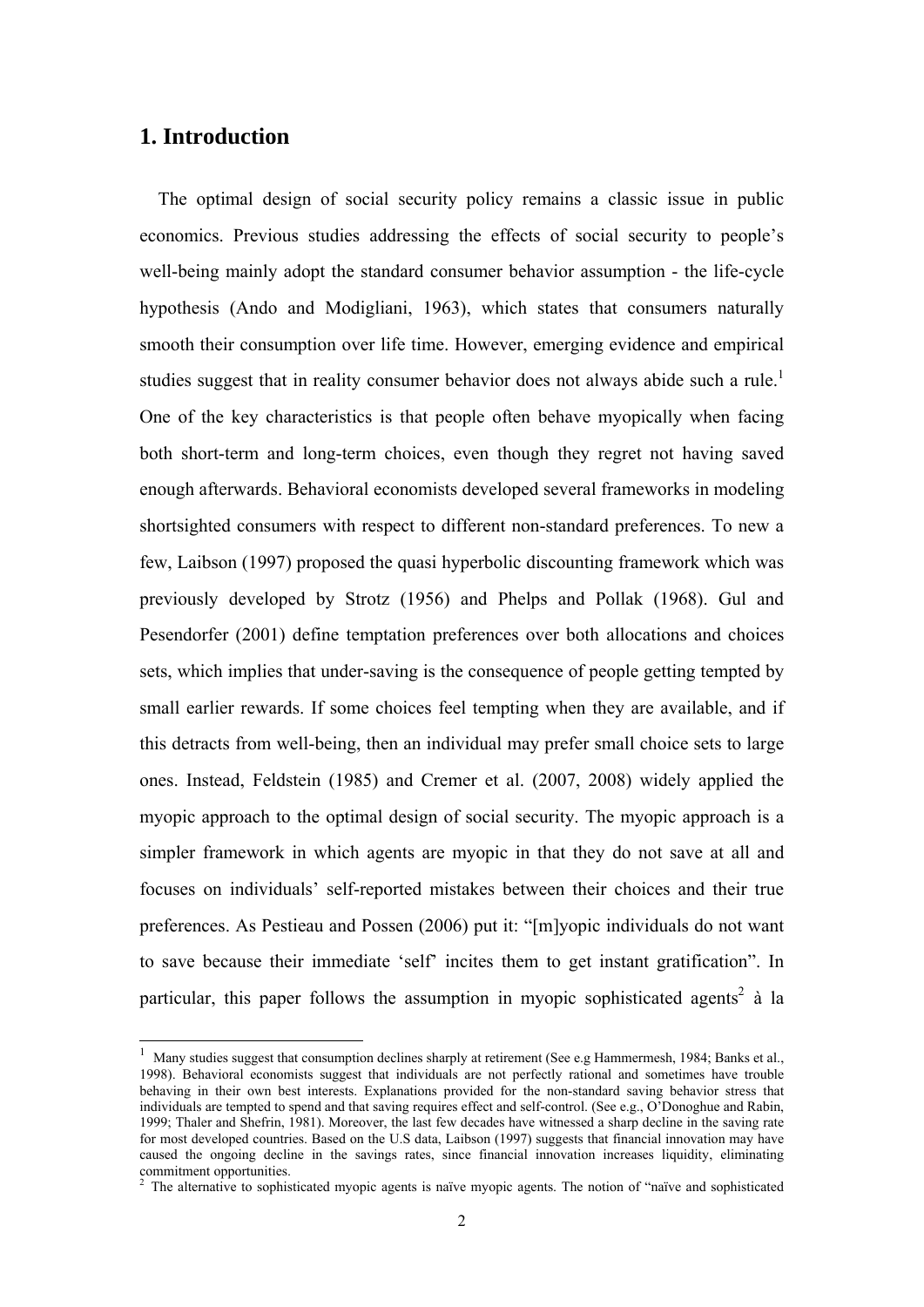Cremer et al. (2007, 2008). In the rest of the paper we use the term "myopic" instead of "myopic sophisticated" for simplicity.

Ever since the seminal contribution by Feldstein (1985), an increasing number of papers have incorporated the role of myopic behavior in analyzing the public pension systems.<sup>3</sup> Typical of this literature takes the normative view focusing on the paternalistic role of the government that uses a mandatory pension system in providing a commitment service and redistribution mechanism. Truly there are a considerable amount of studies explore the political economy of social security, however, none of them adequately addresses the presence of myopic agents.<sup>4</sup> Thus, this paper aims to study the political implications of incorporating the myopic consumption behavior into the optimal design of social security.

Moreover, we apply the probabilistic voting approach. Note that the existing positive literature on social security mainly adopts the majority voting approach. This approach is limited to only one characteristic of social security<sup>5</sup>, given that the median voter theorem yields no prediction when the policy space is multi-dimensional.<sup>6</sup> This is rather restrictive, since the two main distinct characteristics of a pension system are

<u>.</u>

myopic agents" was first brought up by Strotz (1956) and Pollak (1968). Strotz (1956) suggested that people are more impatient when they make short-run trade-offs than when they make long-run trade-offs. A person could be sophisticated and know exactly what her future selves' preferences will be. Alternatively, a person could be naïve and believe her future selves' preferences will be identical to her current self's, not realizing that as she gets closer to executing decisions her tastes will have changed. He argues that in order to avoid such time inconsistency, agents could decide in a sophisticated way, making an analysis of what their actions would be in the future, as a consequence of their changing preferences. In the literature, it has assumed either one or the other behavior, without attempting to justify the choice on behavioral grounds. For instance, Akerlof (1991) assumes naive beliefs, while Laibson (1997, 1998) assume sophisticated beliefs. Harris and Laibson (2008) introduce a continuous-time model of quasi-hyperbolic time preferences to solve the intra-personal game for the sophisticated agents. Cremer et al. (2007) discuss the optimal social security for an economy consisting of both farsighted and myopic sophisticated voters through majority voting. It is worth mentioning that Hey and Lotito (2009) came up with an experimental study analyzing the dynamic inconsistent makers' attitudes towards dynamic inconsistency distinguishing subjects being naïve, resolute or sophisticated. They end up in questioning the applicability of the sophisticated myopic approach. However, given the widely application of this assumption in the theoretical literature and it seems to help generating predictions that are in line with empirical evidence on saving behavior (see e.g. Cremer et al., 2007, 2008). Therefore, one would need more experimental work before dismissing/accepting this behavioral assumption. The jury is still out.

<sup>&</sup>lt;sup>3</sup> A vast literature on myopia and social security takes a normative approach, focusing on the role of myopic behavior in justifying the existence of a publicly provided pension system. More specifically, the existing literature point out that myopia is a rationale for the public pension system. See E.g., Feldstein (1985), Docquier (2002) and Andersen and Bhattacharya (2010). 4 See Galasso and Profeta (2002) for a full review. To the author's knowledge, Cremer et al. (2007) is the only

attempt studying the political economy implications of social security with myopic agents in the context of majority voting.

 $<sup>5</sup>$  Most of this literature focuses sorely on the payroll tax rate determining the size of the social security system.</sup>

<sup>6</sup> See for instance, Casamatta et al. (2000b) and Persson and Tabellini (2000).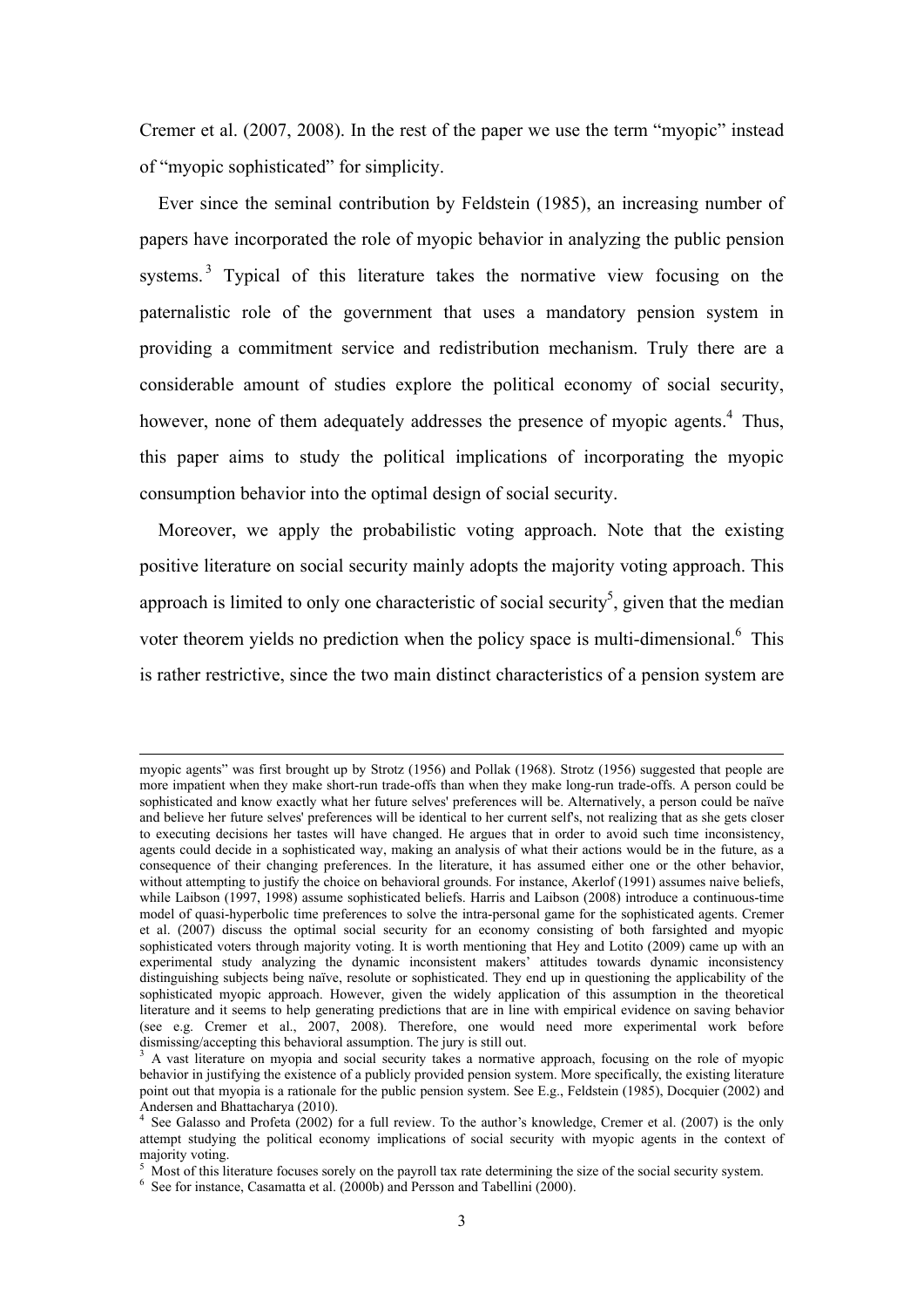contributions and benefits.<sup>7</sup> Furthermore, in a political game, the Bismarkcian factor (the redistribution degree of the social security) is no less crucial than the payroll tax rate (the size of the social security). Given that the Bismarckian factor can reduce inequality, it is essential element to target the lower income voters. The problems associated with the existence of equilibrium in high-dimensional policy spaces are well known (Plott, 1967). Nevertheless, probabilistic voting theory is considered as being an appropriate solution to these problems. $\delta$  In addition, the probabilistic voting model allows us to analyze entrenched voter positions that are independent of personal benefits derived from economic policy. Unlike the traditional way in modeling which preferences focusing solely on the economic benefits one receives, probabilistic voting also considers ideological positions unrelated to personal economic concerns. This implies that some people's preferences are 'worth' more than others. One voter may cast his ballot in favor of a candidate that brings him lower economic benefits in exchange for a non-economic issue that for him outweighs the economic loss. This non-economic issue is referred to an "ideology" that is orthogonal to the fundamental policy dimensions of interests.<sup>9</sup>

To be more specific, the general setting of our model follows Feldstein (1985) in assuming that all individuals have equal earnings and identical tastes but differ in their behavior types (being either farsighted or myopic). There is no account for uncertainty in future rates of return, rates of population growth, productivity or demographics. It is assumed that individuals hold rational expectations and anticipate the effect of policy on equilibrium outcomes. We consider a simple two-period overlapping generations model, with people working in the first period and retiring in the second. Households are non-altruistic. The voting stage occurs before the market stage. Voters are characterized by their behavior types and their political ideologies. Behavior types are divided into two interest groups, myopic group and the farsighted

<u>.</u>

<sup>&</sup>lt;sup>7</sup> Cremer et al. (2007) discuss both the size and the redistribution degree of the social security in a majority voting setting. The voting occurs in a sequential way. In the first stage, voters vote either for a pure Bismarckian system or a pure Beveridgean system, then, they vote for the payroll tax rate.

<sup>&</sup>lt;sup>8</sup> See e.g. Lindbeck and Weibull (1987), Coughlin (1992), Dixit and Loudregan (1996) (1998), Persson and Tabellini (2002). By introducing uncertainty to the voting process, it incorporates a random element to any voter's utility calculation, which is modeled through the mechanics of probability theory.

<sup>&</sup>lt;sup>9</sup> These characteristics are permanent and cannot be credibly altered in the course of electoral competition.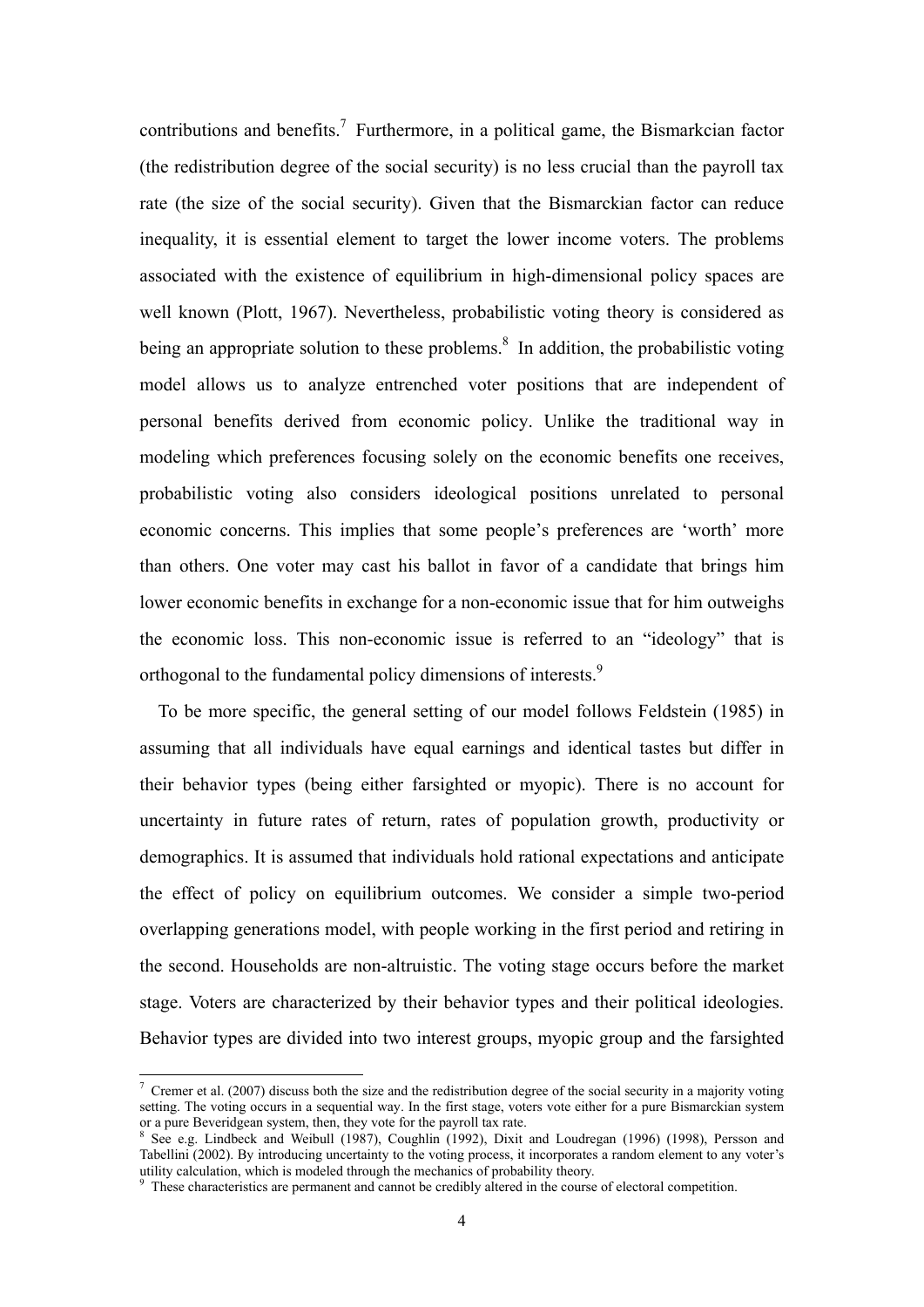group.  $10$  Foresighted households adjust their private savings and labor supply decisions by rationally anticipating the wealth implications of the social security policy. Instead the myopic individuals focus solely on current consumption and save nothing in the market stage. Note that the problem with the myopes is not being shortsighted per se, but lacking of self-control when facing saving and labor supply decisions in the first period. However, the myopes are sophisticated in the voting stage that they vote with a long-term rationale despite the fact they suspect their behavior with nonetheless be myopic in the first period.<sup>11</sup>

The social security policy is determined in the probabilistic voting setting. Two office-seeking politicians enter into electoral competition. Voters vote for the Bismarckian factor and the payroll tax rate simultaneously. Voters care about both the social security policy and their own political ideologies. The farsighted and the myopic groups hold different political homogeneity representing their ability to exert political pressure in acquiring their preferred social security policy. There is no presumption on whether one group is more political homogenous than the other.<sup>12</sup>

The focus of the current model is on the sensitivity of the two specific groups' (myopic and farsighted) voting behavior with respect to different social security policies. Targeting the votes of the two groups can be done through two channels: the size (positively related to the contribution rate  $\tau$ ) and the redistribution degree (negatively related to the Bismarckian factor  $\alpha$ ). These two parameters differ in targeting the two groups and can be used as substitute tools. The unique Nash-equilibrium can be characterized analytically.<sup>13</sup> In the equilibrium the

-

 $10$  The standard approach is to consider two interests groups composed the young and old generations, respectively. For instance, Profeta (2002) presented a probabilistic voting model investigating a political game between the young and the old group. However, that is not the focus of this paper.

<sup>&</sup>lt;sup>1</sup> The assumption of myopic sophisticated agents is crucial for generating a political equilibrium with a positive pension system. When we consider the myopic agents to be fully myopia that they are myopic not only in the market stage but as well in the voting stage, they would simply vote for no social security. On the other hand, the farsighted agents prefer private saving than social security. Thus, in the fully myopia setting, no social security will be implemented in the political equilibrium.

<sup>&</sup>lt;sup>12</sup> Some may argue that the farsighted care less about social security given that they naturally smooth consumption overtime. However, this statement is fragile given that social security distorts their labor supply and, consequently, their consumption levels. Naturally, the voters inside the myopic group pay attention to social security policy as they expect the government forcing them saving and compensating them when retired. Therefore, we do consider both cases in which either the farsighted or the myopic are (exogenously) more politically homogeneous than the other group.

<sup>&</sup>lt;sup>13</sup> To focus on the effects of myopia instead of the intergenerational transfers or the capital accumulation, we assume zero population growth and zero interest rate. Note that the assumption on the equality between the interest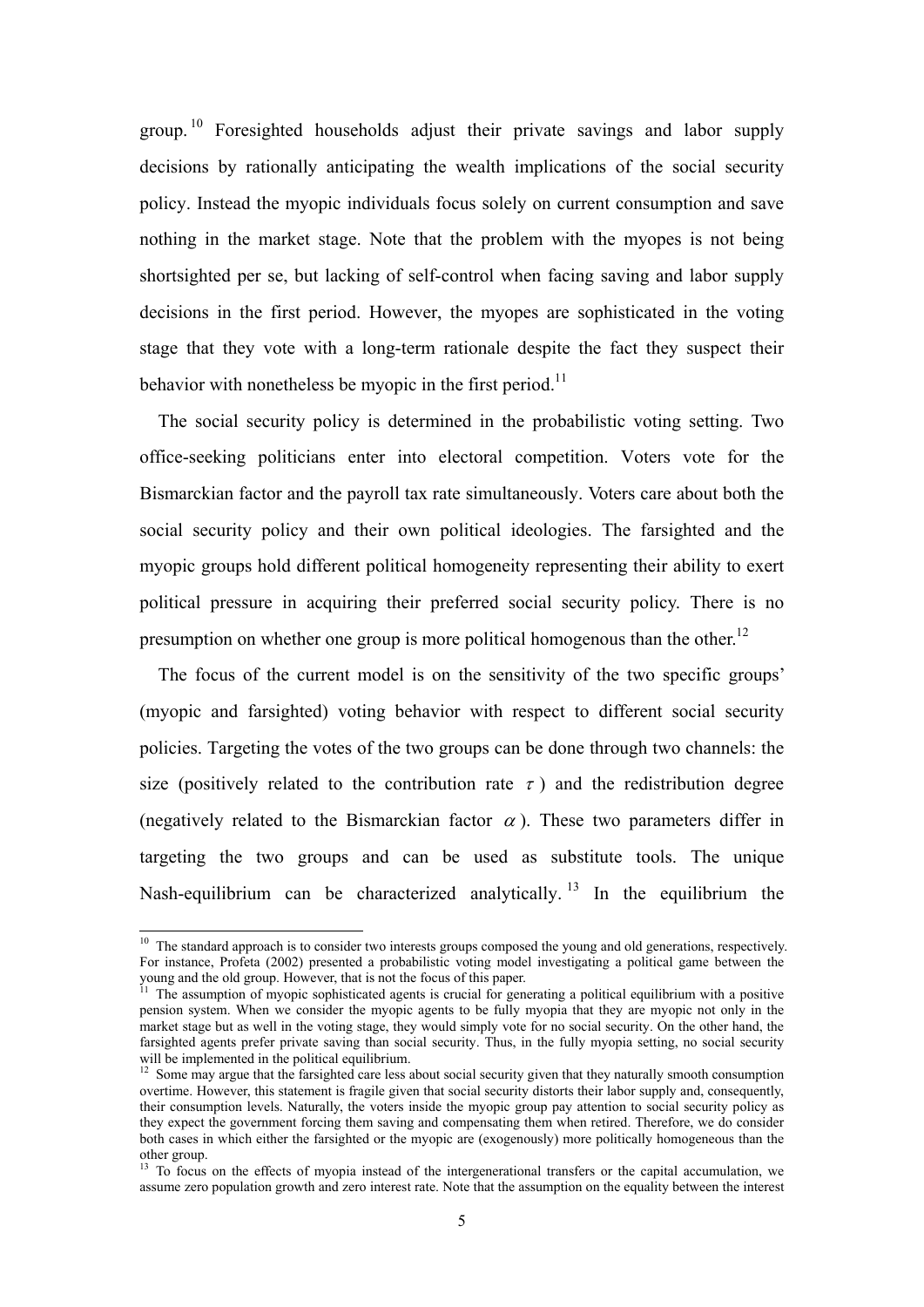contribution rate and the Bismarckian factor are determined endogenously. This differs from the median voter setting in Cremer et al. (2007), where voters vote sequentially first between a pure Bismarckian system and a Beveridgean system, then, the payroll tax rate for the chosen system. Furthermore, we characterize the closed-form solution with the logarithmic utility function. The results of the theoretical model are numerically illustrated in the simulation part.

To preview the main results, the payroll tax rate is a U-shaped function with respect to the Bismarckian factor in the equilibrium with a turning point at a high value of the Bismarckian factor. This implies that the tax rate will be higher under both a less Bismarckian system (in which pension benefits are less related to one's contributions) and a pure Bismarckian System (in which pension benefits fully depend on one's first period contributions) than in systems that are close to the pure Bismarckian system.<sup>14</sup> The underlying economic mechanism is that social security does not only create redistribution in favor of the myopic group, but also causes distortions to the labor supply for all. The distortion for the myopic agent's labor supply is higher and is only related to the payroll tax rate. Instead, the farsighted agents are less distorted as their labor supply decisions are influenced by both the payroll tax rate and the Bismarckian factor. The lower the payroll tax rate, the higher is the Bismarckian factor, the lower is the distortion. The U-shaped relationship between the payroll tax rate and the Bismarckian factor results from the trade-off between efficiency and redistribution.

<u>.</u>

rate and the population growth rate is crucial for our results as we look into the steady-state political equilibrium instead of the dynamic political equilibrium. Our model is restricted as we consider only one single generation and that voting happens only once. In a standard OLG model setting, with our assumptions on interest rates and population growth, the political equilibrium arises in a steady-state sequence where only the young vote and make the presumption that the system they adopt will as well be adopted by the next generation. On the contrary, see for example below the literature exploring the inter-generational game in a dynamic economy. Cooley and Soares (1999) and Boldrin and Rustichini (2000) stress the role of general equilibrium effects to explain why the politico-economic equilibrium is in favor of intergenerational transfers. Recently, Gonzalez-Eiras and Niepelt (2008) provide an application of the probabilistic voting model in a standard OLG model, focusing on the effect of the projected demographic transition on the politico-economic dynamic equilibrium for social security.

<sup>&</sup>lt;sup>14</sup> Note that in our model, there is no room for a pure Beveridgean system (in which benefits are unrelated to a worker's contribution). This is closed related to two assumptions: first, we assume homogeneous productivity across individuals. Therefore, income inequality only depends on one's behavior type; Second, the individual preferences take an inseparable form with respect to consumption and labor supply. Therefore, when myopes exist in the economy, the farsighted always preferred policy is a purely Bismarckian system, while the myopic preferred policy is an impure contributive system, given that they are aware that farsighted individual's labor supply is less distorted if the pension system is more Bismarckian. At this stage, we assume away the productivity heterogeneity to focus on the effects of myopia and political preferences. This is because the effects of uncertainty in productivity will compound with the effects of the uncertainty in myopia and political preferences in the optimal design of social security. However, we leave to future work a more complete analysis of the interaction between these factors.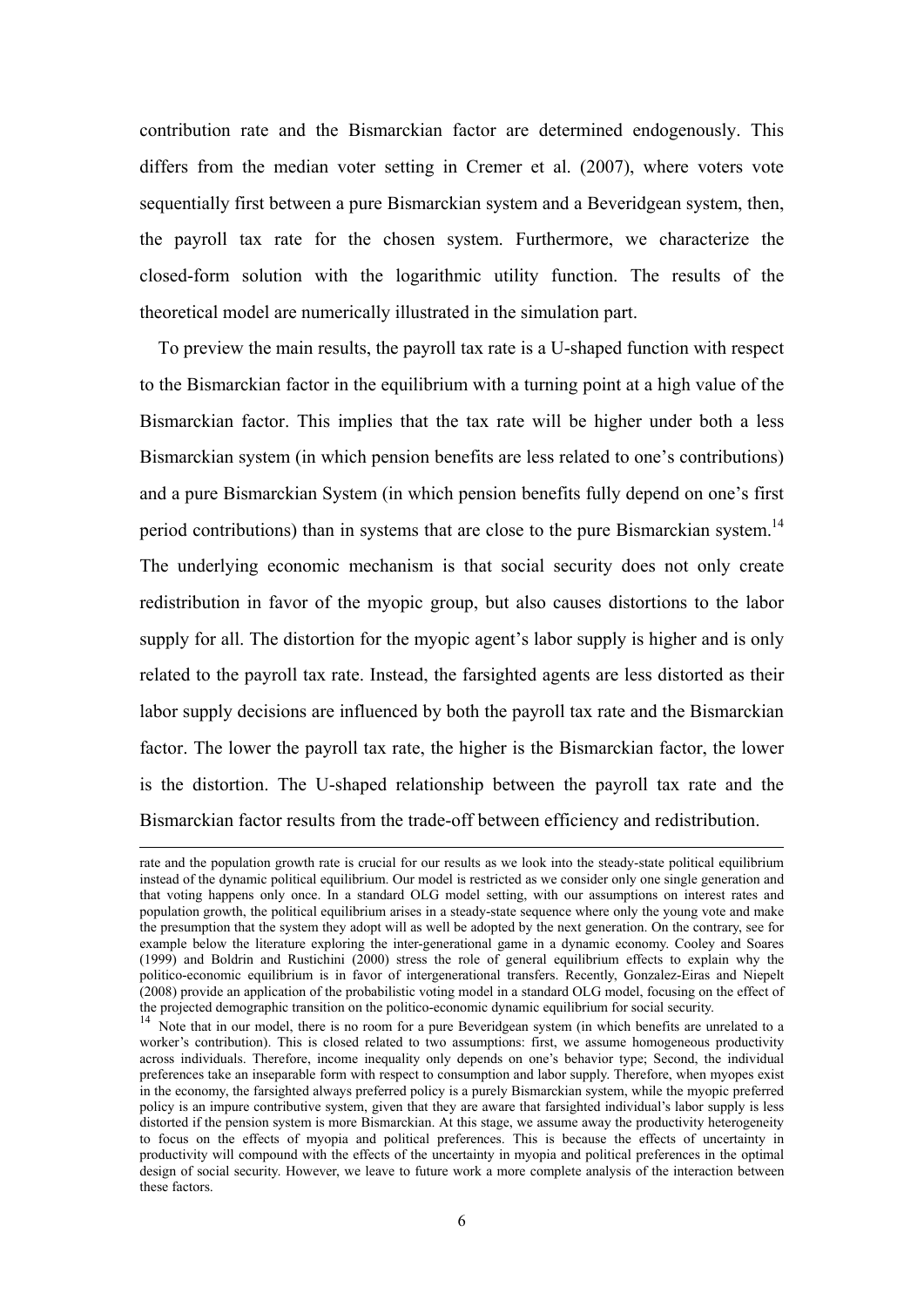Given that the farsighted agents provide more labor supply than the myopes, the redistribution component in social security is therefore in favor of the myopic group. A society with more myopic agents therefore prefers a more redistributive pension system. Instead, the payroll tax rate curve is U-shaped with respect to the size of the myopic agents. This link again comes from the tradeoff between redistribution and efficiency.

The rest of this paper is structured as follows: Section 2 introduces the model and characterizes the equilibrium results. A numerical simulation applying the logarithmic utility function is conducted in section 3. The last section concludes.

# **2. The model**

### **2.1 Stages of the game**

Two political parties represented by two office-seeking candidates enter into electoral competition. Both candidates choose the social security policy platforms simultaneously and do not cooperate. Politicians credibly commit to their own social security policy platforms. The social security policy includes two elements: the payroll tax rate representing the size of the pension system, and the Bismarckian factor that measures the contributory parameter of the pension system. Each party holds fixed ideological positions non-related with economic policy such as positions on value issues. The party that obtains the majority of the votes wins the election and implements the promised policies.

Voters differ in two dimensions: their behavior type as farsighted or myopic agents and in their political ideology biases. Voters are motivated by both these two categories; private income and consumption on one hand, and political ideological preference on the other. Citizens may either be heterogeneously biased towards a certain party or share a common valuation of the competing parties. People vote for the party that suits his own interests, given promised economic policies as well as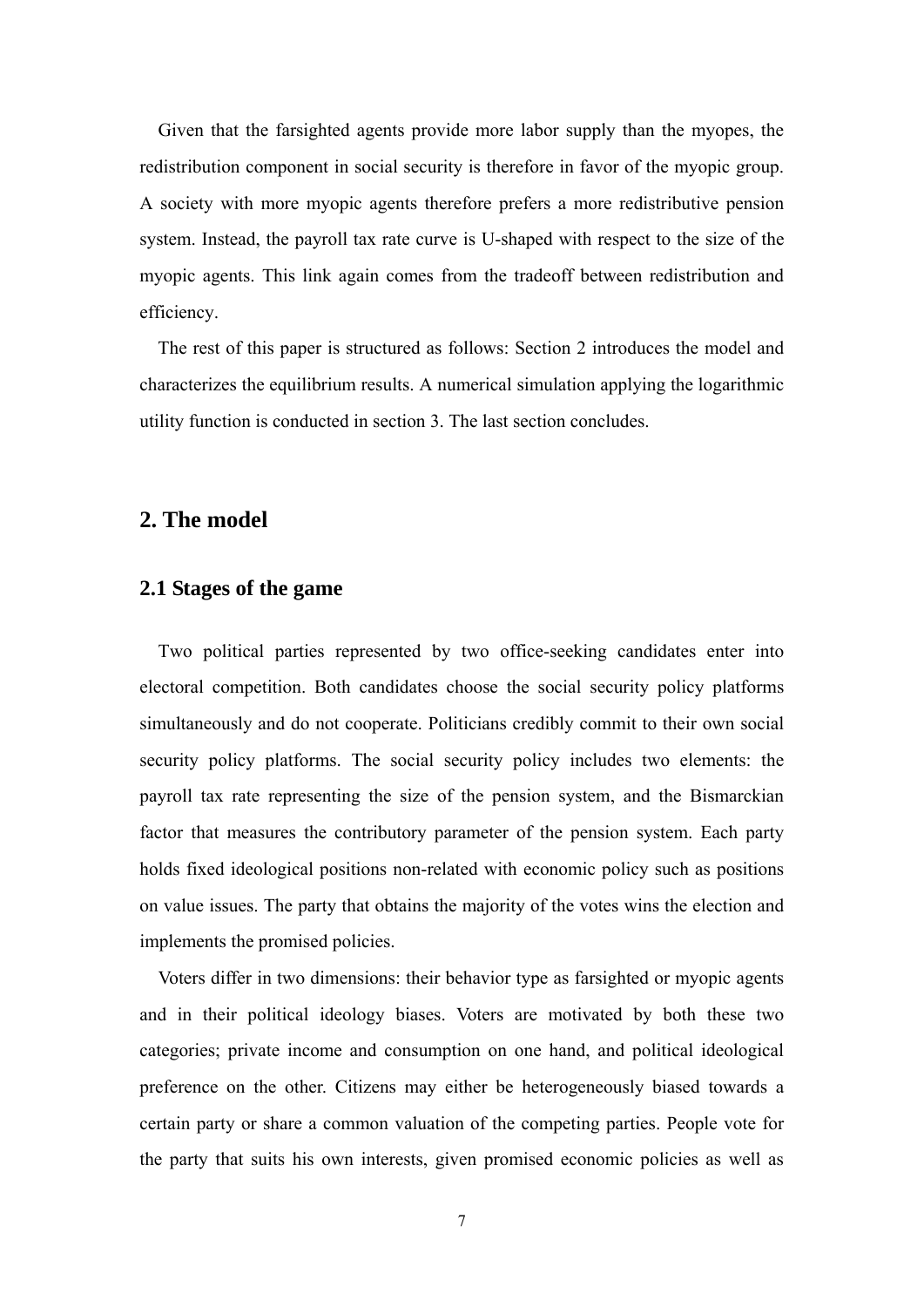their own political ideological views.

Figure 1 shows the timing of the events as well as the information sets for both the political parties and the voters.



**Figure 1: The Timing of the Political Game** 

More precisely, the political game has four sequential stages:

### **Stage 1 – Policy Announcements:**

Taking its opponent's policy platform as given, each political candidate chooses a social security policy platform to maximize its chances of winning the election. Parties take into account the political preferences of citizens, anticipating the labor supply choice and saving pattern for each type of agents (far-sighted and myopic).

### **Stage 2 – Election:**

During the election, the far-sighted and myopic voters vote according to their true preference given the economic policy announcements and their ideological biases. It is worth noting that when voting, the myopic sophisticated agents consider their long-time welfare anticipating that their myopic-self will emerge in the last stage when the platform is implemented. They are purely myopic when making labor supply and saving decisions in the last stage that they disregards their second period utility at this stage.

#### **Stage 3 – Policy Implementation:**

We assume the winning political candidate actually implements the policies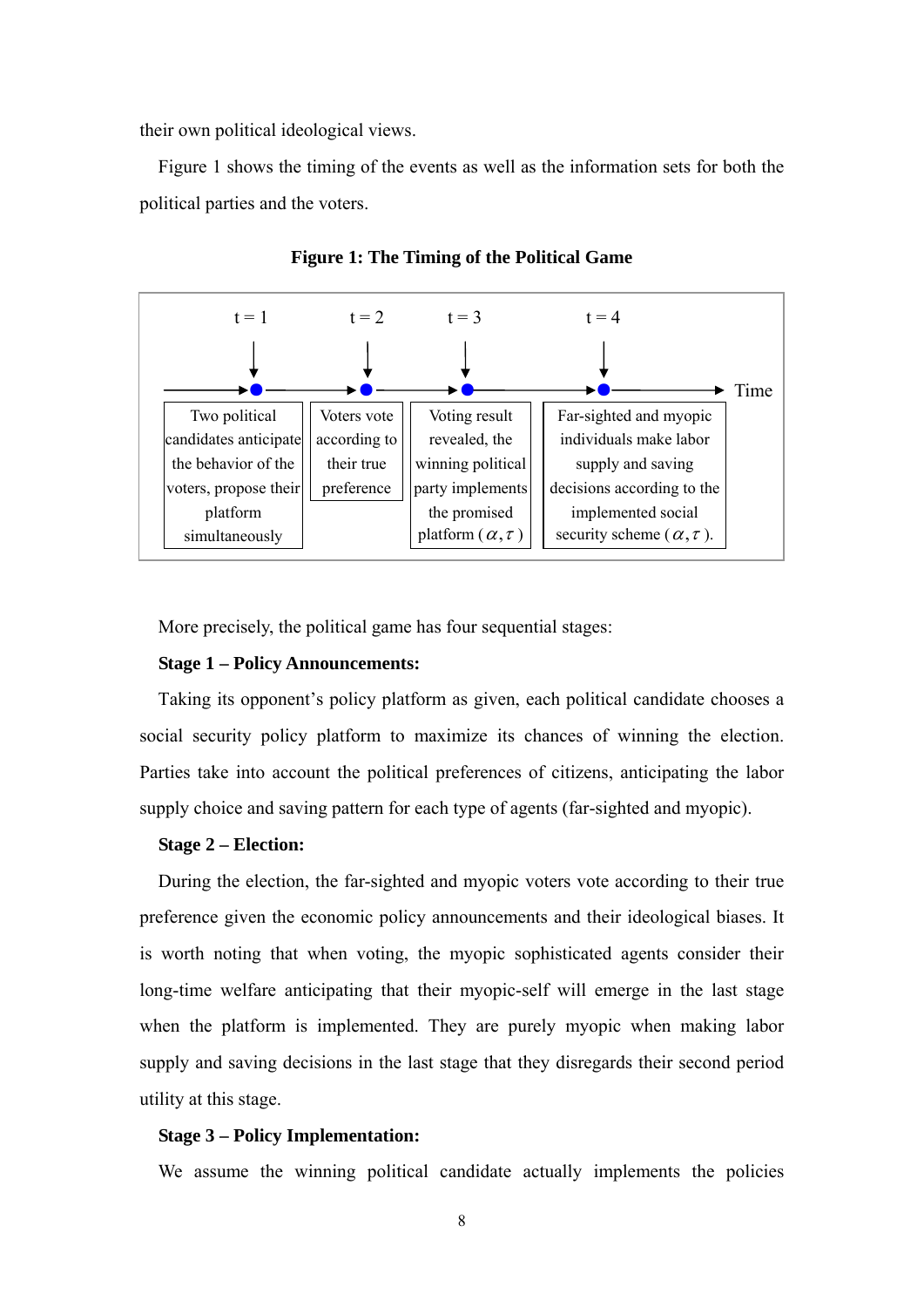proposed during the election campaign.

### **Stage 4 – Individual Decision Making:**

Individuals have two roles, one as a voter and one as a participant in the labor market and benefits system. We employ a standard two-period framework with time-separable utility, wherein individuals make only two decisions in labor supply and savings. The farsighted agents naturally smooth their consumption between the two periods. Consumption decisions are assumed to exhibit a simple form of myopia for the myopes, thereby they focus merely in the present period consumption and save nothing. Each individual pays a linear income tax for social security in the first period and expect to receive a pension benefit in the second period, which consists of a flat benefit and a contributive component associated with his first period contribution.

Regarding the information sets, the political parties are informed of the size of both the myopic and farsighted groups. Parties are not informed of the party attachment of the each voter, but are aware of the distribution of relative ideological biases of each group. The voters are only aware that there are two types of agents in the economy, however, without information about either the size or the political preferences of both groups.15 The lack of information on size is crucial for our results as it contributes to the individual's uncertainty about future pension benefits, given that it depends on the size of both groups.

We characterize the local equilibrium of the political game by backward induction.

### **2.1.1 Fourth Stage: Individual Decision Making**

Individuals need to make decisions in two stages: the voting stage and the market stage. The voting stage happens before the market stage. It is worth mentioning that the myopic individuals are only myopic in the market stage but sophisticated in the

<sup>&</sup>lt;sup>15</sup> Here we assume that the political candidates are more informed than the voters, since they are more privileged in obtaining information through organization or agencies while the normal people can not easily access such information individually. Moreover, the political parties are motivated to pay higher information costs to public organization or consulting firm so as to get elected. Instead, although a single individual might care about the social security policy, he is either too lazy (acting like a free rider) or finds it too costly to obtain such information.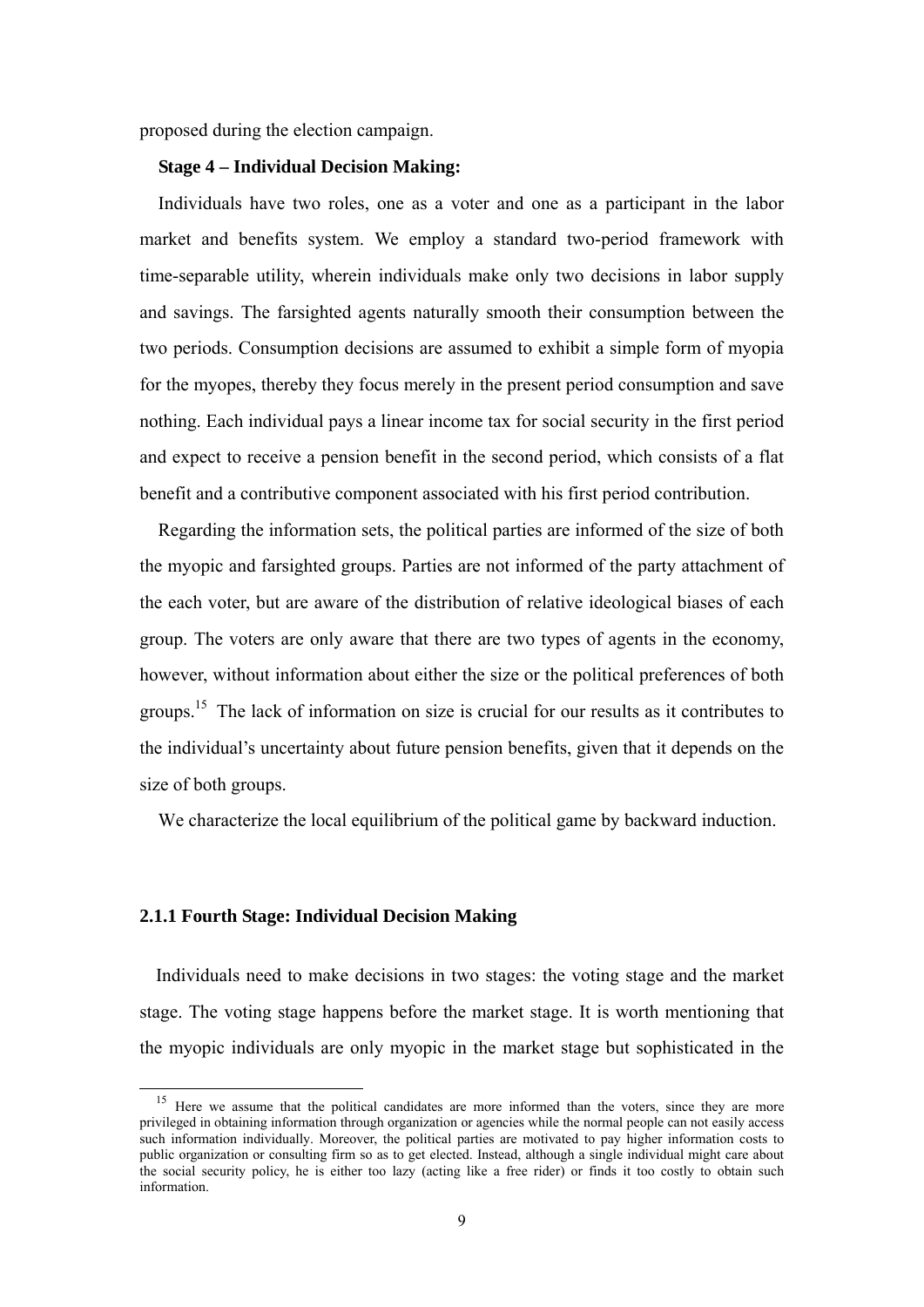voting stage, however, anticipating that they will behave myopically in the market stage.

### **Market Stage**

We consider a simple two-period overlapping generations economy inhabited by groups of representative agents. Population consists of two types: the far-sighted rational agents and the short-sighted myopic agents. The rate of population growth and the interest rate equal zero. People produce a single good which can be consumed or saved as storage goods for future consumption. The production function is linear in labor. There are two markets in the economy: a labor market and a consumption good market. We impose market clearing conditions in each period.

Individuals live for two periods: old and young. They work in the first period and retire in the second period. Generations are unlinked, meaning that households are non-altruistic. We denote the population by  $i = \{F, M\}$  where *F* represents the far-sighted agent and *M* stands for the myopic agent. The proportion for each group is  $\lambda^F$  and  $\lambda^M$ ,  $\lambda^F + \lambda^M = 1$ . Productivity is assumed to be homogenous across population.16 Unlike Cremer et al. (2007) where one's income is formalized of the productivity and the labor effort decision, here one's income is only the result of labor effort decision. Moreover, in Cremer et al. (2007) agents differ in myopia and productivity, in our model individuals differ in myopia and the political ideology.

The intertemporal utility function representing the "true preference" for the representative agent in group *i* is:

$$
U_i = u(x_i) + \gamma_i u(d_i) = u(c_i - l_i^2/2) + \gamma_i u(d_i)
$$
 (1)

where *c*,  $d \in \mathbb{R}$  denote the first and second period consumption, *l* is the labor supply in the first period. Note that quadratic disutility of labor is not crucial, what

-

<sup>&</sup>lt;sup>16</sup> Firstly, we assume homogenous productivity as so to focus on the intragenerational transfer related to myopia but not on income inequality. In fact, if we introduced heterogeneous productivity we will have labor distortion effects not only related to being myopia but also related to wage levels, which would make it difficult to single out the role of myopia. Moreover, wage heterogeneity will complicate the political ideology biases of the voters which currently are only related to their behavior types (being farsighted or myopic). This will in turn introduce multiple effects to the optimal path of the social security policy. I doubt if it is feasible to introduce heterogeneous productivity in the probabilistic voting setting. However, trying to incorporate heterogeneous productivity into the framework would be a good direction for future research.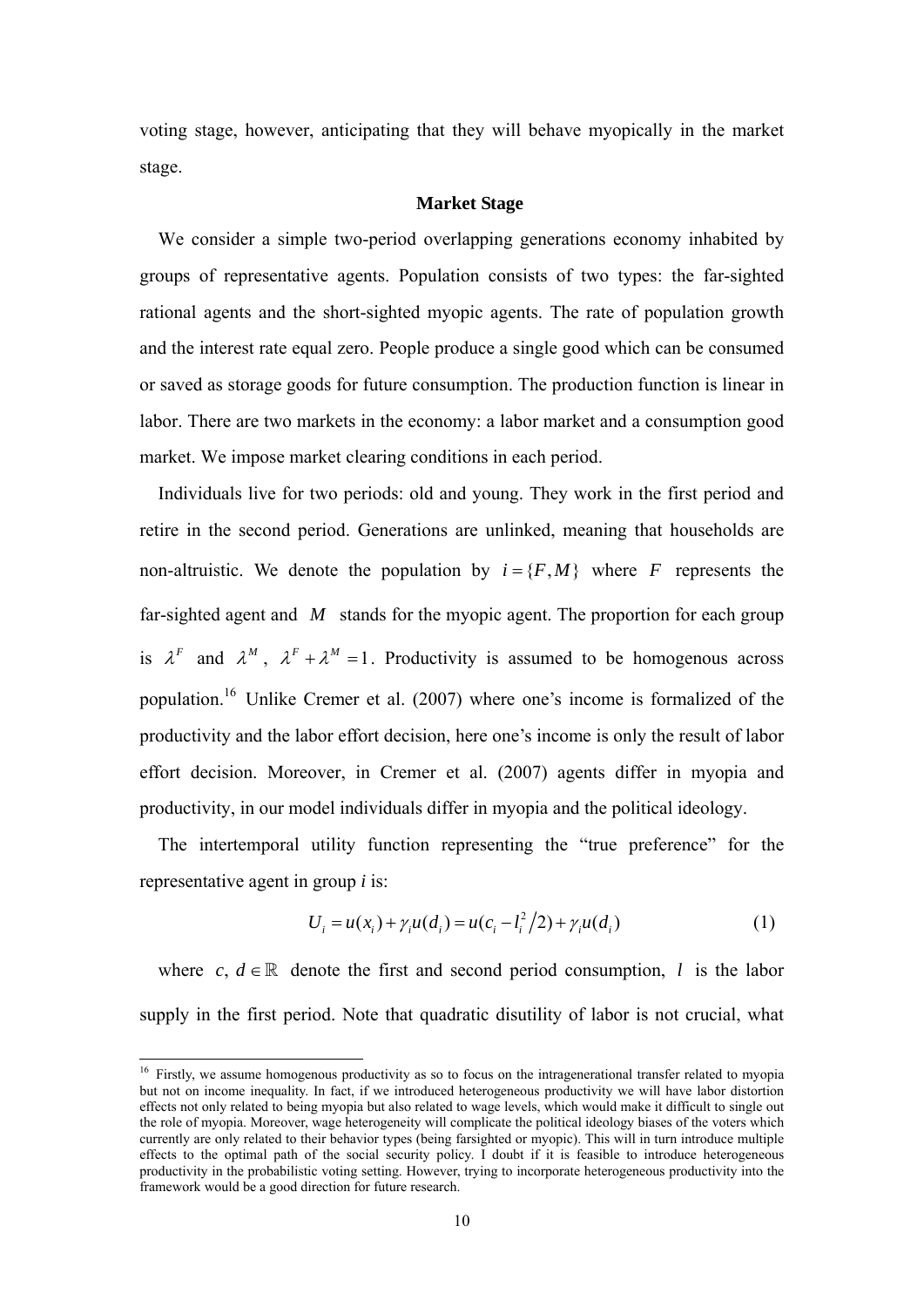makes a difference is the quasi-linear specification that assumes away income effects.<sup>17</sup> The utility function *U* satisfies the following assumptions:

**Assumption 1:** *U* is twice continuously differentiable.

**Assumption 2:**  $U_x > 0, U_d > 0, U_{xx} < 0, U_{dd} < 0$ 

**Assumption 3:**  $U_{xd} > 0$ 

-

Assumption 1, 2 are rather standard, ensuring differentiability and strong monotonicity conditions on *U*, respectively. Assumption 3 is a sufficient condition to ensure that *x* and *d* are normal goods.

 $U'(x_i, d_i)$  is the marginal utility of an extra transfer of consumption for group *i*. It captures the degree of diminishing returns to private consumption. The higher is the value of marginal utility of consumption for group *i*, the easier the parties can attract the votes of group *i* by offering small economic benefits.

The parameter  $\gamma_i$  represents the preference for future consumption for each type, where  $\gamma_F = 1$  for the far-sighted and for the myopes  $\gamma_M = 0$  ex ante but  $\gamma_M = 1$  ex post. When people make decisions on labor supply and consumption/saving, the far-sighted do so with  $\gamma_F$ =1 but myopes do so according to their ex ante preference where  $\gamma_M$  =0. This implies that the far-sighted agents naturally smooth their consumption overtime, make the optimal labor supply and saving decisions considering their lifetime welfare whereas the myopic agents consume all the disposable income and save none in the first period, but regret for not saving enough when they retire in the second period.

Given that we assume homogenous productivity, wage is normalized to  $w=1$  and we drop it henceforth. The budget constraints in each period are derived accordingly:

 $17$  In this setting, leisure is not taken into account as a normal good. See e.g. Sommacal (2006) for a detailed discussion of the role of labor supply in evaluating the redistributive impact of a pension system with different utility functions.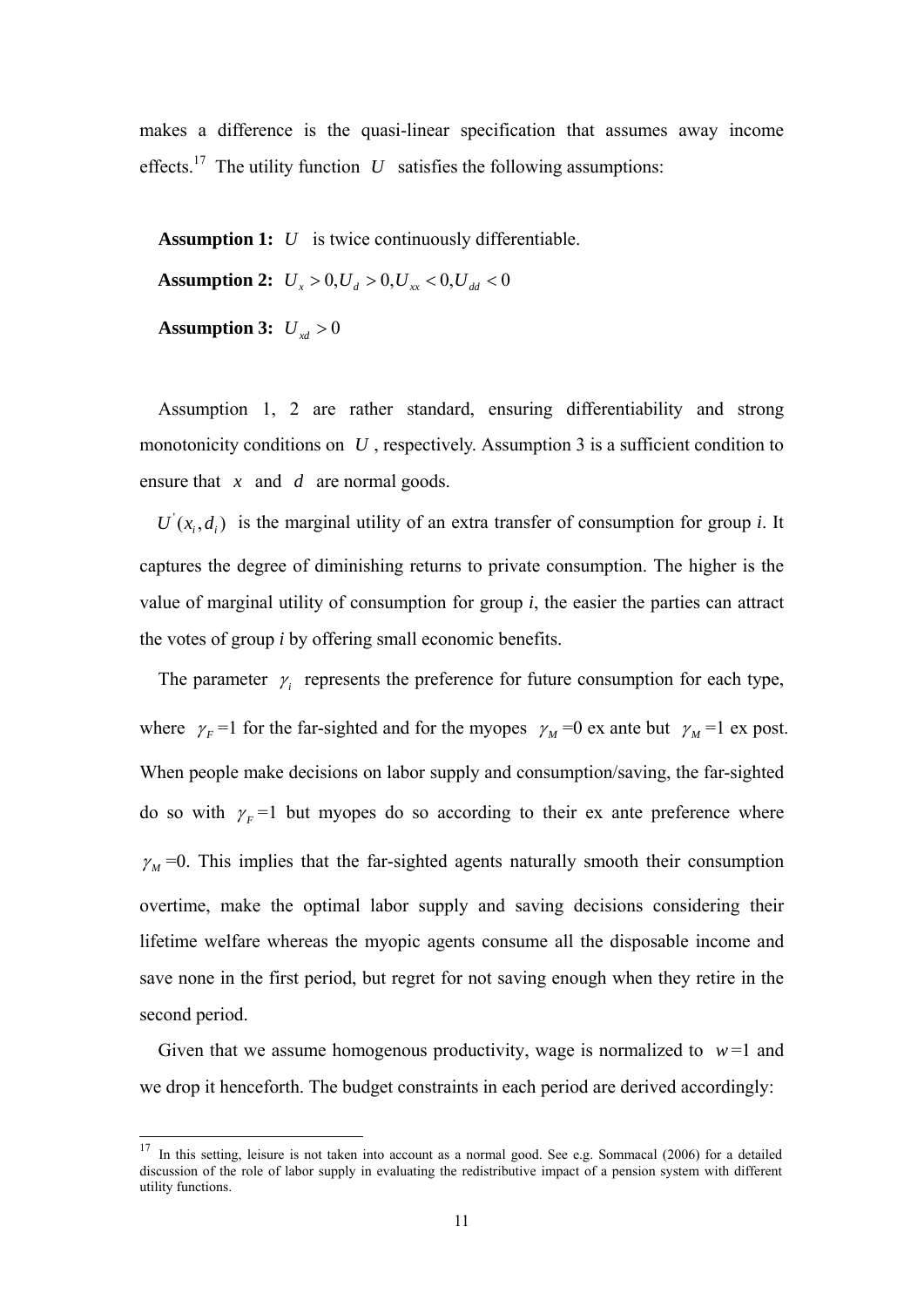$$
x_i + s_i = (1 - \tau)l_i \tag{2}
$$

$$
d_i = s_i + p_i \tag{3}
$$

Eq. (2) describes that an individual's first period net income after tax,  $(1 - \tau)l_i$ , is equal to the net consumption,  $x_i$ , plus the amount of saving,  $s_i$ . Eq. (3) indicates that an individual's consumption in the second period,  $d_i$ , depends on his first period saving,  $s_i$ , plus the pension benefits after retirement,  $p_i$ . The pension,  $p_i$ , consists of a contributive component and a redistribution part:

$$
p_i = \tau[\alpha l_i + (1 - \alpha)EI] \tag{4}
$$

$$
El = l_F E \lambda_F + l_M E \lambda_F \tag{5}
$$

*El* is the average before-tax income and E is the expectation operator. The parameter  $\alpha \in [0,1]$  is often referred to as the Bismarckian or the redistribution factor.<sup>18</sup> In a pure Beveridgean pension system ( $\alpha = 0$ ),  $p_i = p = \tau Ewl$ , and each individual receives a flat social benefit. The higher  $\alpha$  is, the more Bismarckian the social security becomes. When  $\alpha = 1$ , we have  $p_i = \tau w_i l_i$ , a pure Bismarckian system indicating that one's pension is proportional to his contribution.

Each voter votes sincerely that he votes based on his private information. The voters are not aware of the exact amount of the far-sighted and the myopic agents in the economy. However, they do acknowledge the distribution function for each type agent. We assume  $\lambda^F$  and  $\lambda^M$  are random variables which are uniformly distributed between 0 and 1:

$$
\lambda^F, \lambda^M \sim U[0, 1]
$$

Therefore, in the voting stage both type agents anticipate that  $E(\lambda^F) = E(\lambda^M) = \frac{1}{2}$ . Accordingly, the pension benefits represented in Eq. (4) can be rewritten as follows:

-

<sup>&</sup>lt;sup>18</sup> The Bismarckian factor (e.g. Cremer and Pestieau, 1998; Hassler and Lindbeck, 1997) is employed to estimate the level of intragenerational redistribution in the public pension system, Conceptually, the Bismarckian factor divides the pension benefit into a flat component and into an earnings-related component.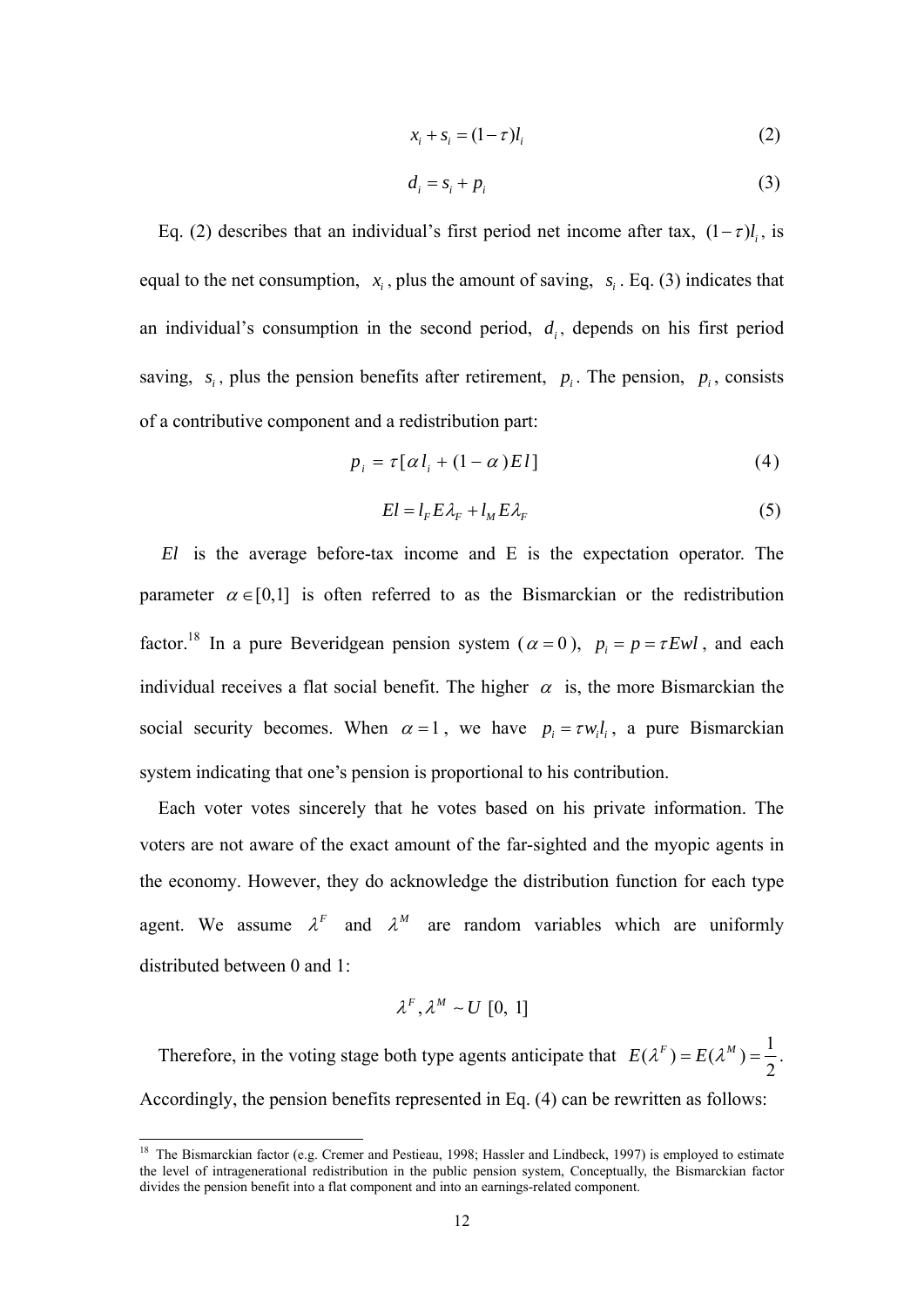$$
p_i = \tau[\alpha l_i + (1 - \alpha) \frac{1}{2} (l_F + l_M)] \tag{6}
$$

Note that in the market stage, the farsighted individuals consider the effects of pension when they are making saving and labor supply decisions. Instead, the myopes do not take into account of this effects in the market stage given they do not save anyway. However, they anticipate the effects of pension in the voting stage.

We solve the optimization problem for the far-sighted agent and myopic agent separately. By substituting Eq. (2), (3) and  $\gamma_F = 1$  into Eq. (1), the problem of a far-sighted individual is thus given by:

$$
\max_{S_F, l_F} U_F = u((1-\tau)l_F - l_F^2/2 - s_F) + u(s_F + p_F)
$$
\n(7)

From the FOCs, yields the optimal level of labor supply and savings for the far-sighted: $19$ 

$$
l_F = (1 - \tau) + \tau \alpha \tag{8}
$$

$$
s_F = \frac{1}{2} - 2\tau + \frac{3}{2}\tau^2 - \tau^2\alpha^2 - \frac{1}{2}\tau^2\alpha
$$
 (9)

We assume the individuals face no borrowing constraints  $20$ . The farsighted individuals smooth their consumption across time.  $s<sub>F</sub>$  is negative when the farsighted agents need to borrow their future pension from the government. The government tax the young generations to finance the pension system for the old.

The myopes do not save for retirement and choose labor supply to maximize the following utility:

$$
\max_{l_i} u[(1-\tau)l_i - l_i^2/2] s_M = 0
$$
\n(10)

The myopic agent's labor supply is:

$$
l_M = 1 - \tau \tag{11}
$$

Directly derived from Eq. (8) and (11), we find that the pension system causes

<u>.</u>

<sup>&</sup>lt;sup>19</sup> See appendix A.1 and A.2 for derivation.

<sup>&</sup>lt;sup>20</sup> With borrowing constraints, the farsighted agents prefer either no social security or a pure contributive social security system with the payroll tax rate not exceeding ¼. Therefore, for a pure Bismarckian system when the payroll tax rate is higher than ¼, we simply consider the farsighted behave as the myopes. Accordingly, this assumption yields "less interesting" political equilibria.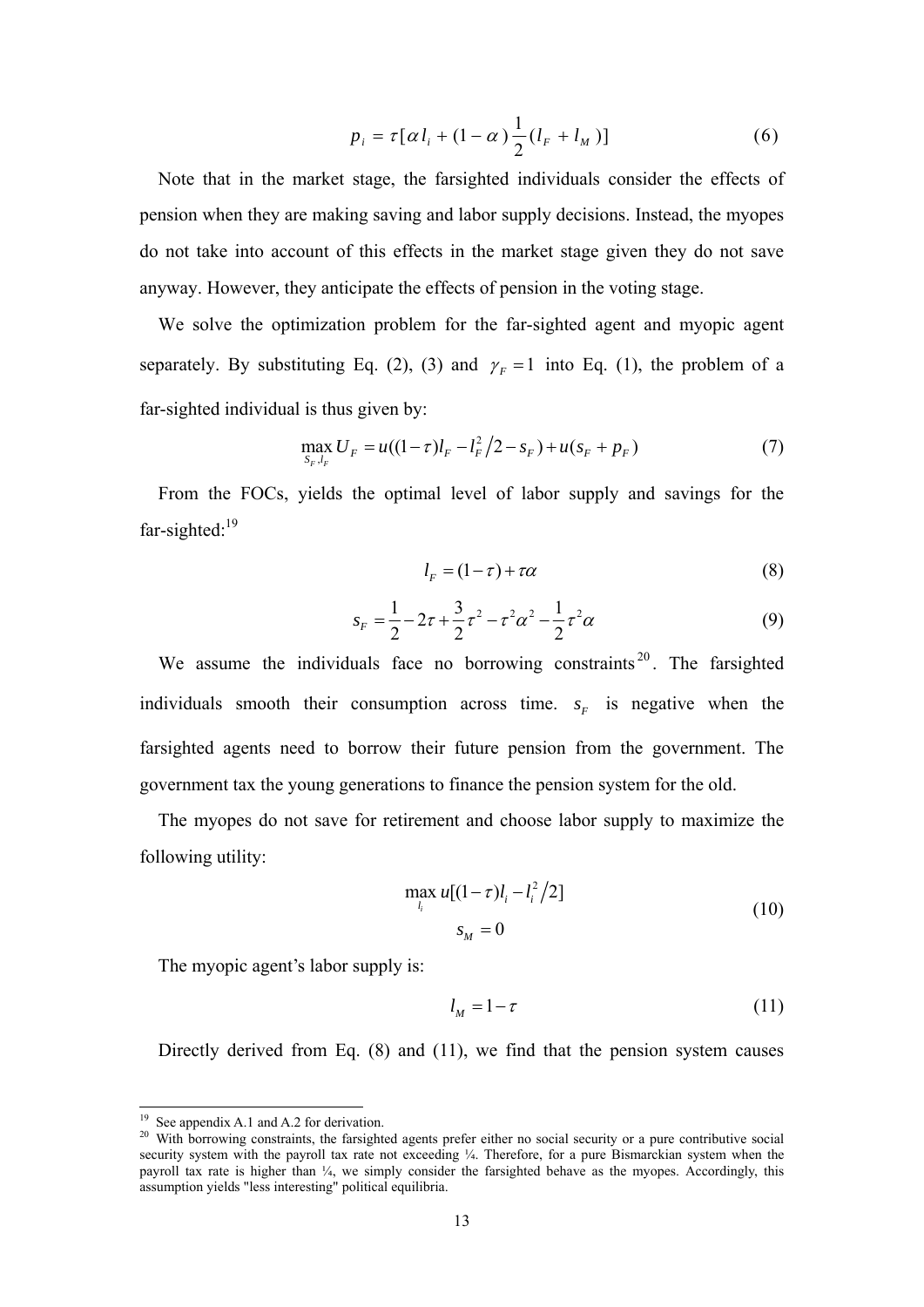distortions to people's labor supply. Moreover, the myopic agents are more distorted than the far-sighted agents. The distortion on the labor supply of the myopic group is merely subject to the changes in the payroll tax rate. Instead, the far-sighted see the link between the contribution component of the social security and his labor income, thus, anticipate as well the effects of the social security's redistribution degree when providing labor.

Given that  $E(\lambda_F) = E(\lambda_M) = 1/2$ , substituting Eq. (8) and (9) into Eq. (1), the indirect utility for a far-sighted agent with respect to the payroll tax rate and the Bismarckian factor is obtained as:

$$
V^{F}(\tau,\alpha) = 2u[\frac{1 - (1 - \alpha)\tau^{2}}{4}]
$$
 (12)

The indirect utility function with respect to  $(\tau, \alpha)$  for a myopic agent is:<sup>21</sup>

$$
V^{M}(\tau, a) = u \left[ \frac{(1-\tau)^{2}}{2} \right] + u[\tau(1-\tau) + \frac{\alpha(1-\alpha)\tau^{2}}{2}]
$$
 (13)

### **Voting Stage**

In the voting stage, an individual choose to vote for the social security policy that is closer to his own preference. We characterize the preference over social security policy for both types of agents by optimizing the indirect utility functions with respect to  $(\tau, \alpha)$  from Eq. (12) and (13)<sup>22</sup>. The results are summarized in the following proposition.

### *Proposition 1: The group-specific preference is such that*

*i*) the most preferred social security policy of the farsighted group  $(\tau_F^*, \alpha_F^*)$  is *given by:* 

-

 $21$  This indirect utility function is the ex post utility function for the myopic group, which reflects its true preference.

 $2^2$  See Appendix A.3 for the derivation.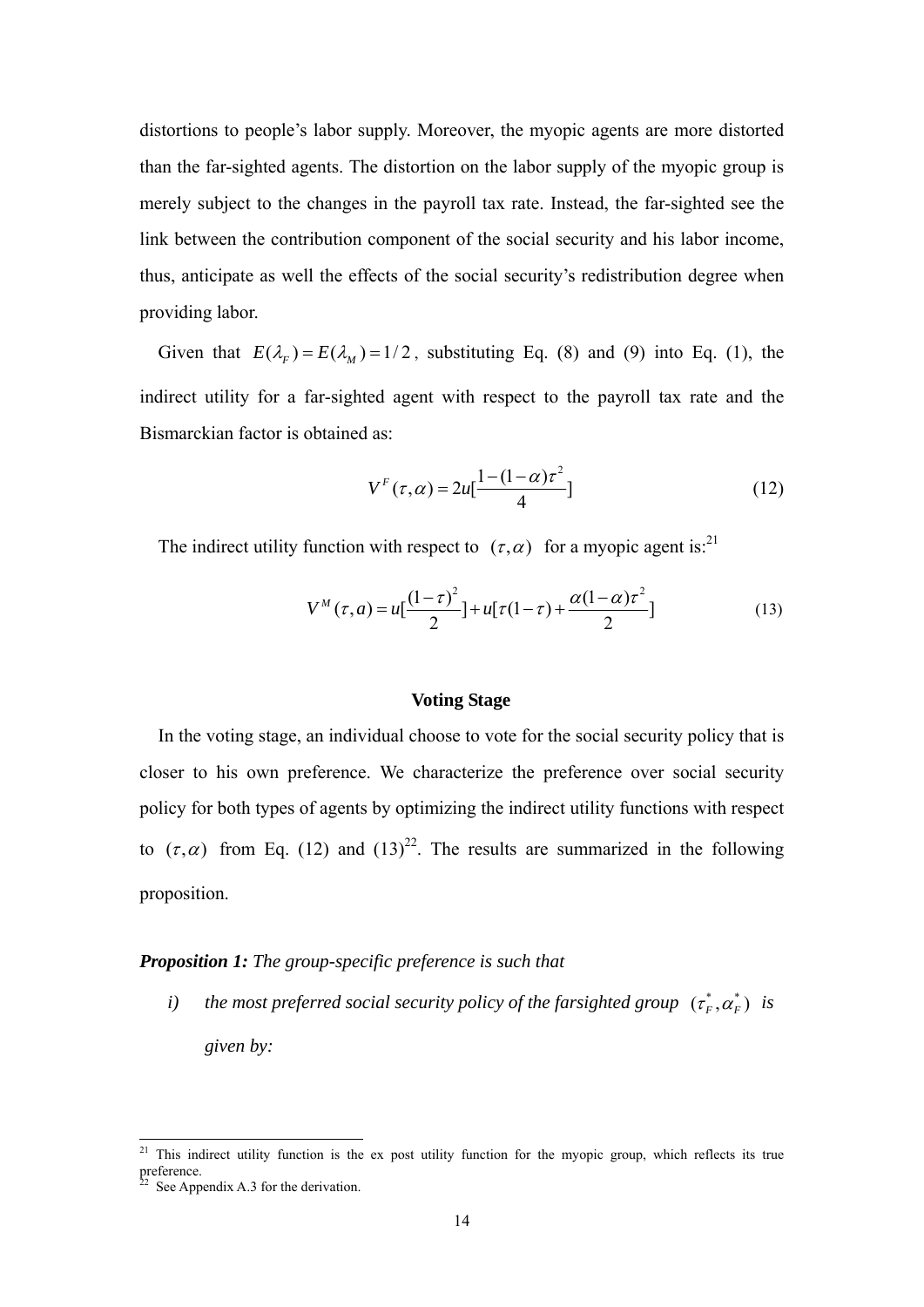$$
\begin{cases} \alpha_F^* = 1, & \tau_F^* \in [0, 1] \\ No \text{ social } \sec \text{urity} \end{cases}
$$

*ii*) *the most preferred social security policy of the myopic group*  $(\tau_M^*, \alpha_M^*)$  *is given by:* 

$$
\alpha_M^* = \frac{1}{2}, \ \tau_M^* = \frac{u'(x_M) - u'(d_M)}{u'(x_M) - \frac{7}{4}u'(d_M)}
$$

*iii) for the myopic group, the relation of the most preferred payroll tax rate to the*

Bismarckian factor is: 
$$
\begin{cases} \frac{\partial \tau_M^*}{\partial \alpha} > 0 & \text{when } \alpha > \frac{1}{2} \\ \frac{\partial \tau_M^*}{\partial \alpha} < 0 & \text{when } \alpha < \frac{1}{2} \end{cases}
$$
.

*Proof: see the Appendix A.3 for derivation.* 

As we mentioned before, the social security affects the farsighted group in two ways: distortion effect in labor supply and redistribution effect of the labor income from the farsighted group to the myopic group. The former effect lowers the farsighted individual's private consumption in both periods. The latter effect makes private saving more favorable than social security for the farsighted. Accordingly the first point of proposition 1 shows that the farsighted either prefers no social security or votes for a contributive (Bismarckian) pension system and do not care about the size of the system or simply vote for no social security. Note that in a pure Bismarckian system, the farsighted are free from the above two effects. The government simply acts like a saving institution.

Now we turn to the second point in proposition 1 for the myopic group. Given that the far-sighted agents pay higher contribution to the pension system than myopic agents, one may intuitively presume that the myopic agents prefer a more redistributive social security system. However, the transfer to the myopic group depends both on the redistribution degree of the pension system and the labor income of the farsighted group. In deed, a more redistributive pension system entitles the myopic agents to a higher proportion of the whole pension benefits. Note that the tax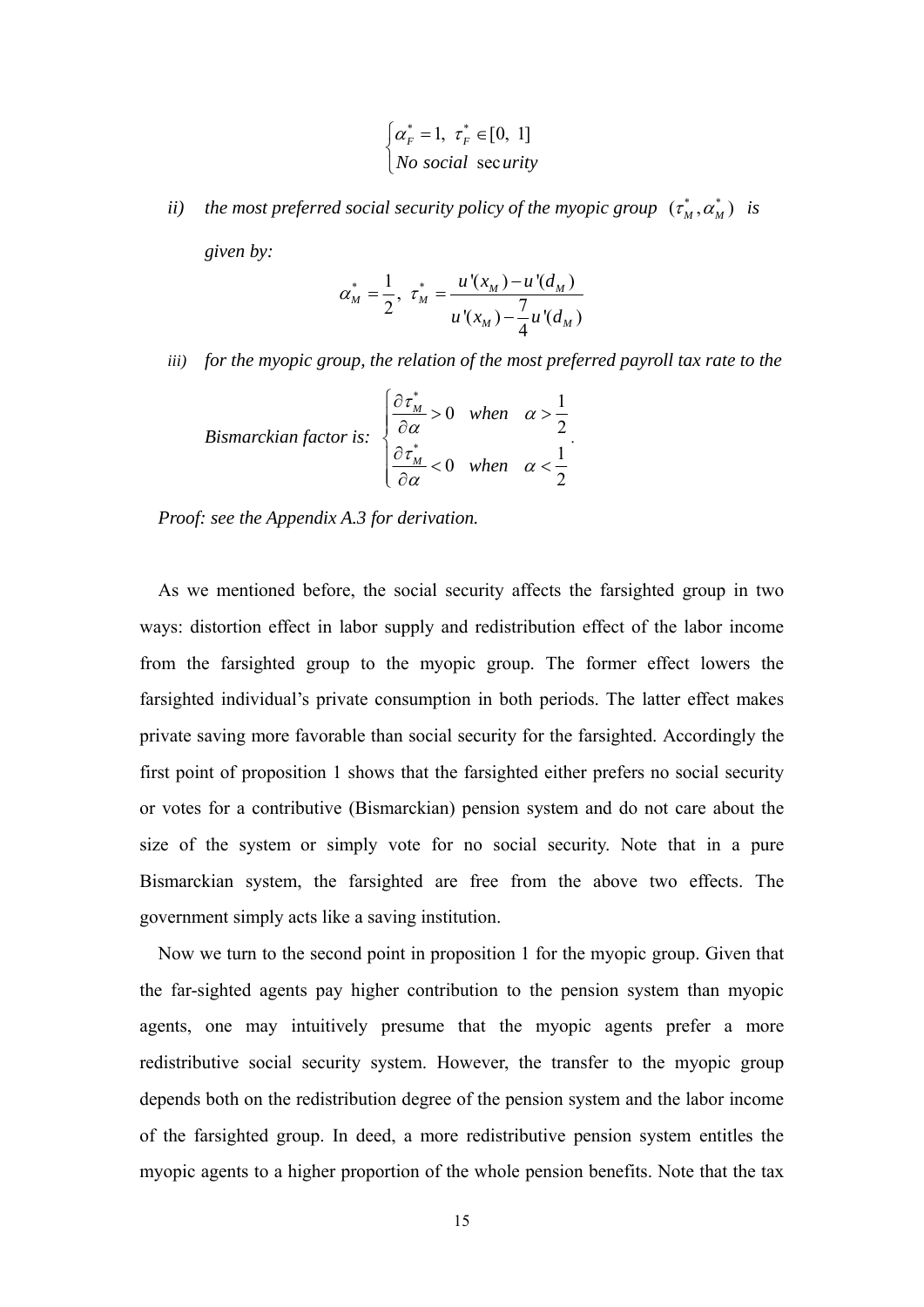base depends on the labor income of the farsighted group, which is related to the Bismarckain factor as well. A more redistributive system causes more distortion to the labor supply of the farsighted group. The tax base is reduced accordingly. In fact when the Bismarckian factor collapses to zero, the far-sighted group's labor supply is as distorted as that of the myopic agents, implying there is no transfer from the farsighted to the myopic group. Therefore, the most preferred Bismarckian factor is 1 2 resulting from a trade-off between efficiency and redistribution concerns. The most preferred payroll tax for the myopic group acts more like a consumption smoothing tool and is derived accordingly with respect to the most preferred Bismarckian factor.

Lastly, for the myopic group, the most preferred payroll tax rate increases with the Bismarckian factor when it is less than  $\frac{1}{2}$ 2 but is negatively related to the Bismarckian factor when it exceeds  $\frac{1}{2}$ 2 . The intuition is as follows: the optimal Bismarckian factor preferred by the myopic households is  $\frac{1}{2}$ 2 , thus, the further it derives from this value, the less transfer the myopes will receive from the farsighted in the second period, thus, a higher payroll tax rate is required to smooth consumption.

### **2.1.2 Second stage: Voting**

-

We apply the probabilistic voting that replaces the discrete and deterministic utility maximizing problem in the classic deterministic model with a continuously measured probabilistic calculation. In other words, voters' decisions are discrete under deterministic assumptions but continuous under probabilistic assumption. Voters are ideological, candidates are uncertain in how voters' political preference can be translated into party preferences. Voters care about the competing parties' policies as well as an ideological dimension unrelated to the policies.<sup>23</sup> Probabilistic assumptions

<sup>&</sup>lt;sup>23</sup> See e.g., Lindbeck and Weibull (1987) or Persson and Tabellini (2000).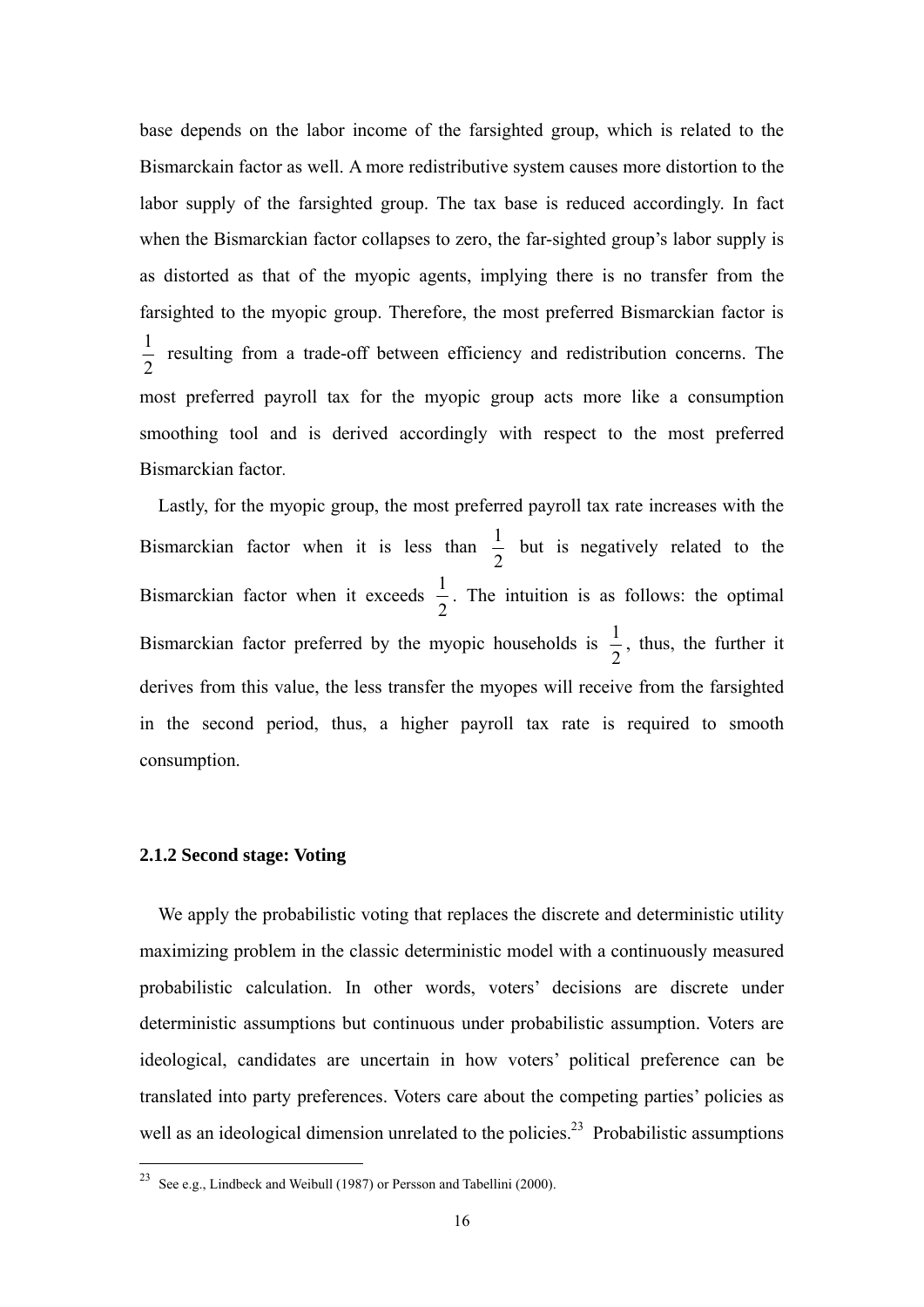are reasonable when we consider that candidates are rarely certain about voters' preferences. This probabilistic element is to account for either inadvertent or deliberate uncertainty in the expected return on voting for a special candidate or proposal. This may arise if the candidates are too vague in their attitude towards key issues. Uncertainty may also arise from non-policy considerations such as personal qualities; complex issues such as the imperfect mapping of voter alternatives due to limited information; and other unpredictable factors such as technical mistakes.

In our model, uncertainty at the voting stage comes from two separate factors: voter idiosyncratic ideological bias and pension benefit. The first issue is unknown to political parties on an individual voter basis, as it is the privately held opinion of the person. The second issue unknowable to a single voter. As he is not able to fully predict the tax base for social security. Given that the tax base depends both on the labor supply and the relative size of myopic and farsighted household wealth, one individual is not necessarily informed about the size of each group. Thus, political parties must maximize their vote totals assuming that voter behavior is probabilistic, given their inaccurate information on voters' political ideologies as well as the voters' lack of knowledge on the size of the tax base.

Every individual is assigned a specific and potentially unique-probability of voting for each candidate. During the voting process, voters judge both the policy platforms and the non-policy criteria. Voters are not all alike in the eyes of the competing candidates: some voters are more important than others because they are more likely to reward policy favors with a vote. Electoral competition leads to equilibrium, with both candidates maximizing a particular social welfare function. Different voters are weighted by their "responsiveness," that is, how likely they are to reward policy favors with a vote.

The degree of political ideological bias in each group is captured by a density function. In our setting, the density functions which capture the distribution of political preferences of voters differ for the myopic and the rational groups. This density function determines the political homogeneity of each group, since more ideologically homogenous groups are more politically successful. Without loss of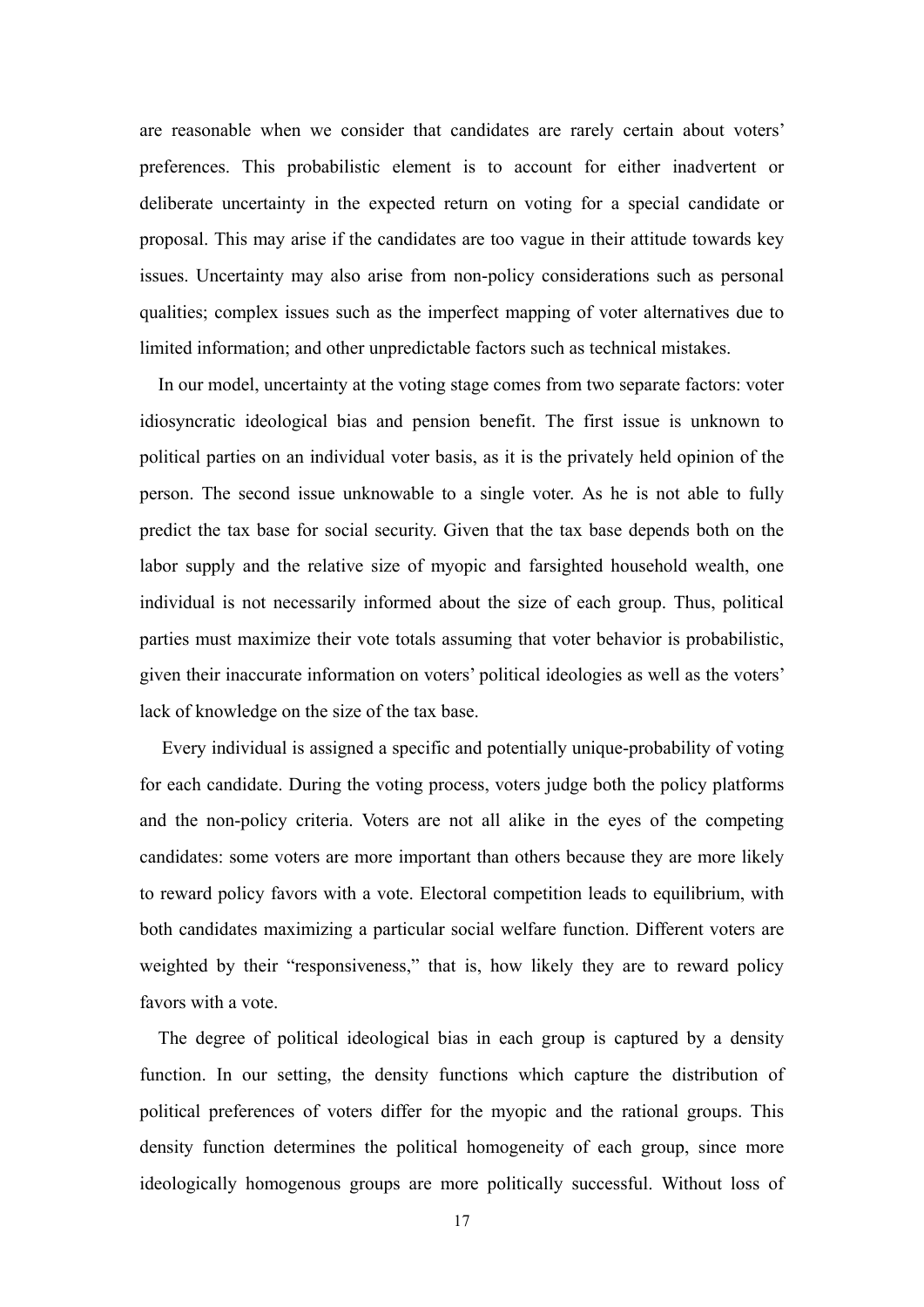generality, we do not assume that the myopic individuals are more politically homogenous than the farsighted per se. $24$ 

We characterize the voters' response to social security policy separately for the two types of agents. As mentioned earlier, the myopic agents can be seen to have two selves, one looks for immediate gratification and one looks for long term welfare in the traditional "dual-self" models (see e.g. Cremer et al. 2007, 2008). It is their myopia side when making saving and labor supply decisions, but their rational side which emerges when they vote.

Two identical political parties are in competition. The set of candidates is denoted by  $N \subset \mathbb{R}^2(A, B)$ . The policy announced by candidate *N* is  $P_N$ . Before the election takes place, each party commits to its own policy platform  $P^A$  and  $P^B$ . Each party is seeking office and chooses the platform that maximizes its probability of winning, interpreted here as its expected number of votes. The parties make binding commitments to social security policy platform during the electoral campaign. All voters vote sincerely on the two policy alternatives. We look for the Nash equilibrium, namely a situation in which each candidate chooses a configuration of strategies such that neither party can discontinuously increase his probability of winning.

Voters differ both in their behavior type (far-sighted or myopic) and their underlying ideological affinities. We allow a whole spectrum of attitudes toward social security within each group, thus, the members of a given group are not politically identical with the same weights on candidates.  $\sigma^{ji}$  is the idiosyncratic ideological bias towards party A of individual *j* from group *i*. Voters with  $\sigma^{ji} = 0$ care only about economic policy. We allow for these differences by letting the whole

-

 $24$  As already mentioned in footnote 32, some may argue that myopic agents are more homogenous as they care more about redistributive policies and are more dependent on social security to force themselves' saving for retirement, others declare although the rational agents do not care so much the size of pension system, however, they do care about the redistribution degree of the system as they pay the contributions. Although it is intuitively that the myopic agents are more sensitive to public pension system when they vote for two reasons: first, they are in need of a public pension system to force themselves saving; second, they desire acquiring transfers from the far-sighted individuals. On the other hand, some may argue that farsighted agents are sensitive to the social security policy as well since it influences their choices in labor supply and savings due to consumption smooth concern. Therefore, we do not want to make the assumption if one group is more politically homogenous than the other per se, instead, we consider all the possible situations.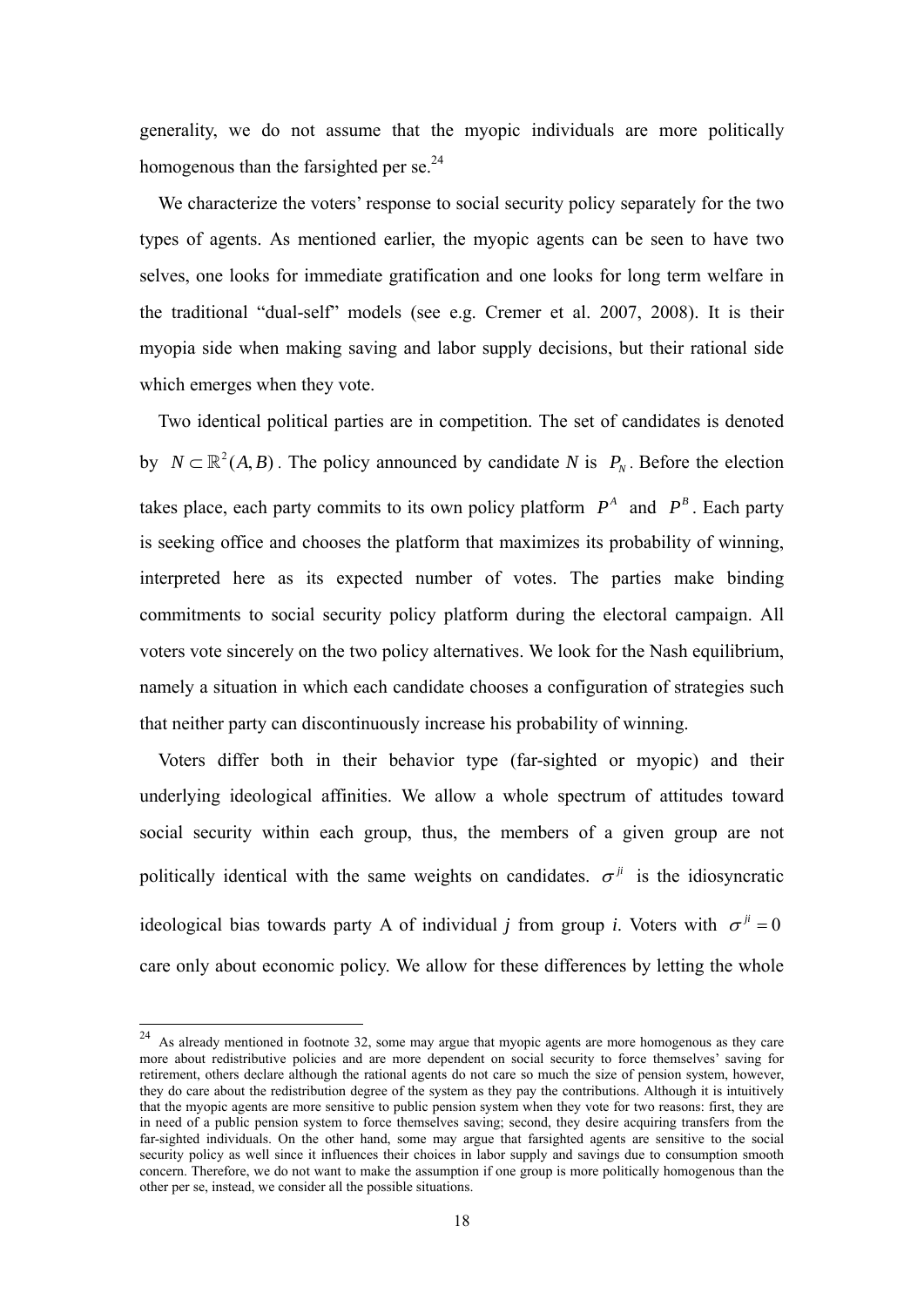functional form of the distribution  $\sigma^{ji}$  depend on *i*. It is group specific and uniformly distributed:

$$
\sigma^{ji} \sim U\;[-\frac{1}{2\phi^i},\frac{1}{2\phi^i}]
$$

 $\phi^i$  is to represent the level of "political homogeneity" of the group *i*. In the voting stage, considering every citizen allocating his political preferences among different issues, higher  $\phi^i$  means that individuals in group *i* are more homogeneous in their political action, focusing on a single "issue", which in our model is the social security policy. A group with a higher  $\phi^i$  is mostly influenced by policy as opposed to ideology, thus, will get a bigger weight. We as well allow for the distribution functions to be identical for the two groups, which would be a special case in our analysis.

Voter *j* in group *i* votes for party A if:

$$
V^{i}(P^{A})+\sigma^{ji}+\delta>V^{i}(P^{B})
$$

 $V^{i}(P^{A})$  is the indirect utility for voters in group *i* based on the policy vector proposed by party A, the term  $\sigma^{ji} + \delta$  reflects voter *j*'s ideological preferences for party A. The distribution of political preferences is assumed to differ systematically across groups.  $\delta$  is the aggregate bias towards A that affects the whole population. This can be considered as a popularity shock. This random variable is assumed to be uniformly distributed as:

$$
\delta \sim U\left[-\frac{1}{2\psi}, \frac{1}{2\psi}\right]
$$

Its expected value is zero and the density is  $\psi$ , which measures the "variability" of that population, i.e. whether it is likely to take high values. This component represents the source of electoral uncertainty, since it is assumed that  $\delta$  is realized between the announcement of the party platforms and the election.

In the classic probabilistic voting Nash Equilibrium, the office seeking political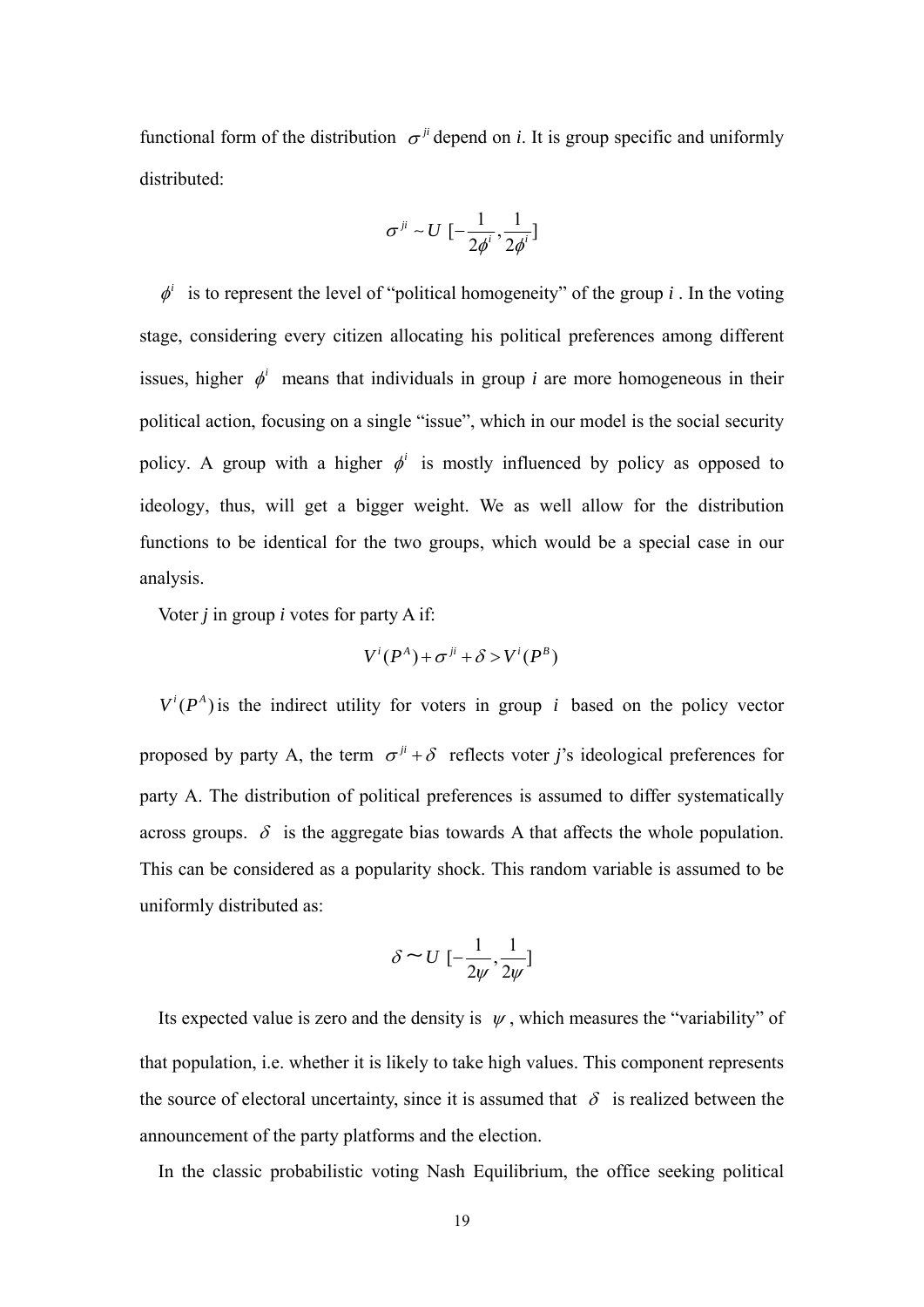candidates are only interested in power *per se*. 25 Competing parties target transfers to marginal - or "swing" – voters, i.e., those who care a lot about social security policy relative to the candidate's other characteristics have more political influence, since a small transfer to this group leads to a greater increase in political support than the same transfer to groups with more extreme ideological attachments. The preferences of all voters are taken into account in a democracy. However, as the swing voters tend to be more responsive to policies: the more a group tends to consist of swing voters, the more their preferences will be considered.

The neutral voters in each group, who are indifferent between party *A* and *B* are referred to as "swing voters". The identity of the swing voters is crucial. We define the swing voters in group *i* as  $\varepsilon^{i}$ , represented by the following formula:

$$
\varepsilon^{i} = V^{i}(P^{B}) - V^{i}(P^{A}) - \delta
$$
\n(14)

Voters with  $\sigma^{ji}$  lower than  $\varepsilon^{i}$  vote for B and voters with  $\sigma^{ji}$  higher than  $\varepsilon^{i}$ vote for A. The equilibrium swing voters in each group are the individuals with parameter  $\sigma^{ji}$  equals to  $\delta$ .

Figure 2 provides a graphic illustration. The height of the distribution is measured by the group density  $\phi^i$ , which corresponds to the gain in the amount of votes in group per marginal increase in economic utility. A group with a lower density  $\phi^i$  has a greater ideological dispersion. For illustration purpose, figure 2 assumes that the myopic group has a higher density than the far-sighted group (This does not necessarily hold for the rest of the paper). Suppose party A decides a more favorable policy to the myopes rather than the far-sighted, then party A expects a gain of votes from the myopic group equal to the number of swing voters from this group while a loss of votes equal to the number of swing voters from the far-sighted group. As the myopic group with a higher density  $\phi^M$  is more responsive to the social security policy, party A would obtain a net gain of votes by favoring the myopic voters.

-

<sup>&</sup>lt;sup>25</sup> See, e.g., Lindbek and Weibull (1987), Dixit and Londregan (1996), (1998), Persson and Tabellini (2002).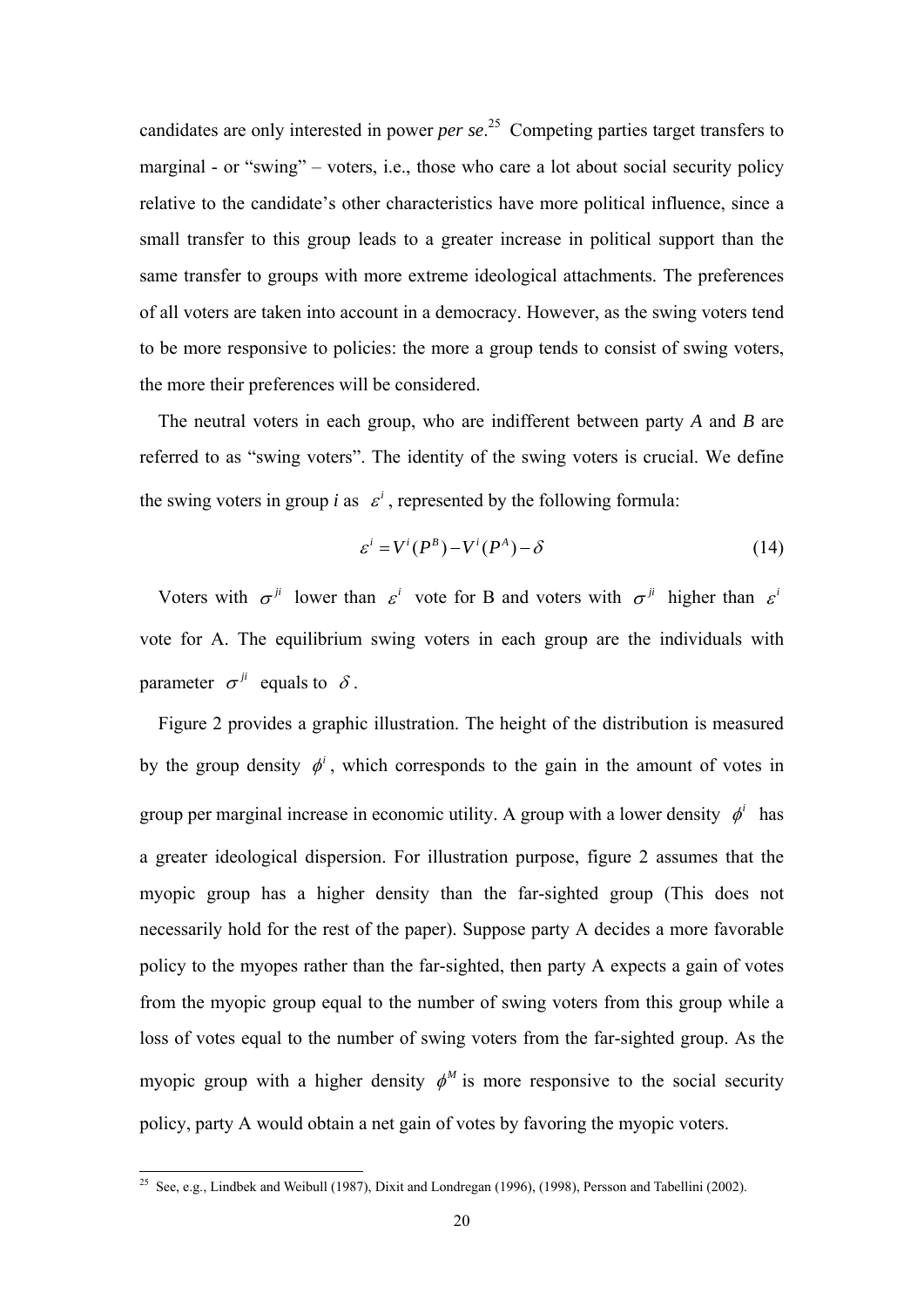**Figure 2: A Graphic Illustration of the Distribution of the Political Ideological** 



*Note:* For illustration purpose, the political ideological bias function for the myopic group is modeled with a higher density than for the far-sighted group. However, this assumption does not hold for the rest of the paper.

### **2.1.3 First stage: Policy Announcements**

The political candidates are aware of the size and the policy preferences of both groups. The political ideologies of single voters are unknown, but the political candidates acknowledge the political ideology distribution functions as well as the densities  $\phi^i$  of both groups. Candidates propose their platforms  $P^A$  and  $P^B$ simultaneously to maximize the number of supporters. The vote share of party A in group *i* is the sum of the swing voters:

$$
\pi_i^A = \phi^i [V^i (P^A) + \delta - V^i (P^B)] + \frac{1}{2}
$$
 (15)

Thus, the candidate A's probability of winning becomes,

$$
\chi_A = \text{Prob} \left[ \pi^A \ge \frac{1}{2} \right] = \frac{\psi}{\phi} \left[ \sum_{i=F,M} \lambda^i \phi^i [V^i (P^A) - V^i (P^B)] \right] + \frac{1}{2} \tag{16}
$$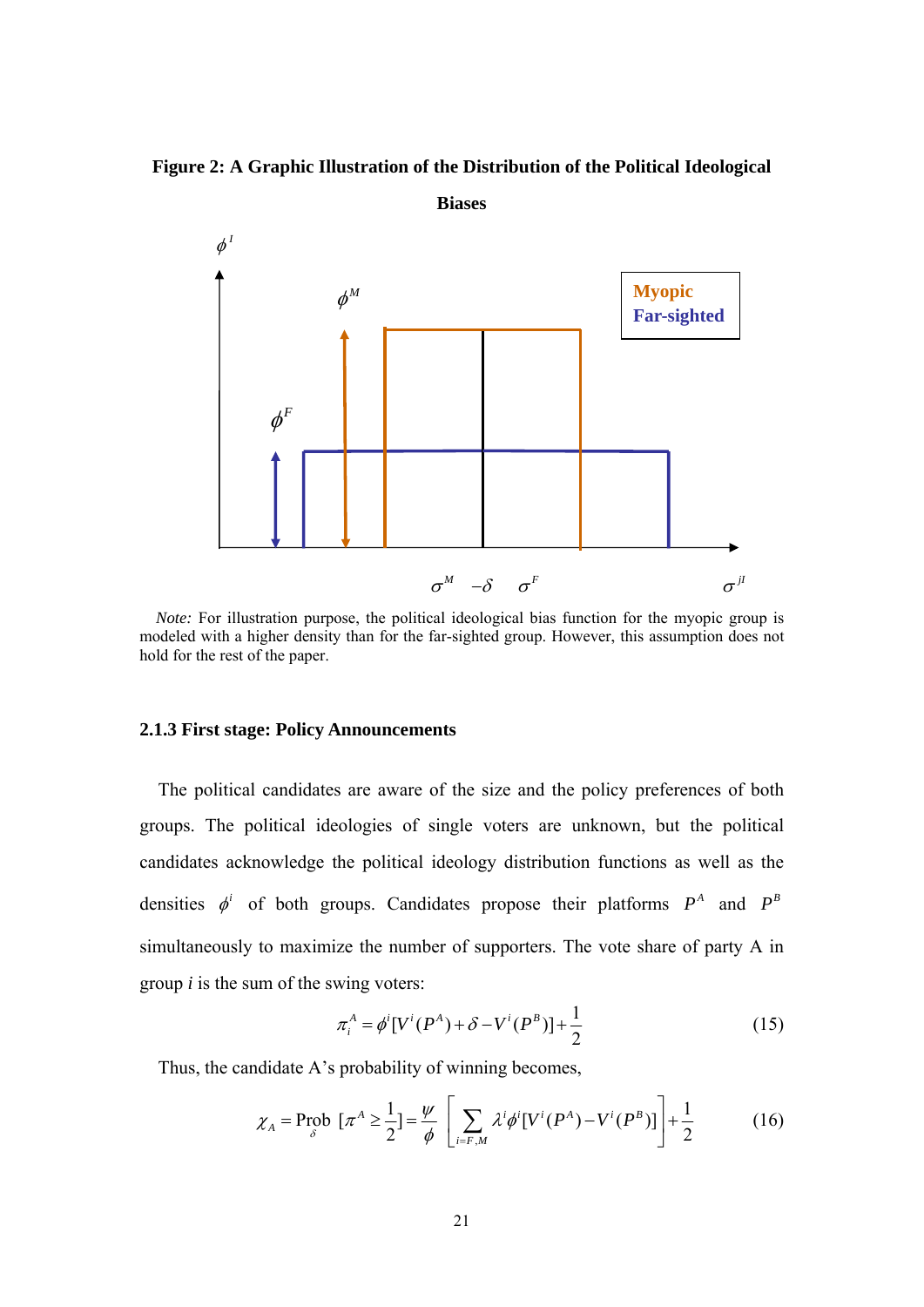where  $\phi = \sum_i \lambda^i \phi^i$  is the weighted average of ideological heterogeneity across groups.

A representative democracy with probabilistic voting behaves as if the candidates are maximizing a weighted social welfare function, where the weights represent the voter's responsiveness to marginal platform changes and group sizes. In our setting, candidates A and B maximize the expected total number of votes in the farsighted and the myopic groups. The policy vector is  $p = (\alpha, \tau)$ . Party A will maximize the following objective function:

$$
E\left(\sum_{i=F,M}\lambda^{i}\pi_{i}^{A}\right)=E\left[\lambda^{F}\pi_{F}^{A}+\lambda^{M}\pi_{M}^{A}\right]
$$
\n(17)

where  $\pi_i^A$  is given by Eq. (15). We can simplify Eq. (17) into the following form which defines party A's policy choice problem:

$$
\max_{\{\tau^A, a^A\}} W^A = E \sum_{i=F,M} \lambda^i \phi^i [V^i (P^A) - V^i (P^B)] \tag{18}
$$

The problem is symmetric for political party B. Therefore, the first order conditions for an interior solution for the political party  $N \subset \mathbb{R}^2(A, B)$  are as follows:

$$
Foc\{\tau\} : \frac{dW^N}{d\tau} = \sum_{i=F,M} \lambda^i \phi^i \frac{dV^i(P^N)}{d\tau} = 0
$$
 (19)

$$
Foc\{\alpha\} : \frac{dW^N}{d\alpha} = \sum_{i=F,M} \lambda^i \phi^i \frac{dV^i(P^N)}{d\alpha} = 0
$$
 (20)

As shown directly from Eq. (18), as long as both groups get equal weights (the product of size,  $\lambda^i$ , and density,  $\phi^i$ ), the political party's task is to simply maximize the average voter's utility. Instead, the group with either a bigger size,  $\lambda^i$ , or a higher value in density,  $\phi^i$ , consists of more swing voters. In other words, a group which is more sensitive to social security will receive a higher weight in the party's objective function.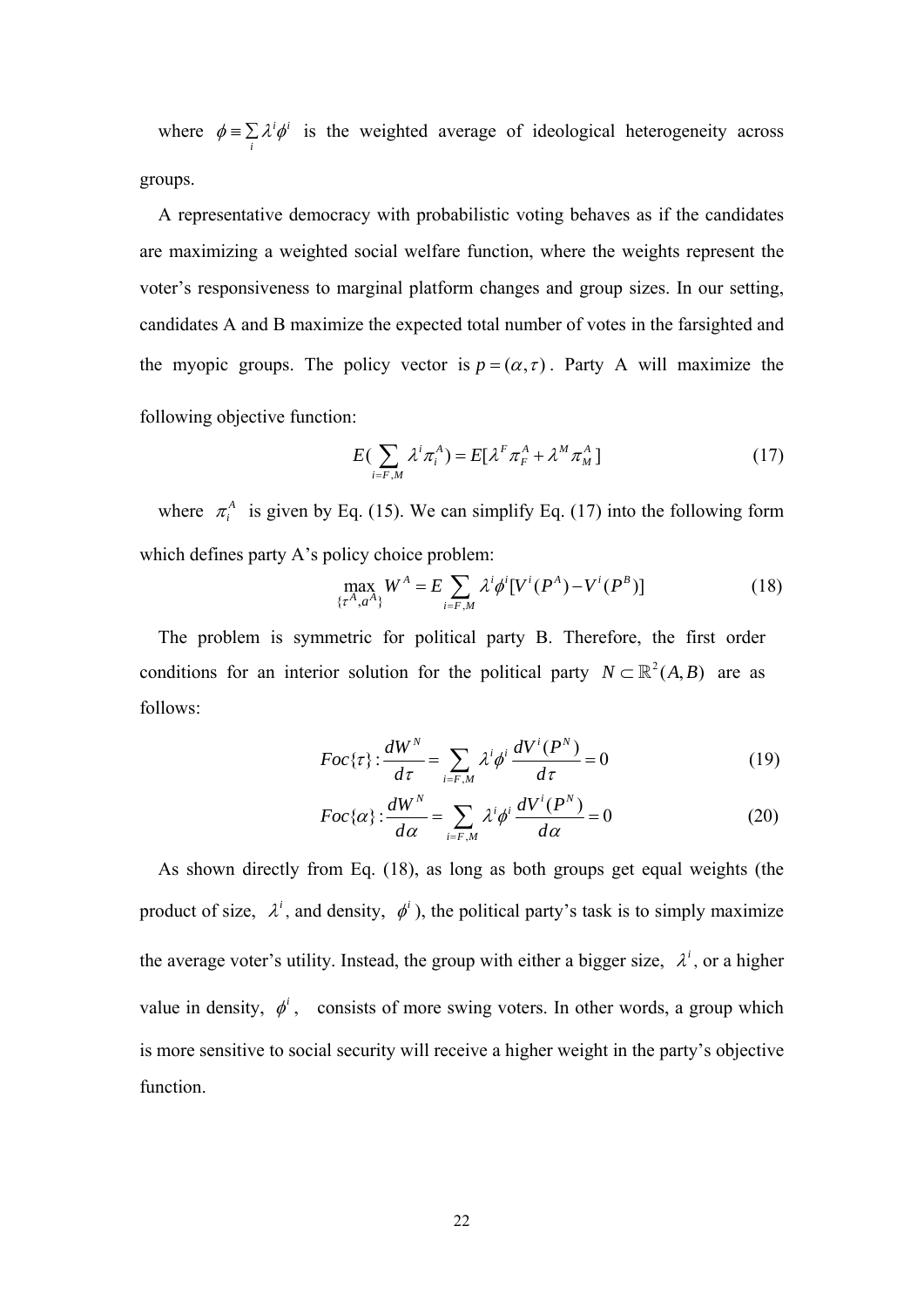### **2.2 Political Equilibrium**

First we define a strict local equilibrium of the electoral game. The set of candidates is denoted by  $N \subset \mathbb{R}^2(A, B)$ , the set of voters by *J*, the compact, convex policy space by  $P \subset \mathbb{R}^2$ . The policy announced by candidate *N* is  $P_N$ .

*Definition 1:* Let  $G = (N, J, P, W)$  be an electoral game. A policy profile  $P^{E} = (\tau^{E}, \alpha^{E})$  *is a strict local equilibrium of G if there exists*  $\rho > 0$  *such that for all N and for all P<sup>* $\triangle$ *</sup> <i>that are within*  $\rho$  *of P<sup>E</sup> (i.e.,*  $\left\| \tau^{\triangle} - \tau^E \right\| < \rho$  *or*  $\|\alpha^{\Delta} - \alpha^{\mathbb{E}}\| < \rho$ ),

$$
W^N(P^E) \ge W^N(P^{\Delta})
$$

*with the inequality being strict whenever*  $P^{\Delta} \neq P^{E}$ . *In the equilibrium:* 

- *1) Both political parties announce their policy platforms that maximize their expected votes taking as given the opponent's announced social security policy, each group's budget constraints, voting and saving decisions.*
- *2) The representative individual in each group votes for the party that maximizes his own well-being taking as given each party's announced platform, popularity shock and his political ideological biases.*

Now we solve the optimization problem for the political candidates. As each party faces a symmetric problem, therefore, in the political equilibrium, the proposal from party A and B will emerge  $P^A = P^B = P^E$ .

*Proposition 2: There exists a unique local equilibrium in the probabilistic voting setting in which both parties propose the same social security policy*  $P^E$ . *Proof: See appendix A.4 and A.5 for derivation.*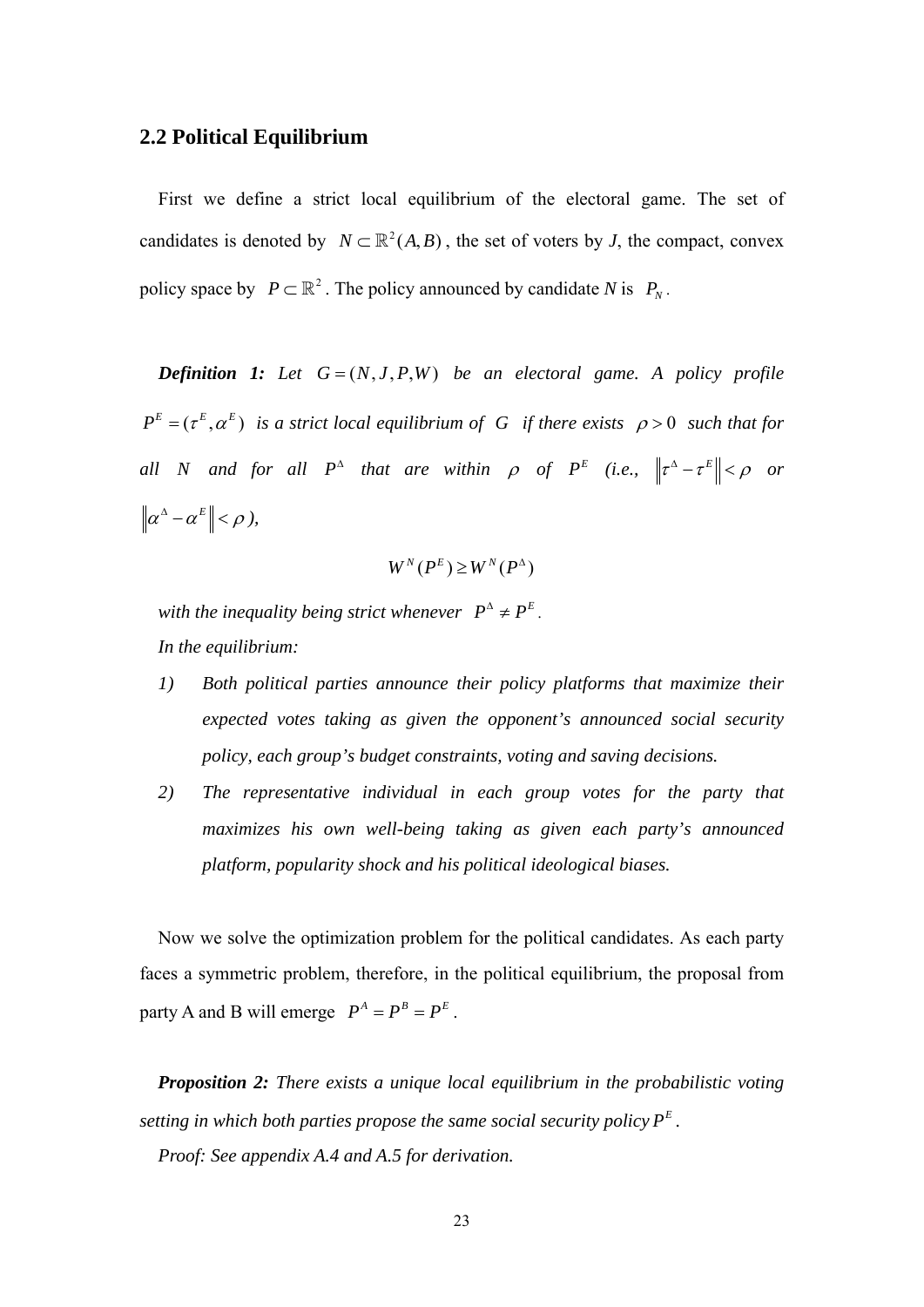The general form for the equilibrium social security policy could be derived by solving the maximization problem associated with Eq. (18). We shall be aware of the fact that the two variables are not independent as the generosity and the degree of redistribution are jointly determined. We now proceed to the voting equilibrium. We have already studied the social security preferred by the farsighted and the myopic individuals in section 2.3.1.1. Now we look into the mixed economy where the far-sighted individuals and the myopic agents coexist. The social security policy in the political equilibrium can be obtained by solving the political candidate's maximization problem given by Eq. (18). We summarize the results in the following proposition:

# *Proposition 3: In the political equilibrium given by Proposition 2,*

*i) the equilibrium social security policy is of the following form:* 

*When*  $\lambda^F \phi^F u^{\prime}(d_F) < \lambda^M \phi^M u^{\prime}(d_M)$ 

$$
\alpha^* = \frac{1}{2} + \frac{\lambda^F \phi^F u^* (d_F)}{2\lambda^M \phi^M u^* (d_M)}
$$
 21(1)

$$
(\alpha^*, \tau^*) = \begin{cases} 2 & \text{if } \alpha \leq u \leq u \leq u \leq u \\ \tau^* = \frac{[u'(x_M) - u'(d_M)]}{[u'(x_M) - 2u'(d_M)] + \frac{u'(d_M)}{4} [1 - \frac{\lambda^F \phi^F u'(d_F)}{\lambda^M \phi^M u'(d_M)}]^2} \end{cases}
$$
 (21(2)

*When*  $\lambda^F \phi^F u'(d_F) \ge \lambda^M \phi^M u'(d_M)$ ,

$$
\alpha^* = 1 \qquad \qquad 22(1)
$$

$$
(\alpha^*, \tau^*) = \begin{cases} \alpha^* = 1 & 22(1) \\ \tau^* = \frac{u'(x_M) - u'(d_M)}{u'(x_M) - 2u'(d_M)} & 22(2) \end{cases}
$$

*Proof: See the Appendix A.4 for derivation.* 

*ii) In the equilibrium, the optimal value of Bismarckian factor is increasing with the relative size, the relative political homogeneity of the farsighted group and the marginal utility ratio of the farsighted group's second period consumption to that of the myopes.* 

*Proof: See Eq. 21(1).* 

Proposition 1 shows that a fully farsighted economy always prefers a pure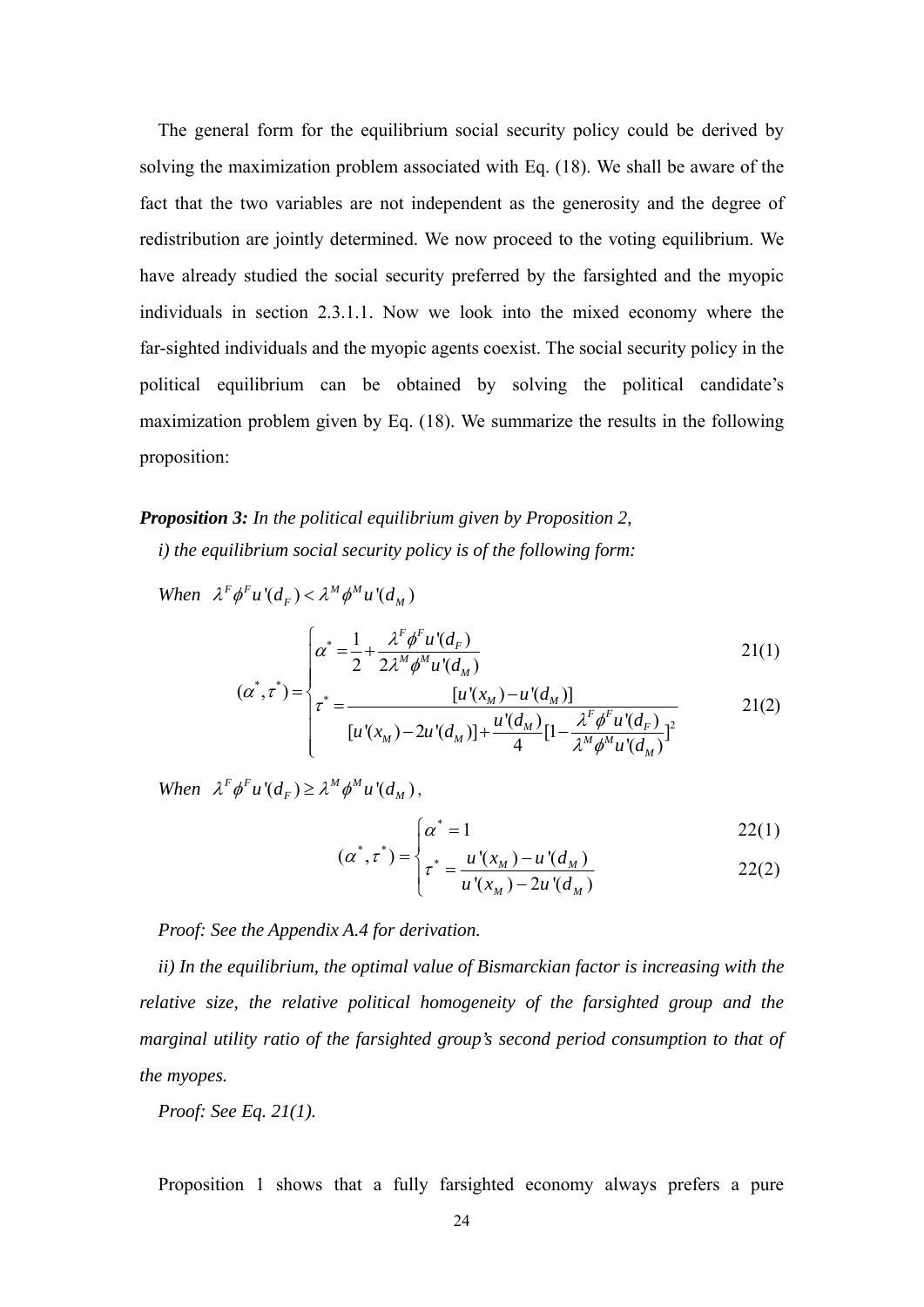contributive (Bismarckian) social security system or no social security whereas a purely myopic society prefers the Bismarckian factor equals to one half. Accordingly, the most preferred Bismarckian factor should be at least one half or higher.<sup>26</sup> Therefore, no Beveridgean system exists in our model.

In the intermediate case, the equilibrium Bismarckian factor  $\alpha$  is given by Eq. 21(1). Three effects are in concern. To start with, the relative size and the relative political ideology density of the far-sighted group to the myopic group have positive effects on the degree of redistribution. The intuition is as follows: a big size or a higher density means that the far-sighted group is politically stronger, accordingly. Thus, the political candidates would propose the social security policy that favors the far-sighted group. Lastly, the Bismarckian factor increases with the marginal utility ratio of the farsighted group's second period consumption to that of the myopes. Note that the myopic agents rely on the social security to secure their second period consumption which is dependent solely on the pension benefits. Therefore, when this ratio gets bigger, increasing the Bismarckian factor may lose some votes from the myopic group, however, gaining more votes from the farsighted group.

When  $\lambda^F \phi^F u^T (d_F) \ge \lambda^M \phi^M u^T (d_M)$ , meaning that the relative political power of the farsighted group rules over the consumption smoothing concern of the myopic group, the Bismarckian factor in the political equilibrium will become one to please the farsighted voters. However, in this case, given that the farsighted are indifferent as regards to the size of the social security, the politicians will propose the payroll tax rate according to the preference of the myopes.

The analysis of the most preferred payroll tax rate is more complex by seeing directly from the final form in Eq. 22(2). To better understand the different effects in the determination of the equilibrium payroll tax rate, we focus on the intermediate form in which we have as well the equilibrium Bismarckian factor: $27$ 

-

<sup>&</sup>lt;sup>26</sup> Note that this result is closely related with two assumptions: the homogenous productivity and the inseparable preference of consumption and labor supply.

See Eq. A12(1) in appendix A.4.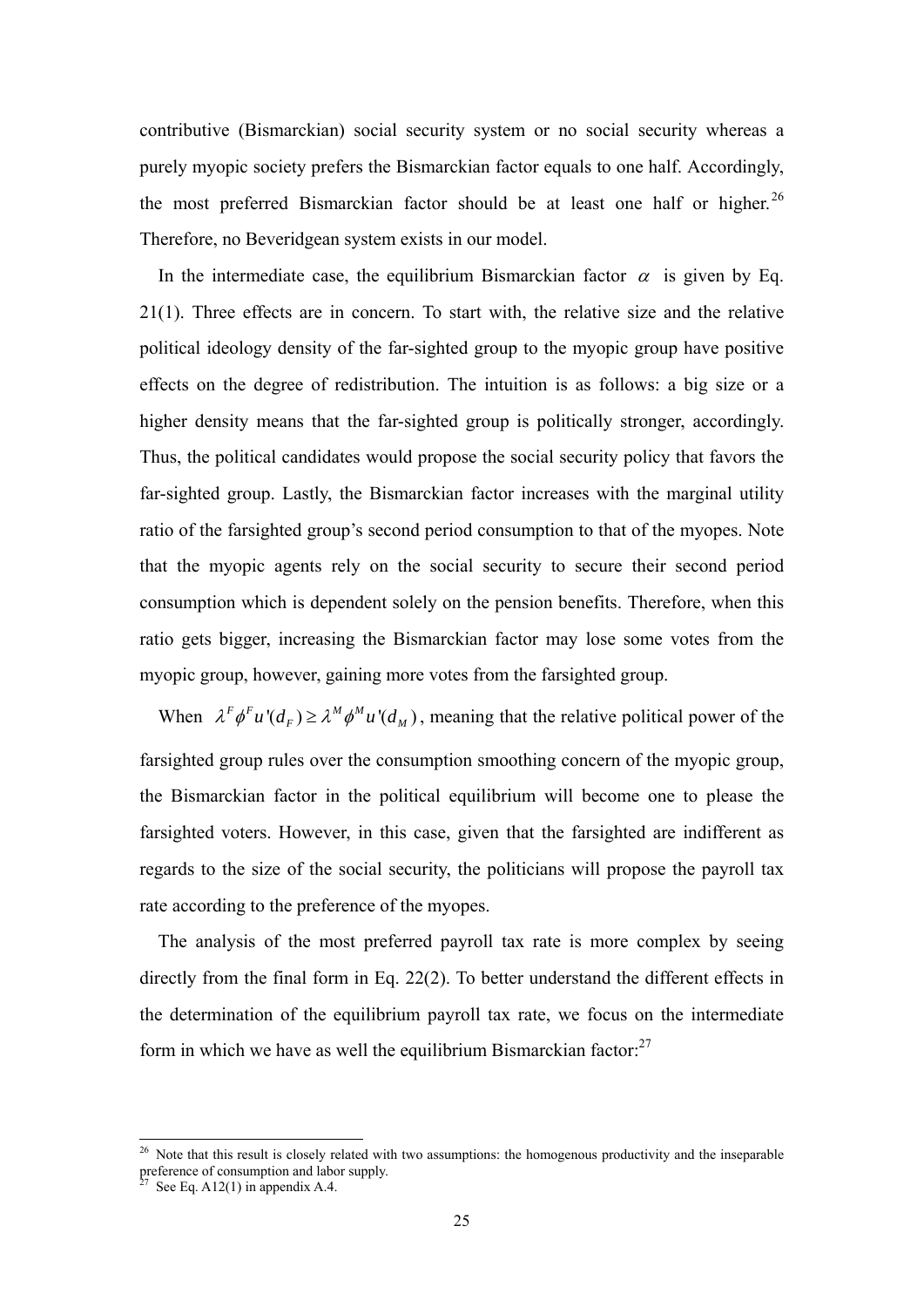$$
\tau = \frac{\lambda^M \phi^M[u'(x_M) - u'(d_M)]}{\lambda^M \phi^M[u'(x_M) - u'(d_M)] - (1 - \alpha)\lambda^F \phi^F u'(d_F) - \lambda^M \phi^M u'(d_M) + (\alpha - \alpha^2)\lambda^M \phi^M u'(d_M)} \frac{(23)}{\text{(The farsighted)}} \frac{(23)}{\text{(The myopic) } \text{labor supply}} \frac{(23)}{\text{(The myopic) } \text{redistribution effect}}
$$

The terms in the **numerator** reflect the consumption smoothing concerns for the myopic group. Given that  $d_M < x_M$  for all the myopic agents, the consumption smoothing term calls for a higher tax rate as long as the myopes' consumption gap between the two periods gets larger. This effect corresponds to the social security's role as a commitment device, forcing the myopic individuals saving for their second period. One can identify several effects regarding the denominator. The first term in the denominator serves as the standard consumption smoothing factor inside the myopic group. Therefore, in total, the consumption smoothing concerns for the myopic group is positively related with the size of the pension system.

The second and third terms represent the distortion effects on the labor supply of the farsighted and the myopic group separately. The stronger the distortion effects are, the smaller the payroll tax rate is. The effects are negative for both kinds. The last term in the denominator indicates the redistribution effects from the farsighted group to the myopic group, it is positively related to the payroll tax rate. Note that all the last three terms are weighted by the size, the density as well as the second period marginal utility of the related group. To sum up, the net effects of the presence of myopic agents on the payroll tax rate is ambiguous.

Even though the impact of myopic agents on the equilibrium payroll tax rate remains uncertain, it is worth mentioning that the equilibrium payroll tax rate when the pension system is Bismarckian is the most preferred payroll tax rate for the myopic group. (See Eq. 22(2), this result as well coincides with the desired tax rate by the myopic agents in Cremer et al., 2007). To gain intuition for this result, consider a Bismarckian system (purely contributive), the social security system generates no redistribution, thus, causes no externalities to the farsighted. There is perfect crowding out between private saving and pension for the farsighted. Thus, they are indifferent in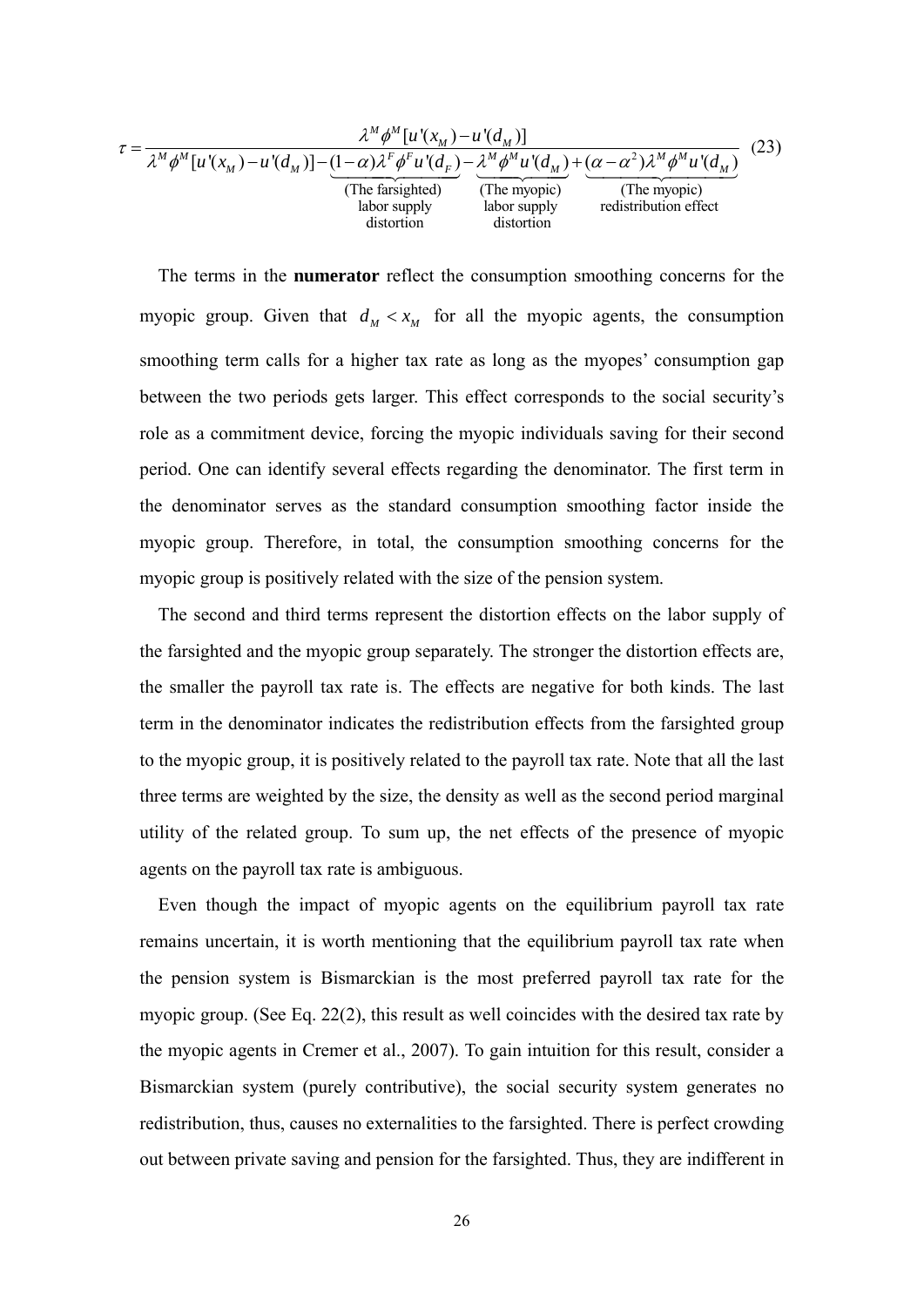the value of the payroll tax. In fact the social security serves merely as a commitment device for the myopic group. Accordingly, to gain the votes from the myopic group, the political candidates will set the payroll tax rate as the most preferred tax rate to the myopic group.

# **3. Numerical Simulation: The logarithmic utility case**

We denote  $k = \theta \beta$  ( $\theta = \lambda^F / \lambda^M$ ,  $\beta = \phi^F / \phi^M$ ) to better explain the results.  $\theta$ represents the size ratio of the farsighted group to the myopic group whereas  $\beta$ denotes the political ideology density ratio of the farsighted group to that of the myopic group.

The payroll tax rate and the Bismarckian factor in the equilibrium are all implicit solutions, which are dependent on the concrete form of the utility function. Therefore, we conduct a numerical simulation with the following logarithmic utility function.

$$
U = \ln(c - l^2/2) + \ln(d)
$$

The results are displayed in the columns of Table 1 with respect to different value of  $\beta$ .

### **Table 1: The Simulation Results**

The equilibrium  $(\alpha^*, \tau^*)$  w.r.t.  $(\theta, \beta)$ 

| $\theta$ ( $\lambda^F$ ) | $(\alpha, \tau)$ with $\beta=1$ | $(\alpha, \tau)$ with $\beta = 0.5$ | $(\alpha, \tau)$ with $\beta = 2$ |
|--------------------------|---------------------------------|-------------------------------------|-----------------------------------|
| (0.10)<br>0.11           | (0.545, 0.258)                  | (0.523, 0.259)                      | (0.589, 0.255)                    |
| (0.20)<br>0.25           | (0.601, 0.255)                  | (0.551, 0.257)                      | (0.699, 0.251)                    |
| 2/3<br>(0.4)             |                                 |                                     | (1.000, 1/4)                      |
| (0.50)<br>1.00           | (0.883, 0.249)                  | (0.699, 0.251)                      |                                   |
| 4/3<br>(4/7)             | (1.000, 1/4)                    |                                     |                                   |
| (0.70)<br>2.33           |                                 | (0.941, 0.249)                      |                                   |
| 8/3<br>(0.75)            |                                 | (1.000, 1/4)                        |                                   |

Note:  $\theta$  is the size ratio of the farsighted group to the myopic group. When  $\theta = 1$ , the two groups are equally distributed.  $\theta$ <1 indicates more myopic agents are in the economy whereas  $\theta > 1$  means that the proportion of the farsighted group overweigh that of the myopic group.  $\beta$ denotes the density ratio representing the political homogeneity of the farsighted group to the myopic group. When  $\beta = 1$ , the farsighted and the myopic group are equally politically homogenous.  $\beta$  < 1 means the myopic group is politically homogenous whereas  $\beta$  > 1 means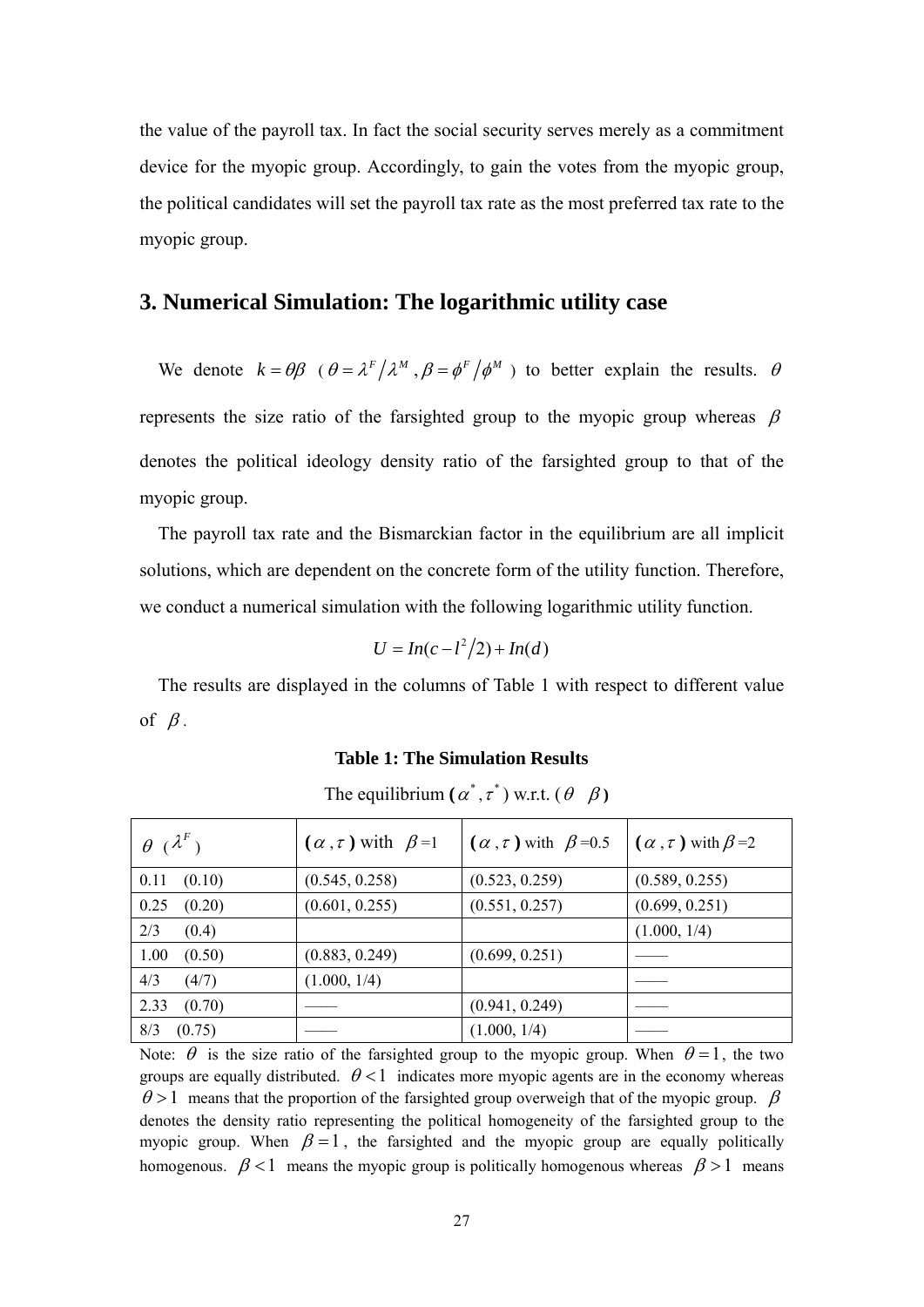the farsighted group is more politically homogenous.

In particular, we study three cases. We start with the standard case with  $\beta = 1$ , in which the heterogeneity depends only on the size of each group but not the political homogeneity. Secondly, we assume that the myopic group is more politically homogenous, namely  $\beta = \frac{1}{2}$ . Lastly, the opposite case in which the farsighted individuals are more politically homogenous is taken into account:  $\beta = 2$ . The simulation is conducted with respect to different values of  $\theta$ . The range we choose is [0.11, 0.25, 2/3, 1.00, 4/3, 2.33, 8/3], which corresponds to the proportion of the far-sighted group  $\lambda^F$  [0.1, 0.2, 0.4, 0.5, 4/7, 0.7, 0.75].

To understand the relation between the equilibrium social security policy and the size of myopic agents under different  $\beta$ , we first start showing the relation of the equilibrium Bismarkcian factor and the size ratio of the farsighted group to the myopic group,  $\theta$ , with respect to different political ideological density ratio between two groups,  $\beta$ , in Figure 3.



**Figure 3: The Relation of the Equilibrium Bismarckian Factor**  $\alpha^*$  and  $\theta$ 

Remark: Figure 3 illustrates how the Bismarckian factor  $\alpha$  is determined by the size ratio ( $\theta$ ) and the political ideology density ratio ( $\beta$ ) of the far-sighted group to the myopic group.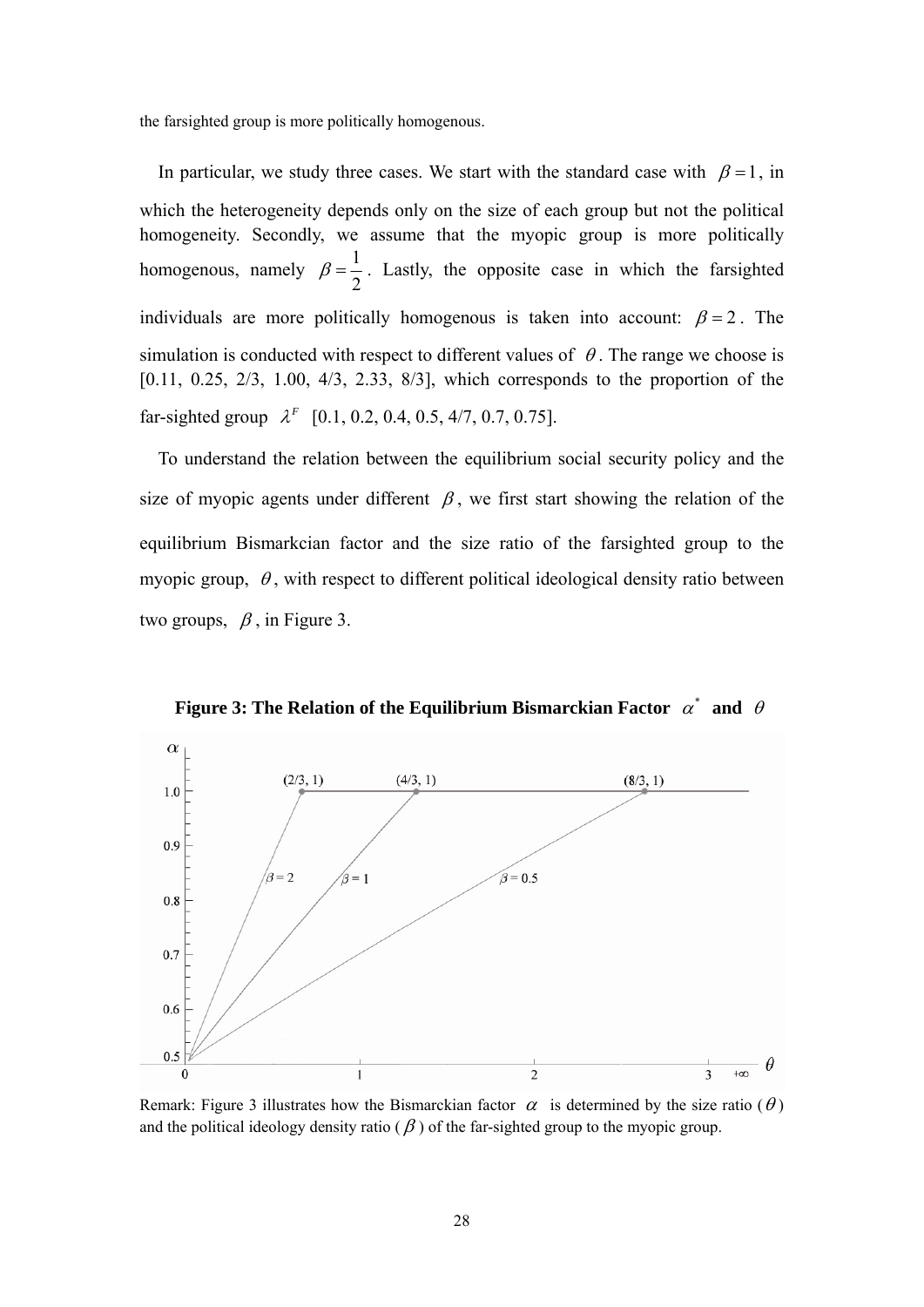The following characteristics of the Bismarckian factor are displayed: when the myopic and far-sighted group are equally politically homogenous, namely  $\beta = 1$ , the most preferred Bismarckian factor is equal to 1 as long as  $\theta$  is higher than 2/3, in which the proportion of the rational individuals is larger than  $4/7$  in the society. This value is higher than 1/2 from the majority voting. The reason is that in our probabilistic voting setting, not only the size, the political homogeneity of the farsighted and the myopic groups matter, but also the sensitivity of how each group to the change in social security policy is crucial. Therefore, given that the myopic group is more sensitive to the change in the Bismarckian factor, a higher size of the farsighted group is needed to win the political game than the majority voting setting.

Moreover, the more politically homogenous the far-sighted group, for instance,  $\beta$  =2, the less votes are required from the far-sighted group to reach the pure Bismarckian system. When  $\beta = 2$ , this value drops to  $\theta = 2/3$ . On the contrary, if the myopic agents are more politically homogenous, for instance,  $\beta = 0.5$ , a larger proportion of the far-sighted individuals is required for a pure Bismarckian pension system. While  $\beta = 0.5$ , this value raises up to  $\theta = 8/3$ .

The correlation of the equilibrium payroll tax rate and  $\theta$  under different values of  $\beta$  is shown in the following Figure 4. As mentioned before, the total effect of the myopic agents to the equilibrium payroll tax rate is ambiguous. The U-Shaped curve depicted in Figure 4 could be explained as follows: in the left side of the graph, the payroll tax rate decreases with the size of the farsighted group, this is rather intuitive. Consider the relationship when  $\beta = 1$ , if  $0 < \theta < 1$  the myopic group has a bigger size than the far-sighted group. Given that the myopic group is in need of social security to secure consumption after retirement, not surprisingly, the payroll tax rate level is quite high. When  $\theta$  increases indicating the increase in the size of the farsighted group, the payroll tax rate decreases as the farsighted group wants to reduce the labor distortion effect and the redistribution effect associated with the payroll tax rate. It is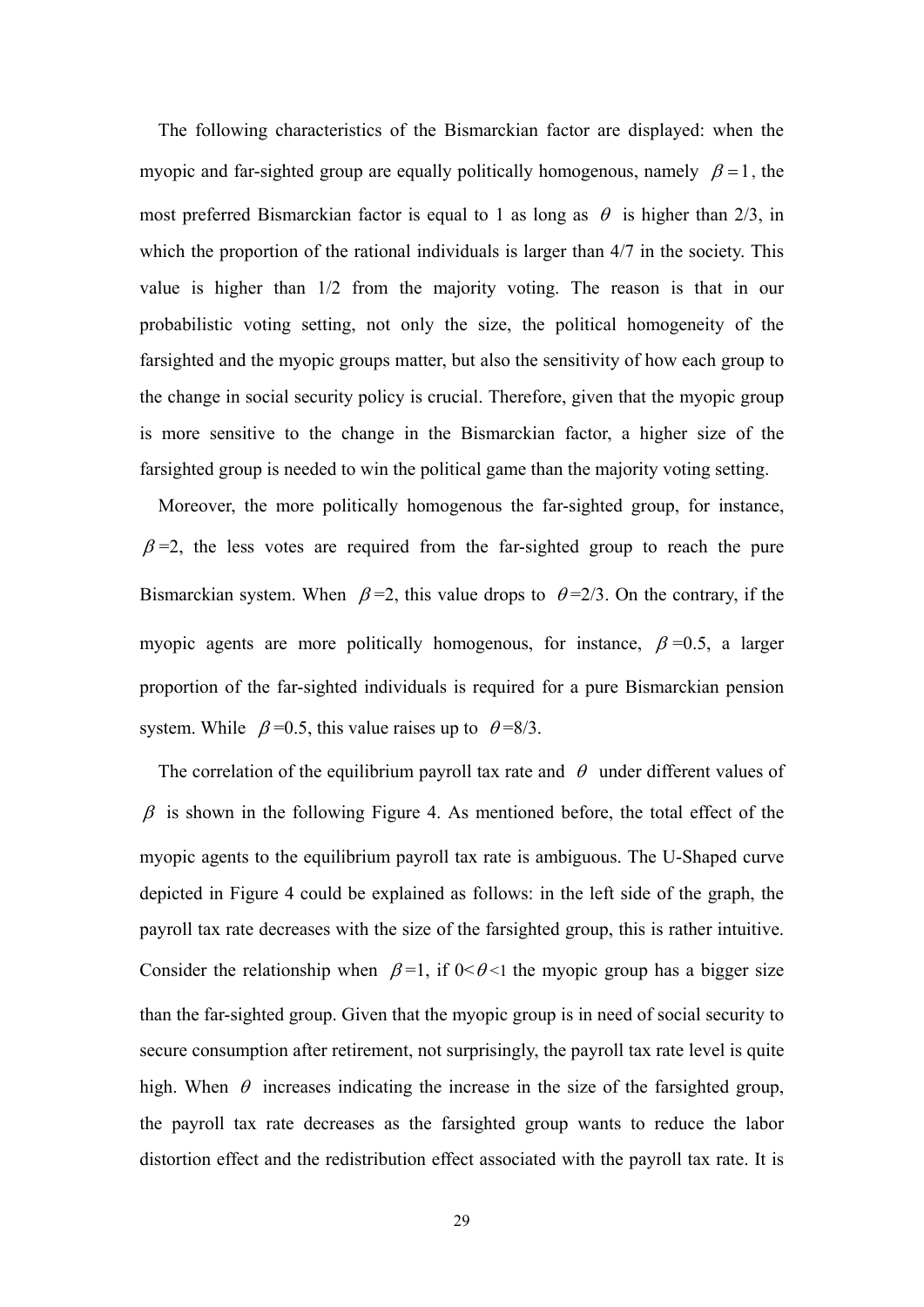worth noting that the payroll tax rate falls to its lowest value until the two groups become equally politically powerful, namely  $\theta = 1$ . The interesting point is that when  $\theta$  >1, indicating that the far-sighted group politically rules over the myopic group, the payroll tax rate starts to rise again.



**Figure 4: The Relation of the Equilibrium Tax Tate**  $\tau^*$  **and**  $\theta$ 

Remark: Figure 4 illustrates how the payroll tax rate  $\tau$  is influenced by the size ratio ( *F*  $\theta = \frac{\lambda^r}{\lambda^M})$ and the political ideology density ratio ( *F*  $\beta = \frac{\phi^r}{\phi^M}$ ) of the far-sighted group to the myopic group.

Eq. (23) shows that the political parties care for the following effects: the distortion effects for both groups, the consumption smoothing concern for the myopic group, the redistribution effect for the myopic group. Given that these effects are related with the Bismarckian factor, we explain this point in Figure 5, in which it shows that the equilibrium payroll tax rate is U-shaped with respect to the equilibrium Bismarckian factor.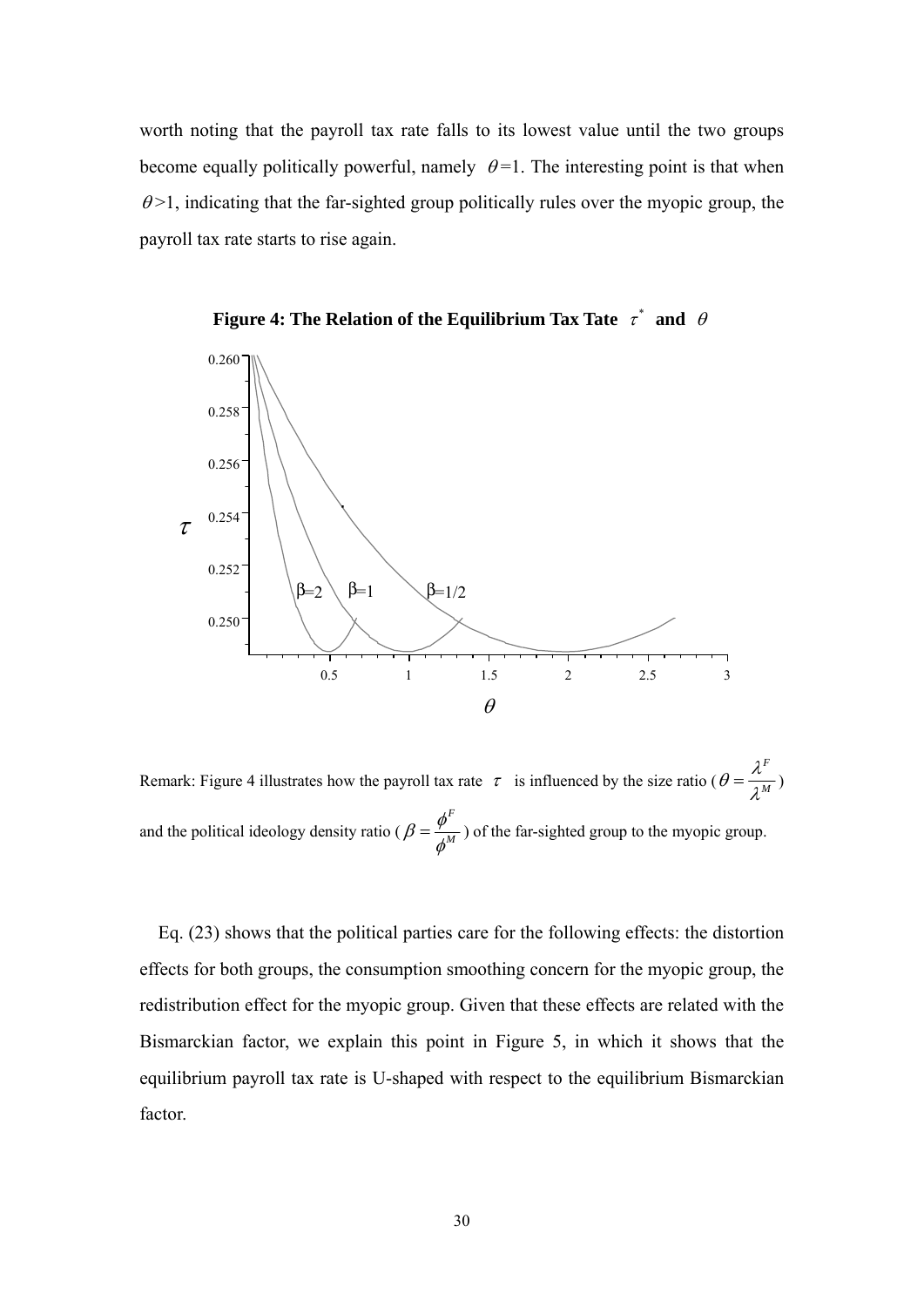**Figure 5: The Relation of the Equilibrium Tax Tate**  $\tau^*$  **and the Equilibrium** 



**Bismarckian Factor**  $\alpha^*$ 

Note: The equilibrium payroll tax rate and the Bismarckian factor depends on the value of  $k = \theta \beta$ , the product of the size ratio and the political ideology density ratio ( $\beta$ ) of the far-sighted group to the myopic group.

Each point on the curve responds to a specific value of *k* where  $k = \theta \beta$ . When *k* is zero the Bismarckian factor is one half. In the left side of the curve, the equilibrium payroll tax rate decreases with the value of *k* . *k* equals to 1 when the curve reaches its minimum. In the right side of the curve, the equilibrium payroll tax rate increases with the value of  $k$  which corresponds to the findings in Figure 4 as well. Finally the curve stops at  $(1, \frac{1}{4})$  where the farsighted group reaches its preferred Bismarckian factor. At the same time, the payroll tax rate in the equilibrium is as well the equilibrium payroll tax rate of the myopic group.<sup>28</sup> The equilibrium payroll tax rate in the left hand part of this U-shaped curve coincides with the left hand side of the curve in Figure 4. Obviously, in the left side part, the myopic group is more politically powerful, however, when the curve moves to the right, the myopic

-

 $28$  See the second point of the Proposition 1.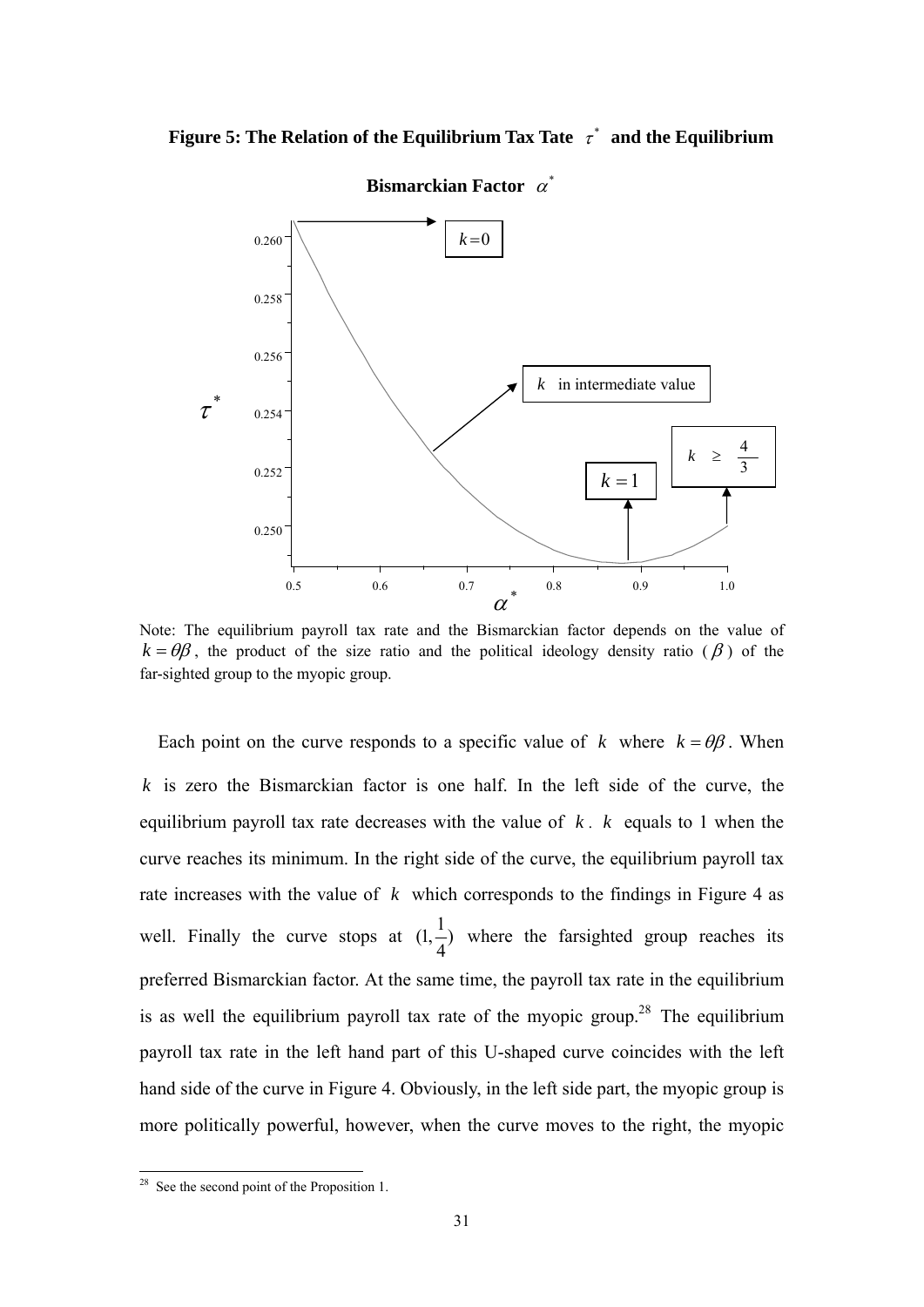group becomes less political stronger, therefore, the political parties rise  $\alpha$  and reduce  $\tau$  to favor the far-sighted voters. This trend keeps until the payroll tax rate reaches its minimum. We can see from Figure 5, the curve reaches the bottom when the two groups are equally politically powerful. Interestingly, the payroll tax rate starts to increase when the far-sighted are more political powerful. As the myopic agents' second period consumption is less than that of the far-sighted, thus, it is easier for the politicians to turn them by rising their utility in the second period than that of the far-sighted agents. Hence, what matters now is  $\frac{u'(d_F)}{d_F}$  $\mathcal{U}_M$ ) *F M*  $\frac{u'(d_F)}{u'(d_M)}$ . Therefore, the right hand side of the curve could be explained that the political parties strategically increases

the Bismarckian factor to keep favoring the far-sighted agents but also rises the payroll tax rate to attract the swing voters in myopic group.

This section presented a numerical simulation of the model under the assumption of a logarithmic period utility function (namely,  $u(x) = ln(x)$ ). The findings from the numerical simulations can be summarized as follows. First, the equilibrium payroll tax rate is U-shaped with respect to the equilibrium Bismarckian factor in the economy (see Figure 5). Second, the equilibrium Bismarckian factor increases with the relative size of the farsighted group in the economy (see Figure 3). The shape of the curve depends on the value of  $\beta$ , namely the political ideology density ratio of the far-sighted to the myopic group. The higher  $\beta$  is, namely the more politically homogeneous the far-sighted group becomes, the steeper the curve becomes; this implies that the far-sighted are able to obtain their preferred Bismarckian factor of unity when they have a smaller relative size (namely, when the value of  $\theta$  is smaller). Finally, the optimal payroll tax rate is U-shaped with respect to the relative size of the farsighted group (see Figure 4). The shape of the curve depends on the value of  $\beta$ . The higher  $\beta$  is, the lower is the value of  $\theta$  associated with a minimum of the curve and the steeper the curve becomes.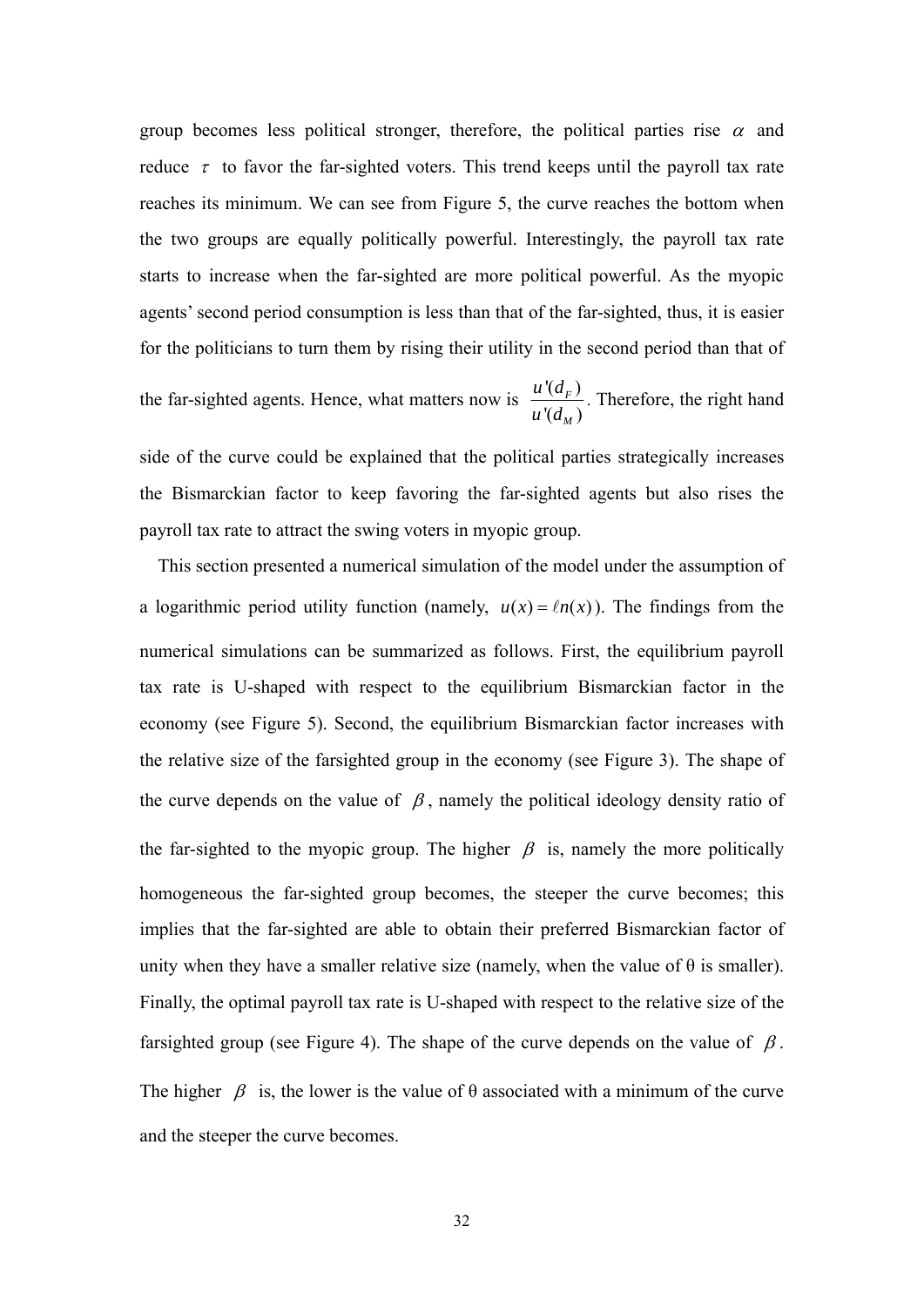# **4. Link with the Stylized Facts**

In this section, we relate the results from our model to some stylized facts in the characteristics of the existing pension systems. The U-shape feature between the payroll tax rate and the Bismarckian factor provided in Figure 5 may partially explain the stylized facts in Figure 6 where the payroll tax rate and the Bismarckian factor are positively related. Note that the purpose of our simulation is not to draw quantitative predictions, but instead, to provide qualitative comparison.

Figure 6 shows graphically the characteristics of social security in some OECD member countries.<sup>29</sup>



**Figure 6: Characteristics of the Pension Systems in OECD Countries<sup>30</sup>**

Source: The Bismarckian Index  $\alpha$  taken from OECD (2005), The Effective Contribution Rate

-

<sup>&</sup>lt;sup>29</sup>  $\alpha \in [0,1]$  (For  $\alpha > -$ 2  $\alpha > -$ , we have Bismarckian pension system and Beveridgean system for  $\alpha < -1$ 2  $\alpha < -$ , see i.e. Conde-Ruiz and Profeta (2007))

<sup>&</sup>lt;sup>30</sup> To produce better fitted graph with the data in Table 2.B.1, we use the stata command "qfit" to illustrate two-way quadratic prediction plots.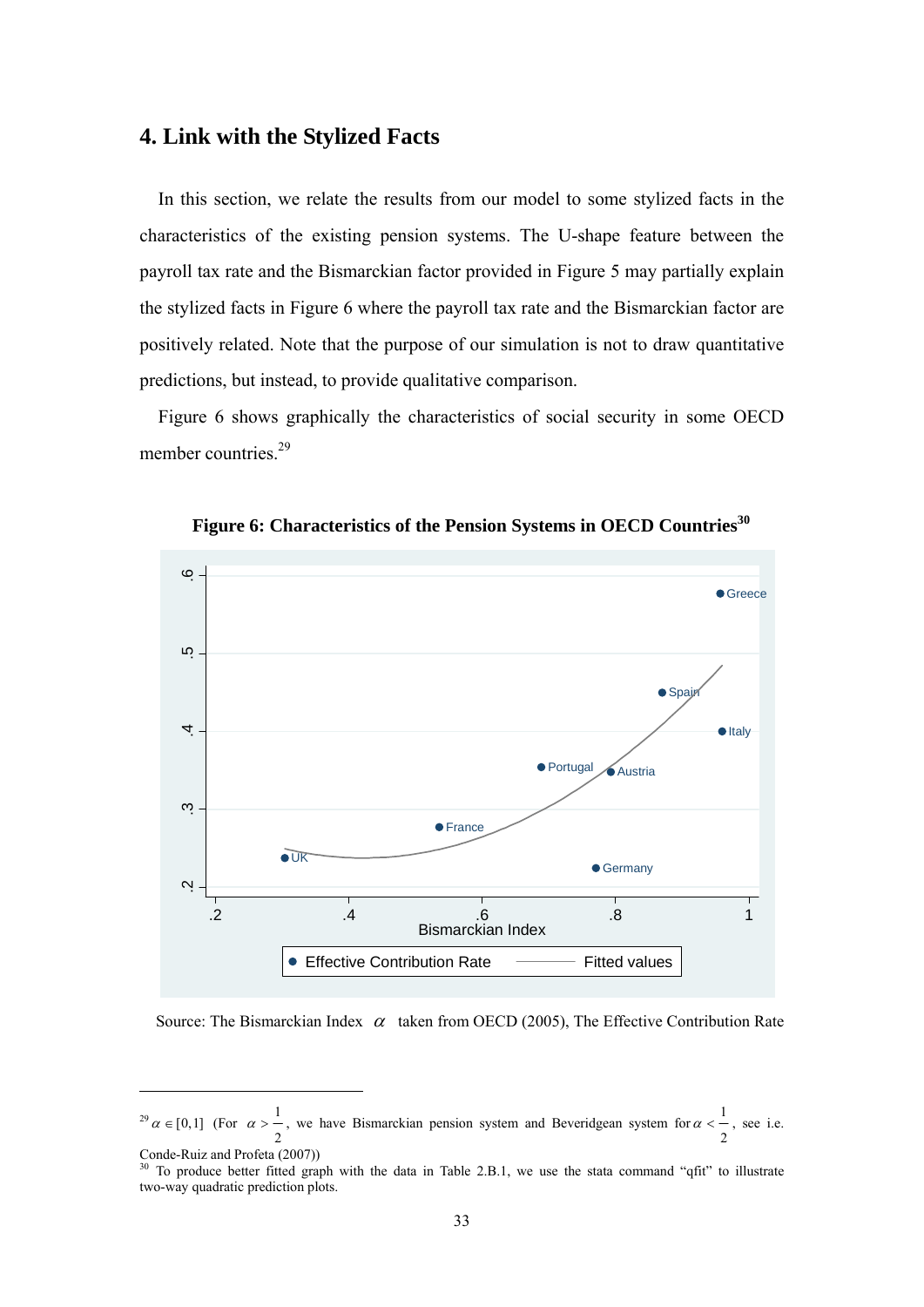$\tau$  taken from Disney (2004)<sup>31</sup>. See Table B.1 in the appendix for the detailed data.

In particular we consider the following countries: Austria, France, Germany, Greece, Portugal, Italy, Spain and UK. It is shown that when the contribution rate is sufficiently large, the Bismarckian social security system is associated with larger public pension expenditures. These facts are in contrast to the political economy theories of social security which predict that Beveridgean systems, involving intragenerational redistribution, should enjoy larger support than Bismarckian ones.<sup>32</sup>

Previous political economy literature<sup>33</sup> solves this puzzle in different frameworks rather than the probabilistic voting model. Based on European data, Koethenbuerger et al. (2008) argue that the median voter is typically middle-aged with high income and prefers a less generous system with a higher redistribution degree. Conde-Ruiz and Profeta (2007) apply the notion of issue-by-issue voting to address this puzzle focusing on income inequality, conclude a Beveridgean system may be supported by the low income voters in favor of the redistribution components while the high income supporters vote for the reduced size of the pension system. Krieger and Traub (2008) provide empirical and experimental explanations for this puzzle relying on the effects from income inequality and life expectancy. The current paper tries to explain this puzzle in an economy with both farsighted and myopic agents, where social security functions as a redistribution and commitment device for the myopic group while causes distortions to the farsighted group. The social security in the political equilibrium is to compromise the above effects.

## **5. Conclusion**

<u>.</u>

 The present paper extends the literature on the optimal design of social security systems taking into account the presence of myopic agents. Cremer et al. (2007) study

 $31$  The average effective contribution rate is derived as the average replacement rate divided by the support ratio.<br>See Box 1 in Disney (2004) for a detailed explanation of the calculation methods.

<sup>&</sup>lt;sup>32</sup> See Conde-Ruiz and Profeta (2002) for a detailed discussion.<br><sup>33</sup> See Casamatta et al. (2000a), Cremer and Pestieau (1998) and Pestieau (1999), Cremer et al. (2007).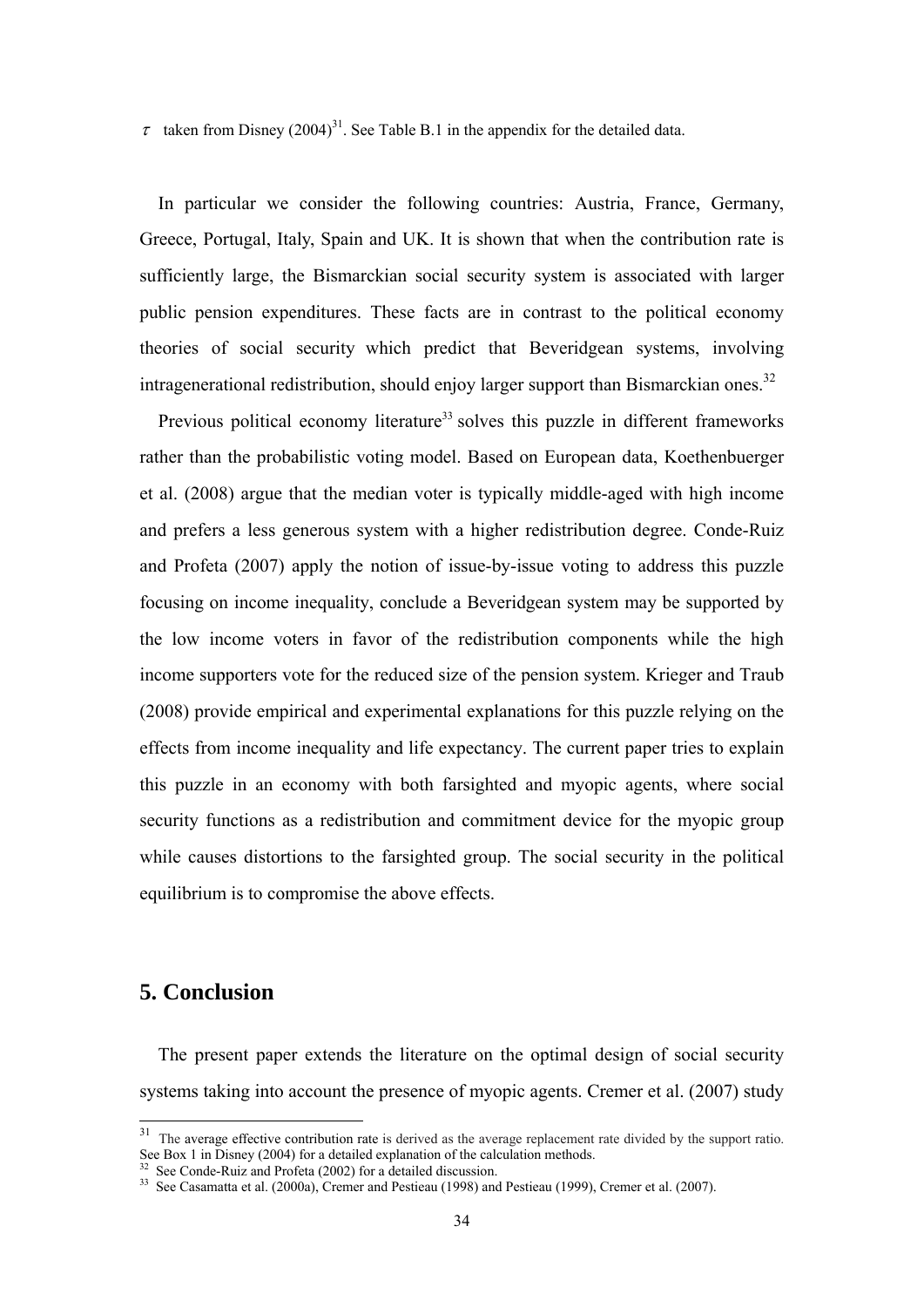the optimal social security policy under majority voting when agents differ both in their productivity and in their myopic degree. People vote sequentially, first for the Bismarckian factor, then for the payroll tax rate. The Bismarckian factor takes only two extreme values: either 0 or 1. Given that the poor (and liquidity constrained) farsighted agents prefer the same policy as their myopic counterparts, their model reaches the "ends against the middle" type of equilibria where where low and high ability voters oppose the ones with intermediate ability (vote on the payroll tax for a given Bismarckian factor). Cremer et al. (2007) focus on the influence of myopic agents to the social security system but neglect the relationship of the generosity of the system and the redistribution degree taking into account in the presence of myopic agents. Instead, the present paper adopts the probabilistic voting framework, in which the optimal payroll tax rate and the Bismarckian factor are determined simultaneously in the voting equilibrium. Moreover, a more general solution is adopted where the Bismarckian factor is continuous between 0 and 1 is allowed.

The present paper is also related to the literature applying probabilistic voting in the design of social security policy. In an OLG model, Profeta (2002) focuses on the intergenerational political support from the old group's influence to the political outcome in social security policies. She emphasizes on the "single-mindedness" of the old group in the support of intergenerational transfers. The main conclusion of her work is that retirement increases the level of ideological homogeneity of the old generation as they have more leisure time. This increase in their political power allows them to win the political game and to receive a positive transfer from the young. More recently, in a probabilistic voting framework, Gonzalez-Eiras and Niepelt (2008) focus on the dynamical politico-economic equilibrium. Political competition resolves the conflict between old and young voters by shifting some of the cost of the social security system to future generations. As a consequence, intergenerational transfers are too large, relative to a system balancing the interests of all generations. Unlike the works mentioned above focusing on redistribution related to leisure, intergenerational game or income inequality, the present paper focuses specifically on the redistribution resulting from myopia.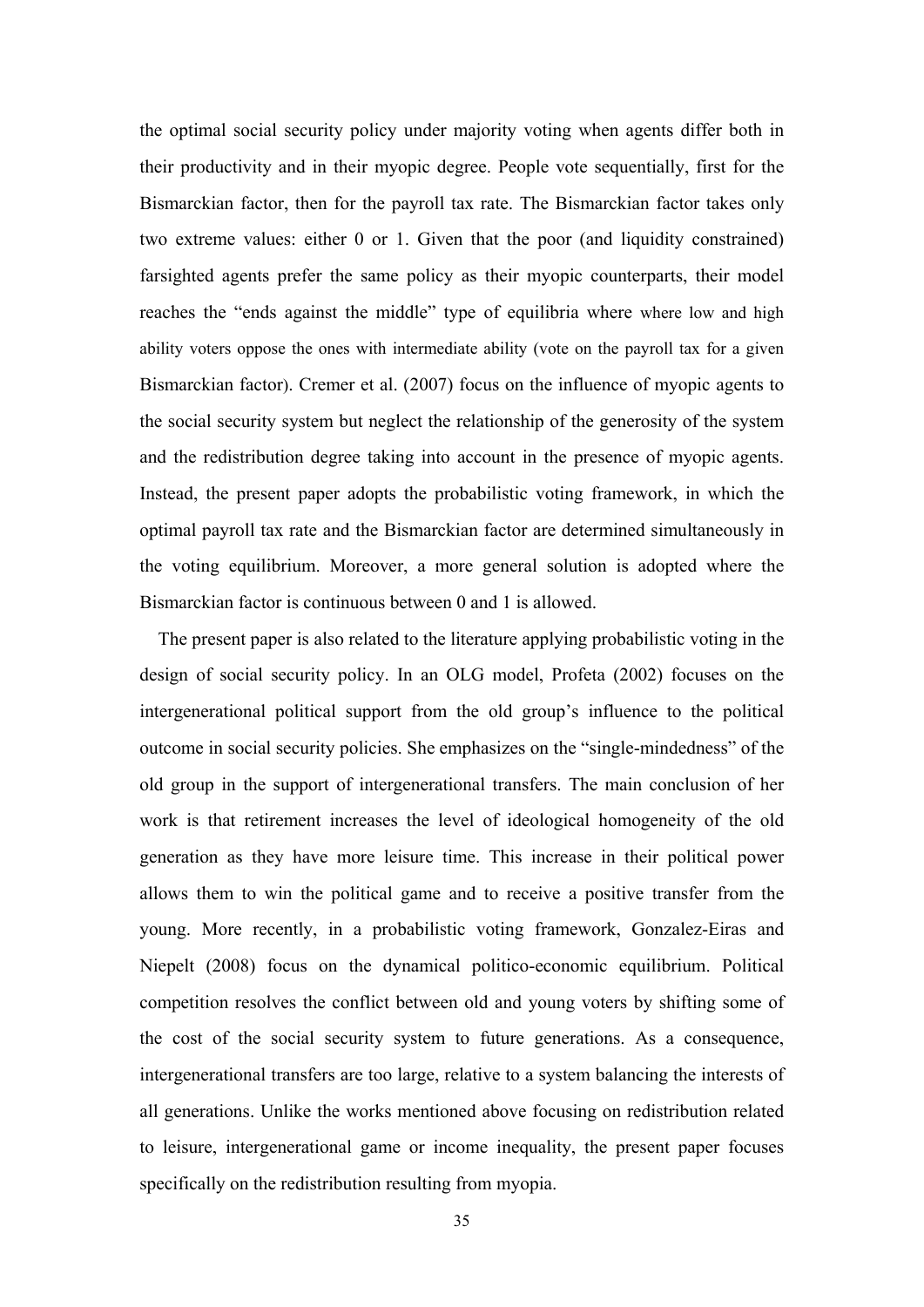To be more specific, we explore the social security scheme consisting of a Bismarckian factor and a payroll tax rate in a society with both myopic and farsighted agents in which the political equilibrium is determined through probabilistic voting. The individuals live for two periods: work by choosing their labor supply in the first and retire in the second period. The individuals differ in being myopic or farsighted and in their political ideologies. The farsighted agents naturally smooth their consumption between the two periods, whereas the myopic agents behave myopically in the market stage by simply consuming all of their disposable income, regretting so in the second period. The social security causes labor supply distortions to both groups. The farsighted are less distorted as they see the link between the pension payment and contribution component in the pension benefits. In the voting stage, which occurs before the market stage, young agents vote on the social security scheme offered by two competing parties. Both the farsighted agents and the myopic agents are assumed to vote rationally for the social security scheme according to their long-term preferences. This is because the myopic agents are assumed to be sophisticated. This means that they anticipate in the voting stage that their myopic behavior will emerge later in the market stage. Thus, the myopic agents use the pension system as a way to commit themselves into forced savings. In order to focus on the steady-state political equilibrium, the paper assumes that the interest rate and the population growth rate are equal and set them equal to zero.

Unlike Cremer et al. (2007), who treat the size of the myopic and farsighted groups as common knowledge, the present paper introduces uncertainty to these variables. When an individual makes decision in voting, he needs information about the size of both groups estimate average social income, thus, to understand the pension benefits he may receive when retired.

It turns out that the optimal Bismarckian factor in the political equilibrium has the following features. With only rational individuals voting, either a purely Bismarckian system or simply no social security is preferred. The myopic group's preferred policy is instead to select an intermediate Bismarckian system, with a value of  $\alpha = 0.5$  (the pure Beveridgean and Bismarckian systems being characterized by  $\alpha=0$  and  $\alpha=1$ ,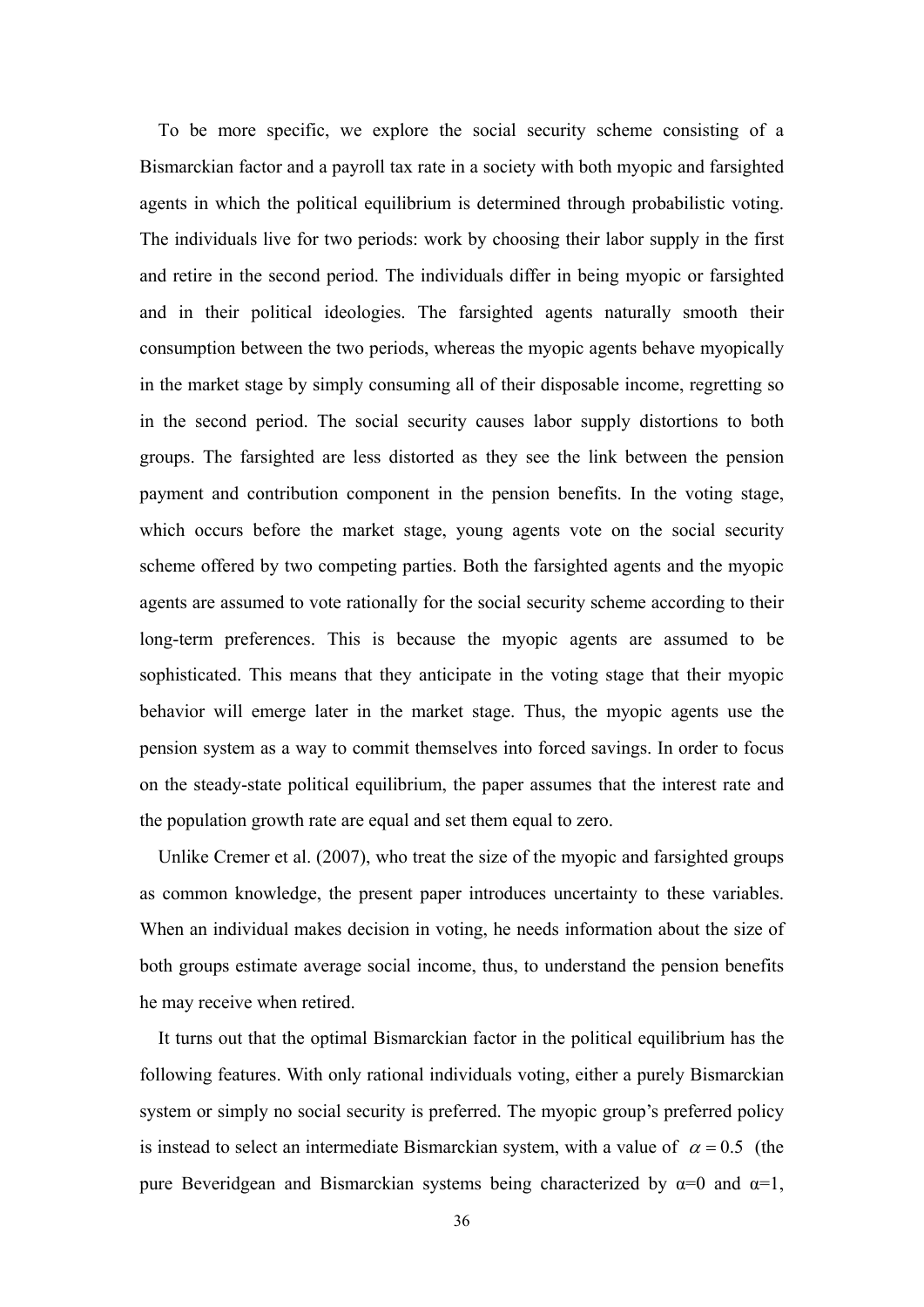respectively), due to the tradeoff between efficiency and redistribution concerns. The case of a mixed society is rather complicated. A pure Bismarckian system is preferred as long as the relative political power (the product of the size ratio and the political homogeneity ratio) of the farsighted group to the myopic group rules over the redistribution concern for the myopic group. However, a value of the Bismarckian parameter  $\alpha$  between the values corresponding to the optimal systems for each of the two groups is a possibility, depending on their relative political power.

As regards the equilibrium payroll tax rate in the mixed society, several effects determine the equilibrium payroll tax rate: the consumption smoothing concern for the myopic group, the labor distortion effects for both groups, the redistribution effects from the farsighted to the myopic group. Note that all the above effects are weighted with the size, the density as well as the second period marginal utility of the relevant group. Thus, the net effect of the proportion of the myopic individuals on the equilibrium payroll tax rate is ambiguous. However, an interesting result emerges when the social security system is purely Bismarckian (see Proposition 2). In this case, the equilibrium payroll tax rate is the one preferred by the myopic group. As a pure contributive pension system generates no redistribution, the farsighted individuals are indifferent in the value of the payroll tax rate. Thus, the payroll tax serves purely as a forced saving method for the myopic individuals.

The results in the numerical simulation illustrate our theoretical findings. When a group is more politically homogenous, a lower size is required for this group to achieve its desired social security scheme. Moreover, the optimal payroll tax rate is U-shaped with respect to the Bismarckian factor which may partially explain why, in practice, Bismarckian pension systems tend to be associated with a larger pension base compared to the Beveridgean systems. A possible explanation of these features is to balance the commitment concerns of myopic agents and the efficiency concerns of the farsighted agents.

A direction for future research would be to modify or relax some of the assumptions of the model, to see whether or not the main results are sensitive to some specific assumptions being made. First, following Cremer et al. (2007), the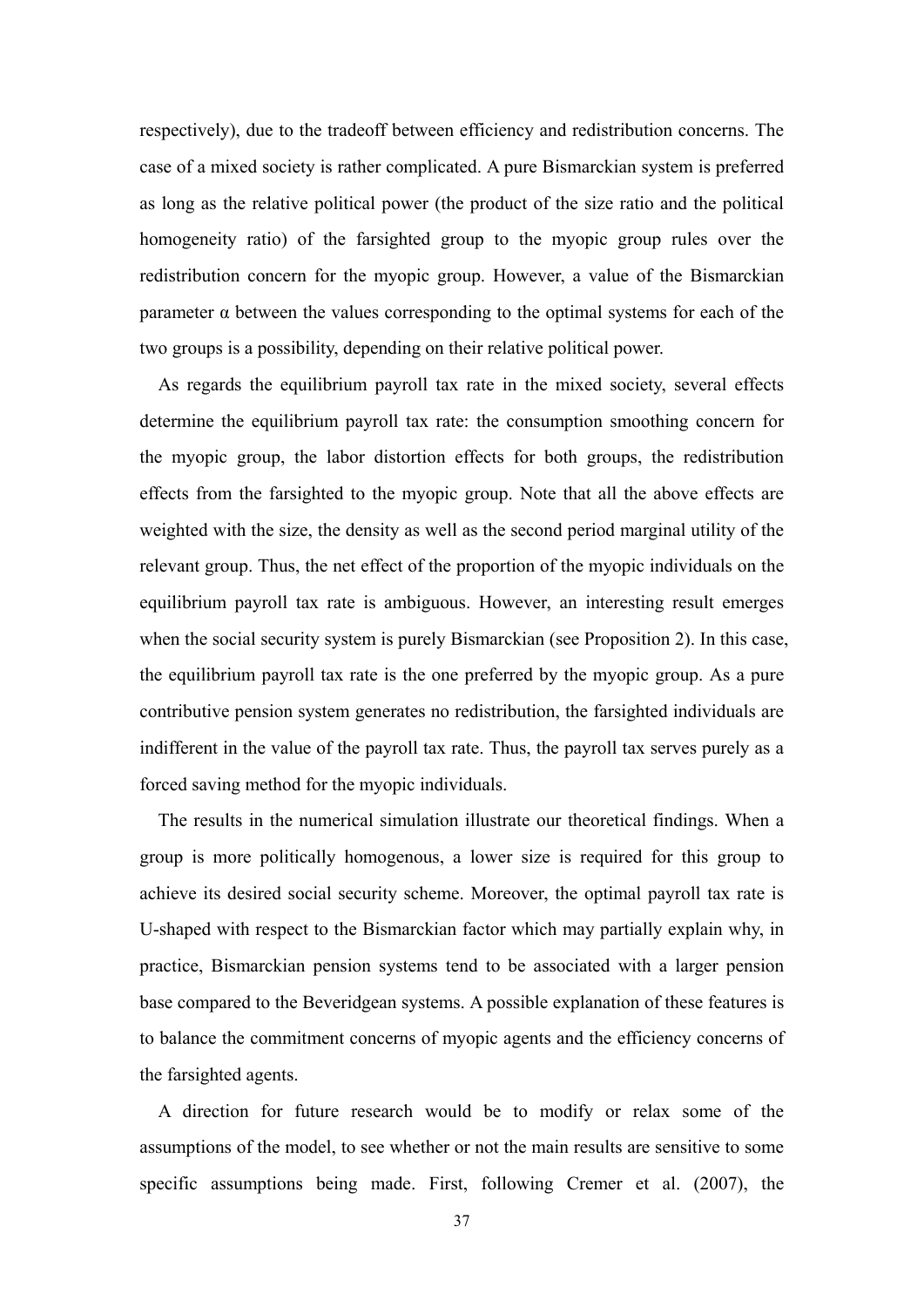assumption of homogeneous productivity could be relaxed. One simple way would be to introduce low productive consumers who face borrowing constraints into the model. This would allow us to introduce redistribution concerns from high productivity agents to low productivity agents into the design of the social security system. Second, the paper has assumed a unitary inter-temporal elasticity of substitution, with a log linear specification of utility in the simulation section. Given that many empirical studies suggest that the elasticity of inter-temporal substitution is less than unity, an obvious step would be to incorporate this assumption into the model. However, we know from standard OLG models that when one deviates from log linear utilities, this opens up the possibility of multiple steady-state market equilibria in the model. Thus, it remains unclear a priori to what extent our results would be affected by the deviation from the assumption of a unitary inter-temporal elasticity. Finally, the paper has assumed a form of quasi linear preferences in first period consumption (with a quadratic disutility of labor), which implies that there is no income effect on labor supply following a change in the wage rate. In turn, this means that the elasticity of labor supply with respect to the tax rate can become quite large when the system is not purely Bismarckian (in which case the Marshallian elasticity is zero for the farsighted agents) which may not be consistent with the existing empirical evidence of the tax effects on labor supply, especially for males. This for sure restricting the analysis and should be take into account in future research by the application of different utility functions.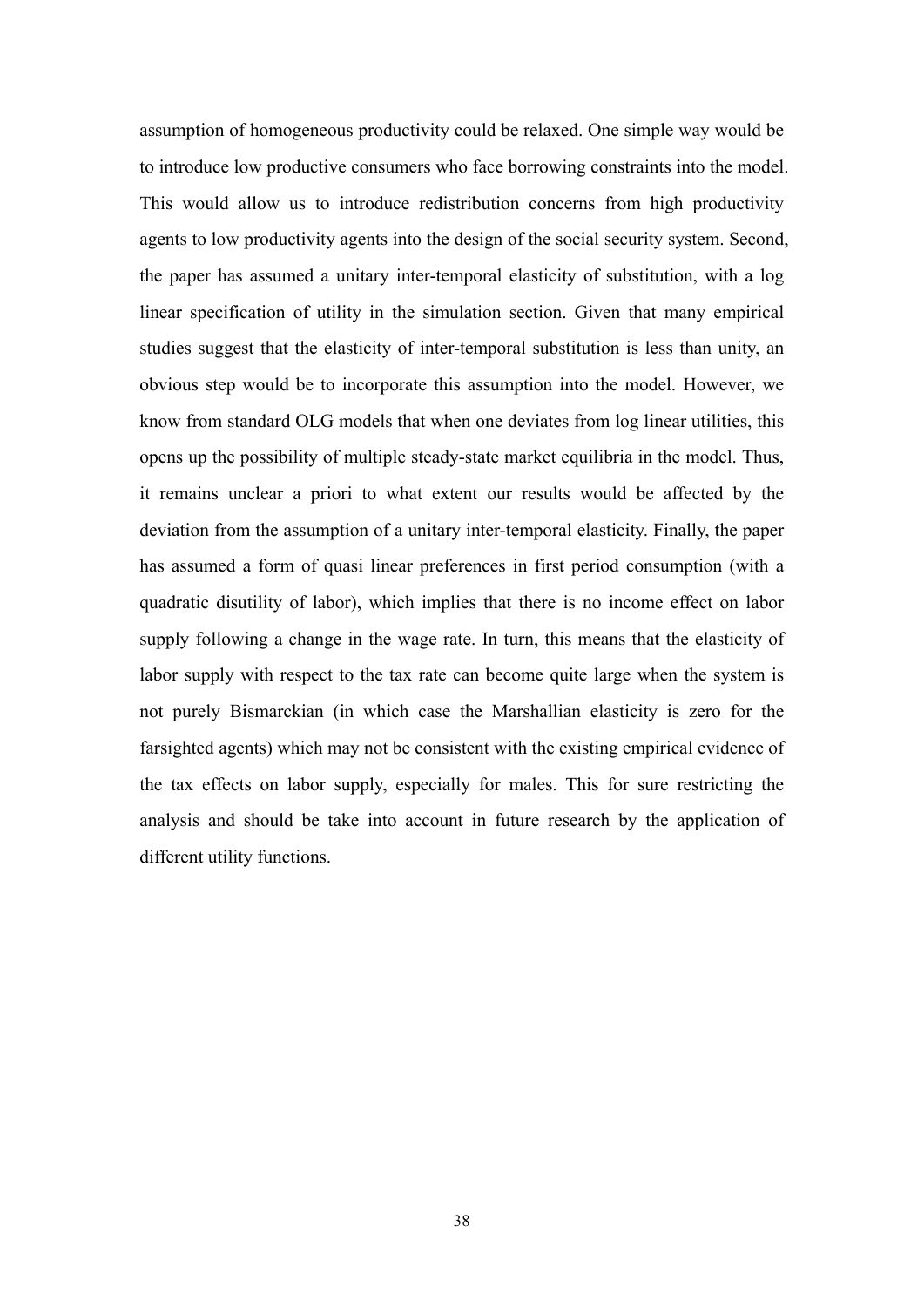# **Appendix**

### **A.1: the optimal labor supply for each group**

For the far-sighted individuals, The first order conditions to the maximization problem:

$$
Foc\{l_F\} : \frac{\partial U_F}{\partial l_F} = u'(x_F)[(1-\tau) - l_F] + u'(d_F)\tau\alpha = 0
$$
  

$$
Foc\{s_F\} : \frac{\partial U_F}{\partial s_F} = u'(x_F)(-1) + u'(d_F) = 0
$$

An interior solution (with  $s \geq 0$ ) requires the life time utility of the far-sighted differentiate with respect to saving is equal to zero. Thus, implies  $x_F = d_F$ . Thus, the optimal level of labor supply for the far-sighted is:

$$
l_F = (1 - \tau) + \tau \alpha \tag{A1}
$$

As for the myopic individuals, the labor supply and saving pattern:

$$
Foc\{l_M\} : \frac{\partial U_M}{\partial l_M} = u'(x_M)[(1-\tau) - l_M] = 0
$$

As assumed, the myopic individuals do not save, thus,  $s_M = 0$ , and the optimal level of labor supply is:

$$
l_M = 1 - \tau \tag{A2}
$$

# **A.2: The indirect utility function for each group**

The budget constraints for both groups are:

$$
x_i + s_i = (1 - \tau)l_i
$$
  

$$
d_i = s_i + p_i
$$

Now we need to derive the pension for each group separately,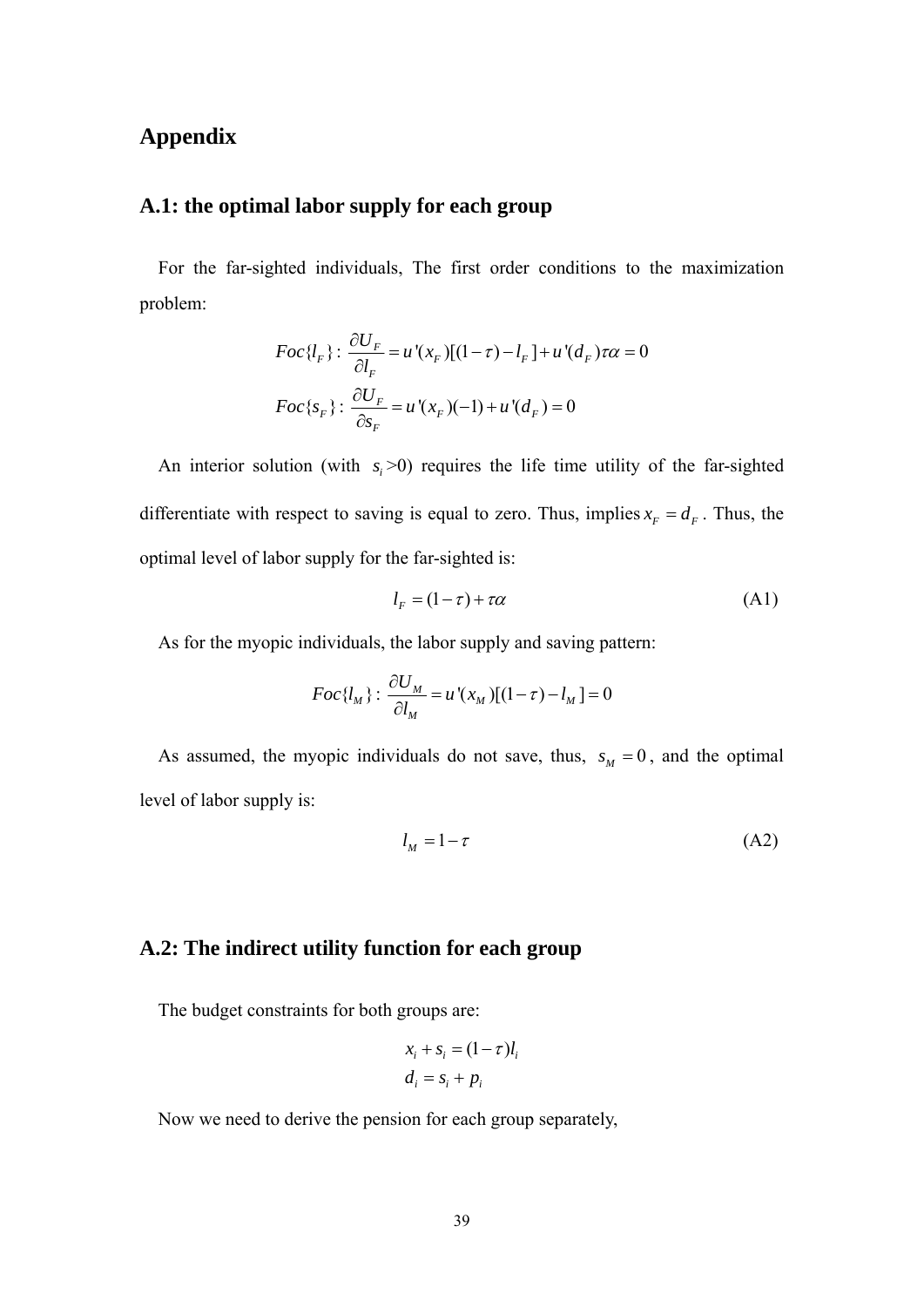$$
p_i = \tau[\alpha l_i + (1 - \alpha)EI]
$$
  
 
$$
El = l_F E \lambda_F + l_M E(1 - \lambda_F)
$$

Thus, substitute  $I<sub>F</sub>$  and  $I<sub>M</sub>$  from A1 and A2 into Eq. (7), we obtain the pension for the far-sighted and myopic individuals:

$$
Ewl = lF E\lambdaF + lM E\lambdaM = (1 - \tau) + \frac{1}{2}\tau\alpha
$$
  
\n
$$
pF = \tau[\alpha lF + (1 - \alpha)EI] = \tau(1 - \tau) + \frac{\tau^2 \alpha(1 + \alpha)}{2}
$$
(A3)  
\n
$$
pM = \tau[\alpha lM + (1 - \alpha)EI] = \tau(1 - \tau) + \frac{\tau^2 \alpha(1 - \alpha)}{2}
$$

Thus, the indirect utility function for the far-sighted could be obtained in following steps; Firstly, from the budget constraints, the saving function for the far-sighted is:

$$
s_F = \frac{l_F(1-\tau) - \frac{l_F^2}{2} - p_F}{2} \tag{A4}
$$

Substitute (A2) and (A3) to (A4), the savings of far-sighted could be interpreted as a function of  $(\tau, \alpha)$ :

$$
s_F = \frac{1}{2} - 2\tau + \frac{3}{2}\tau^2 - \tau^2\alpha^2 - \frac{1}{2}\tau^2\alpha
$$
 (A5)

Remember, the far-sighted agents smooth their consumption over time, thus,

$$
x_F = d_F = s_F + p_F = \frac{l_F(1-\tau) - \frac{l_F^2}{2} + p_F}{2}
$$

Substitute  $p_F$  from Eq. (A3) into Eq. (A5),

$$
x_F = d_F = \frac{1 - (1 - \alpha)\tau^2}{4}
$$

Therefore, the indirect utility function for the far-sighted is:

$$
V^{F}(\tau,\alpha) = u(x_{F}) + u(d_{F}) = 2u[\frac{1 - (1 - \alpha)\tau^{2}}{4}]
$$
 (A6)

As for the myopic individuals:

$$
x_M = (1 - \tau)l_M
$$
  

$$
d_M = p_M
$$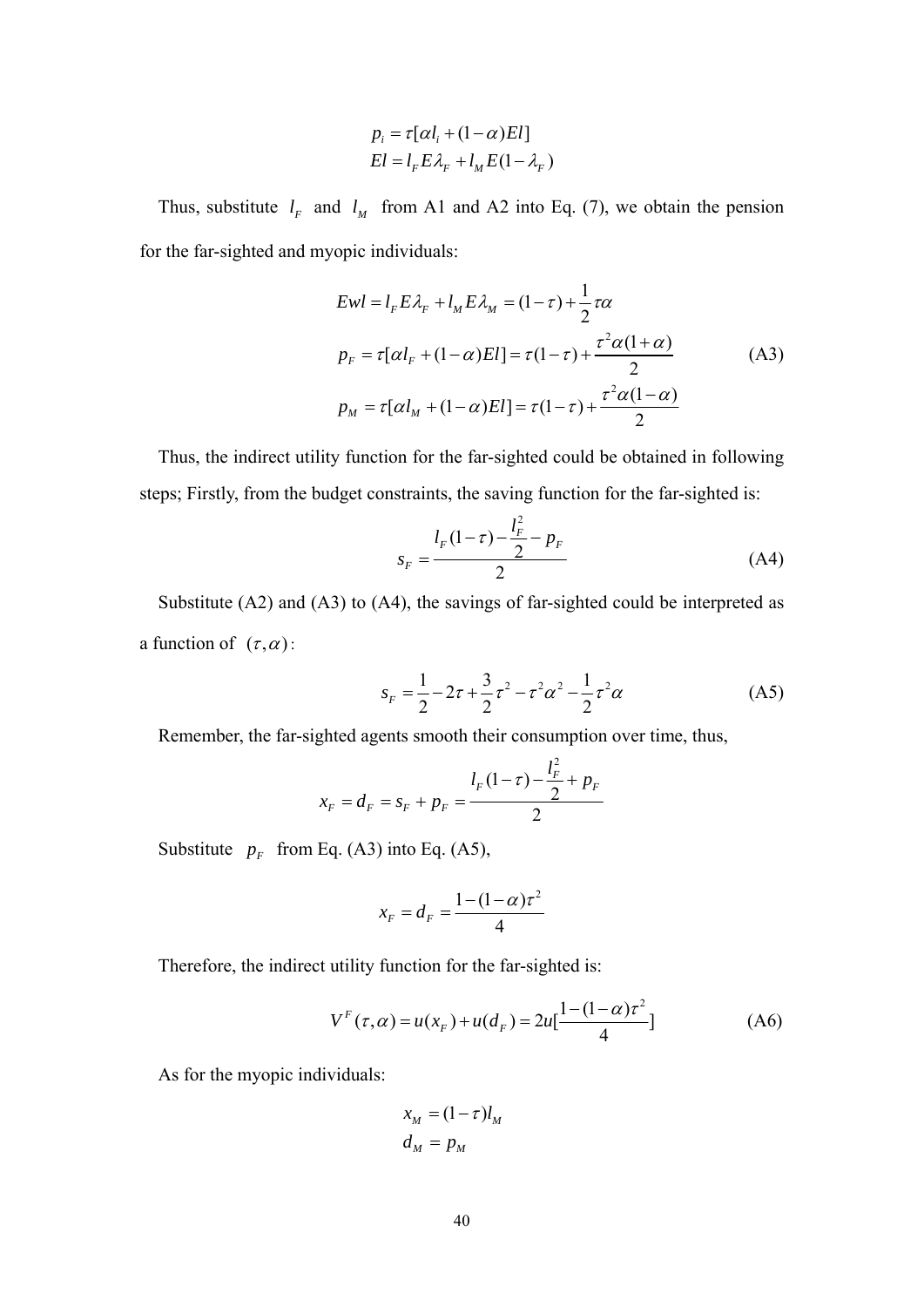Substitute  $l_M$  from (A2) and  $p_M$  from (A3), the indirect utility function for the myopic agents is obtained in following form:

$$
V^{M}(\tau,\alpha) = u \left[ \frac{(1-\tau)^{2}}{2} \right] + u[\tau(1-\tau) + \frac{\tau^{2} \alpha (1-\alpha)}{2}] \tag{A7}
$$

### **A.3: Group-specific preference (Proof for Proposition 1)**

### **The optimal social security for the far-sighted household:**

The first order condition to maximize  $V^F$  w.r.t  $\alpha, \tau$  given  $\alpha, \tau \in [0,1]$  is obtained accordingly,

$$
\begin{cases}\n\frac{dV^F}{d\tau} = u'(x_F)\tau(\alpha - 1) \\
\frac{dV^F}{d\alpha} = u'(x_F)\frac{\tau^2}{2}\n\end{cases}
$$
\n(A8)

The critical point is  $(\tau, \alpha) = (0, 1)$ . According to the second derivatives test,

$$
\begin{cases}\n\frac{\partial^2 V^F}{\partial \tau^2} = u''(x_F)(\alpha - 1)^2 \frac{\tau^2}{2} + u'(x_F)(\alpha - 1) \\
\frac{\partial^2 V^F}{\partial \alpha^2} = u''(x_F) \frac{\tau^4}{8} \\
\frac{\partial^2 V^M}{\partial \alpha \partial \tau} = u''(x_F) \frac{\tau^3}{4} (\alpha - 1) + u'(x_F) \tau\n\end{cases} (A9)
$$

**Obviously** 2 2  $V^F$ τ ∂ ∂ and 2  $\frac{1}{2} < 0$  $V^F$ α  $\frac{\partial^2 V^F}{\partial \alpha^2}$  < 0 in the critical point, however, the Hessian Matrix

is  $H_F = 0$  implying negative semidefinite, therefore, we need to characterize the maximization problem in a more general form:

As 
$$
\frac{dV^F}{d\tau} \le 0
$$
, the critical value for  $\tau$  to maximize  $V_F$  is  $\tau = 0$ , in this case,

obviously we have  $\alpha_F^* \in [0, 1]$ ,  $\tau_F^* = 0$ .

As 
$$
\frac{dV^F}{d\alpha} \ge 0
$$
, the critical value for  $\alpha$  to maximize  $V_F$  is  $\alpha = 1$ , although there is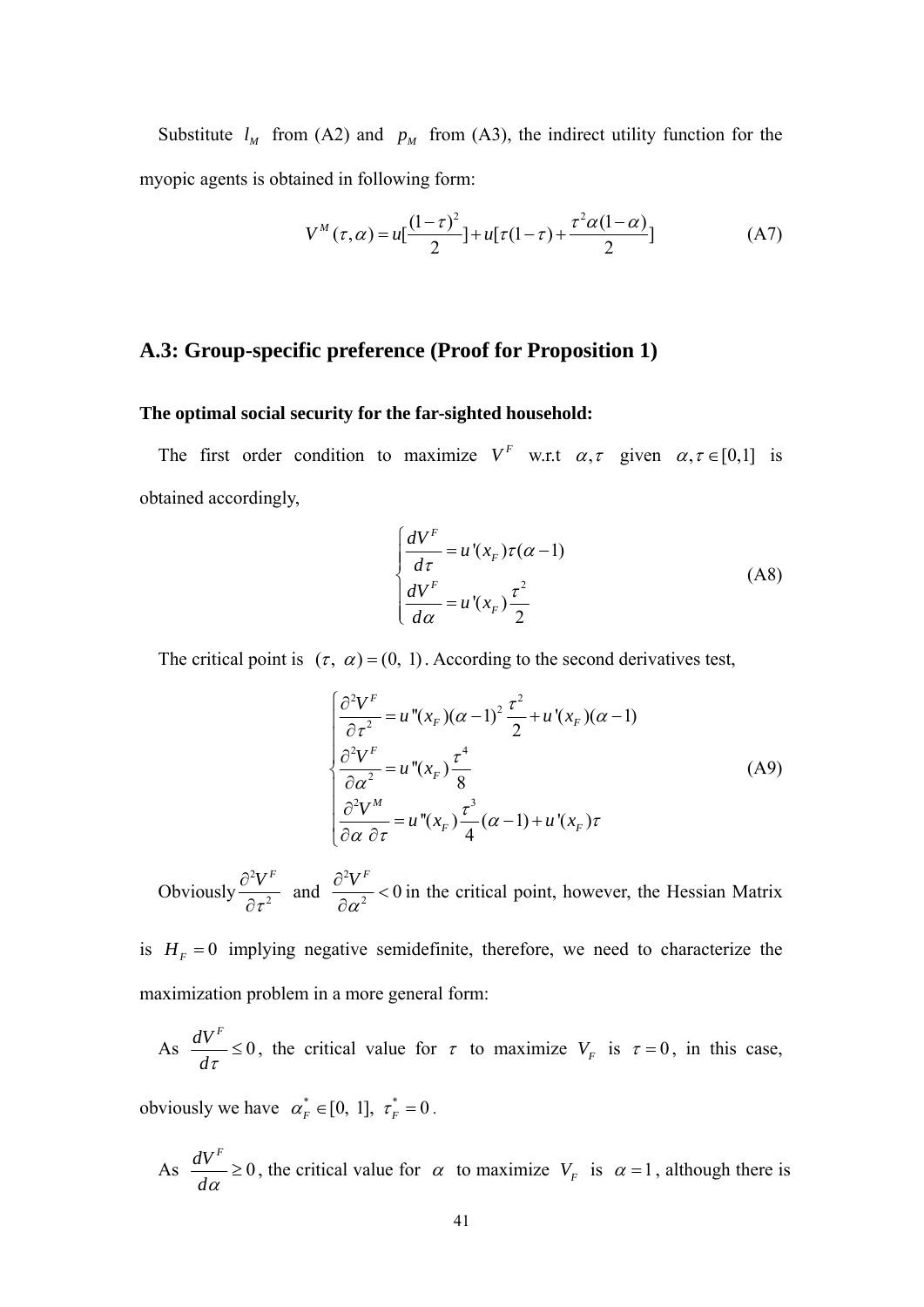no specific requirement for  $\tau$ ,  $s_F$  needs to be non-negative. Therefore, we have  $\alpha_F^* = 1, \tau_F^* \in [0, 1]$ .

In sum, the optimal social security for far-sighted agents are two solution sets:

$$
\begin{cases} \alpha_F^* = 1, & \tau_F^* \in [0, 1] \\ No \text{ social } \sec \text{urity} \end{cases}
$$

### **The optimal social security for the myopic household:**

The first order condition to maximize  $V^M$  w.r.t  $\alpha, \tau$  given  $\alpha, \tau \in [0,1]$  is obtained accordingly,

$$
\begin{cases}\n\frac{dV^M}{d\tau} = u'(x_M)(\tau - 1) + u'(d_M)[1 - 2\tau + \tau\alpha(1 - \alpha)] \\
\frac{dV^M}{d\alpha} = u'(d_M)\tau^2(\frac{1}{2} - \alpha)\n\end{cases} (A8)
$$

The critical point we obtained is:

$$
\alpha_{M}^{*} = \frac{1}{2}, \ \tau_{M}^{*} = \frac{u'(x_{M}) - u'(d_{M})}{u'(x_{M}) - \frac{7}{4}u'(d_{M})}
$$

Noticing that,  $x_M > d_M$ , thus,  $u'(x_M) < u'(d_M) < \frac{7}{4}u'(d_M)$ , further more,  $[u'(x_M) - \frac{7}{4}u'(d_M)] > u'(x_M) - u'(d_M)$ , therefore,  $0 < \tau^* < 1$ . Also, the more

concave the utility function, the lower the value  $\tau^*$  is.

Now we take the second partial derivative test:

$$
\begin{cases}\n\frac{\partial^2 V^M}{\partial \tau^2} = u''(x_M)(\tau - 1)^2 + u'(x_M) + u''(d_M)[1 - 2\tau + \tau \alpha (1 - \alpha)]^2 + u'(d_M)(\alpha - \alpha^2 - 2) \\
\frac{\partial^2 V^M}{\partial \alpha^2} = u''(d_M)\tau^4(\frac{1}{2} - \alpha)^2 - u'(d_M)\tau^2 \\
\frac{\partial^2 V^M}{\partial \alpha \partial \tau} = u''(d_M)\tau^3(\frac{1}{2} - \alpha)[(1 - 2\tau + \tau \alpha (1 - \alpha)] + u'(d_M)(1 - 2\alpha)\tau\n\end{cases} (A9)
$$

Obviously, 2 2  $V^M$ τ ∂ ∂ and 2  $\frac{1}{2} < 0$  $V^M$ α  $\frac{\partial^2 V^M}{\partial \alpha^2}$  < 0, the determinant of the Hessian Matrix

 $H_M > 0$  for  $(\alpha_M^*, \tau_M^*)$ . Therefore,  $(\alpha_M^*, \tau_M^*)$  is the optimal local maximum for  $V_M$ . Moreover,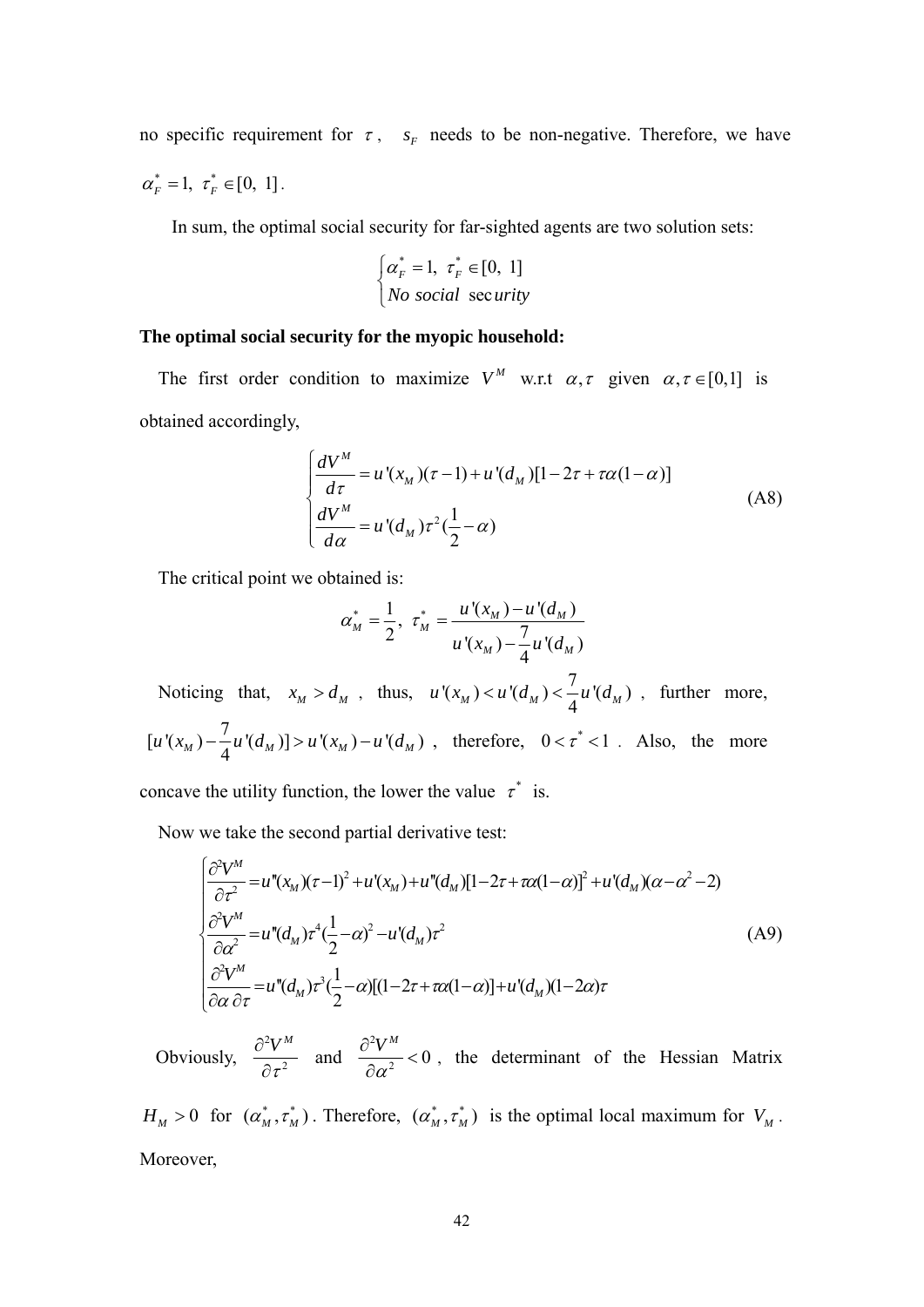$$
\frac{\partial \tau_M^*}{\partial \alpha} = \frac{u''(d_M)(\alpha - \frac{1}{2})(1 - \frac{7}{4}\tau)\tau^2}{u'(x_M) + (1 - \tau)^2 u''(x_M) - \frac{7}{4}u'(d_M) + (1 - \frac{7}{4}\tau)u''(d_M)[1 - 2\tau + \alpha(1 - \alpha)]}
$$
  
negative  
As  $u' > 0$ ,  $u'' < 0$ , we have: 
$$
\begin{cases} \frac{\partial \tau_M^*}{\partial \alpha} > 0 & \text{when } \alpha > \frac{1}{2} \\ 0 & \text{when } \alpha > \frac{1}{2} \end{cases}
$$

$$
\begin{cases}\n < 0, \text{ we have:} \\
\frac{\partial \tau_M^*}{\partial \alpha} < 0 \text{ when } \alpha < \frac{1}{2}\n\end{cases}
$$

## **A.4: The policy in the political equilibrium in a mixed economy**

In order to obtain the most preferred payroll tax rates  $\tau$  and the level of  $\alpha$ , we have to substitute  $V^M(P^N)$  and  $V^F(P^N)$  which are defined respectively in Eq. (A4) and (A5). Parties act simultaneously, taking the choice of the other party candidate as given, and do not cooperate. Therefore, for instance, politician A would maximize a weighted welfare function obtained from Eq. (18). Given the problem is symmetric for politician B, we write the optimization problem for politician *N* as follows:

$$
W^{N} = E\{\sum_{i=F,M} \lambda^{i} \phi^{i} [V^{i}(P^{N}) - V^{i}(P^{-N})]\}
$$
 (A10)

Thus, the FOCs are obtained accordingly:

$$
Foc\{\tau\}: \frac{dW^N}{d\tau} = \sum_{i=F,M} \lambda^i \phi^i \frac{dV^i(P^N)}{d\tau} = 0
$$
  
\n
$$
Foc\{\alpha\}: \frac{dW^N}{d\alpha} = \sum_{i=F,M} \lambda^i \phi^i \frac{dV^i(P^N)}{d\alpha} = 0
$$
\n(A11)

Substitute Eq. (A7) and (A9) into first order Eq. (A11), we obtain the general solution for the payroll tax rates and the Bismarckian factor. Setting the first order conditions equal to zero yields a system of two equations that jointly determine the most preferred value for  $\tau$  and  $\alpha$ .

$$
\tau = \frac{\lambda^M \phi^M[u'(x_M) - u'(d_M)]}{\lambda^M \phi^M[u'(x_M) - u'(d_M)] - (1 - \alpha)\lambda^F \phi^F u'(d_F) - \lambda^M \phi^M u'(d_M) + \alpha(1 - \alpha)\lambda^M \phi^M u'(d_M)} \text{A12(1)}
$$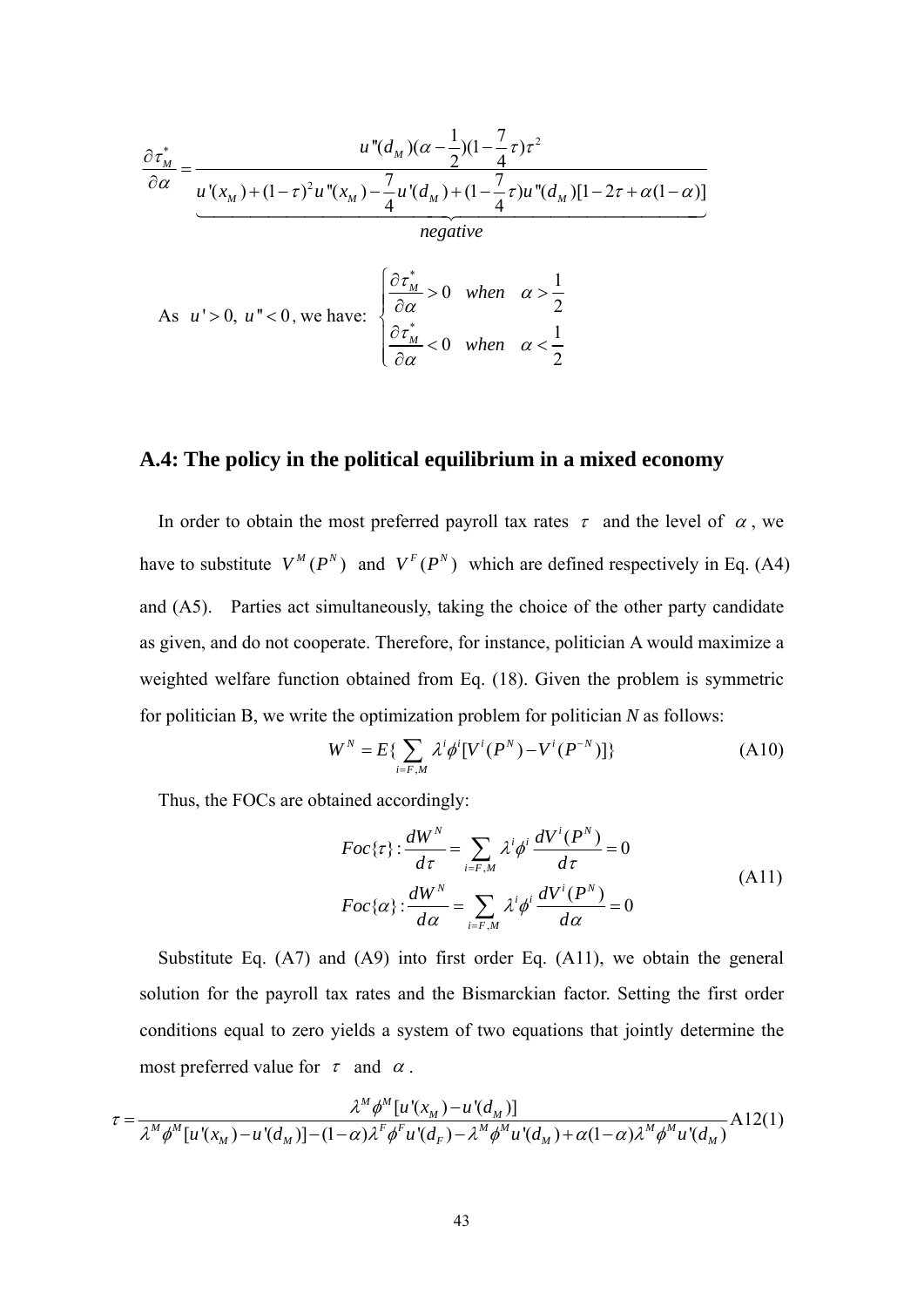$$
\alpha^* = \frac{1}{2} + \frac{\lambda^F \phi^F u^*(d_F)}{2\lambda^M \phi^M u^*(d_M)}
$$
 A12(2)

Note,  $\alpha \in (0,1)$ , therefore, the Bismarckian factor  $\alpha$  in the local equilibrium is derived accordingly,

$$
\alpha^* = \begin{cases} \frac{1}{2} + \frac{\lambda^F \phi^F u'(d_F)}{2\lambda^M \phi^M u'(d_M)} & \text{for } \lambda^F \phi^F u'(d_F) < \lambda^M \phi^M u'(d_M) \\ 1 & \text{for } \lambda^F \phi^F u'(d_F) \ge \lambda^M \phi^M u'(d_M) \end{cases}
$$
 A13(1)

$$
\left|1\right\rangle \qquad \qquad \text{for } \lambda^F \phi^F u^{\prime}(d_F) \geq \lambda^M \phi^M u^{\prime}(d_M) \qquad \qquad \text{A13(2)}
$$

When  $\lambda^F \phi^F u^{\dagger} (d_F) < \lambda^M \phi^M u^{\dagger} (d_M)$ ,  $\alpha^* = \frac{1}{2} + \frac{\lambda^F \phi^F u^{\dagger} (d_F)}{2 \lambda^M \phi^M u^{\dagger} (d_M)}$  $F \nightharpoonup F$ *F M M M u d u d*  $\alpha^* = \frac{1}{1} + \frac{\lambda^r \phi}{r}$  $\lambda^{\scriptscriptstyle{M}}\phi$  $=\frac{1}{2} + \frac{\lambda \psi}{2 \lambda M M M}$  we obtain a more

compact form of the equilibrium tax rate  $\tau$  by substituting the equilibrium Bismarckian factor  $\alpha$  from Eq. A13(1) into the Eq. (A11).

$$
\tau^* = \frac{[u'(x_M) - u'(d_M)]}{[u'(x_M) - 2u'(d_M)] + \frac{u'(d_M)}{4} [1 - \frac{\lambda^F \phi^F u'(d_F)}{\lambda^M \phi^M u'(d_M)}]^2}
$$
(A14)

See from A13(2), when  $\lambda^F \phi^F u^{\dagger} (d_F) \geq \lambda^M \phi^M u^{\dagger} (d_M)$ , we can not derive the equilibrium social security policy from the Eq. (A12) directly. Thus, it is considered as a special case. Therefore, we have to substitute the equilibrium Bismarckian factor in which  $\alpha^* = 1$  directly to the Lagrange problem A(10) so as to derive the equilibrium payroll tax rate, and the expression of the equilibrium payroll tax rate is as follows:

$$
\tau = \frac{u'(x_M) - u'(d_M)}{u'(x_M) - 2u'(d_M)}
$$

To sum up, in the mixed economy, the equilibrium social security policy is in the following form:

When 
$$
\lambda^F \phi^F u^{\dagger} (d_F) < \lambda^M \phi^M u^{\dagger} (d_M)
$$
,  
\n
$$
(\alpha^*, \tau^*) = \begin{cases}\n\alpha^* = \frac{1}{2} + \frac{\lambda^F \phi^F u^{\dagger} (d_F)}{2 \lambda^M \phi^M u^{\dagger} (d_M)} \\
\tau^* = \frac{[u^{\dagger} (x_M) - u^{\dagger} (d_M)]}{[u^{\dagger} (x_M) - 2u^{\dagger} (d_M)] + \frac{u^{\dagger} (d_M)}{4} [1 - \frac{\lambda^F \phi^F u^{\dagger} (d_F)}{\lambda^M \phi^M u^{\dagger} (d_M)}]^2}\n\end{cases}
$$
\nA(15)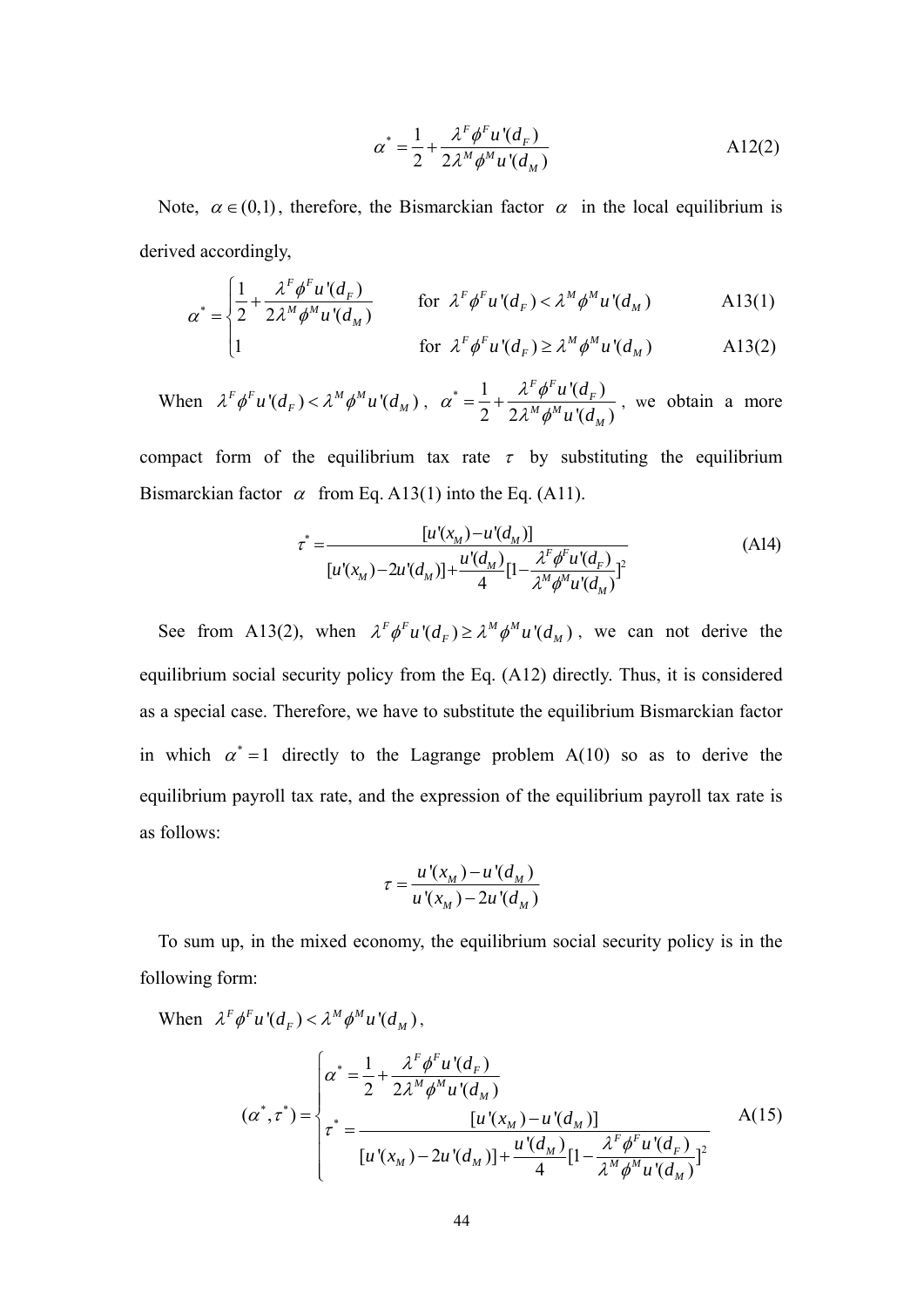When  $\lambda^F \phi^F u^{\mathsf{T}}(d_F) \geq \lambda^M \phi^M u^{\mathsf{T}}(d_M)$ ,

$$
(\alpha^*, \tau^*) = \begin{cases} \alpha^* = 1\\ \tau^* = \frac{u'(x_M) - u'(d_M)}{u'(x_M) - 2u'(d_M)} \end{cases}
$$
 A(16)

# **A.5: Proof for Proposition 2**

To show the second order condition, we first conduct the Hessian Matrix for the optimization problem associated with Eq.(18):

$$
H(\alpha^*, \tau^*) = \begin{bmatrix} \frac{\partial^2 W^N}{\partial \tau^2} & \frac{\partial^2 W^N}{\partial \alpha \partial \tau} \\ \frac{\partial^2 W^N}{\partial \tau \partial \alpha} & \frac{\partial^2 W^N}{\partial \alpha^2} \end{bmatrix}
$$

Therefore, there is a unique local equilibrium as long as the Hessian Matrix is negative definite with respect to the equilibrium solution  $(\tau^*, \alpha^*)$ . In our case when  $\lambda^F \phi^F u'(x_F) < \lambda^M \phi^M u'(d_M)$ , this condition is satisfied. When  $\lambda^F \phi^F u'(x) \ge \lambda^M \phi^M u'(d_M)$ , the equilibrium social security  $(\tau^*, \alpha^*)$  is  $\frac{u'(x_M) - u'(d_M)}{u(x_M) - u'(d_M)}$  $'(x_{M}) - 2u'(d_{M})$  $_M$ )  $\mu$   $\mu$ <sub>*M*</sub>  $_M$   $\mu$   $\mu$   $\mu$  $u'(x_{M}) - u'(d)$  $u'(x_{M}) - 2u'(d)$  $\frac{(-u'(d_M))}{(-2u'(d_M)}, 1)$ . The second order conditions are satisfied as well.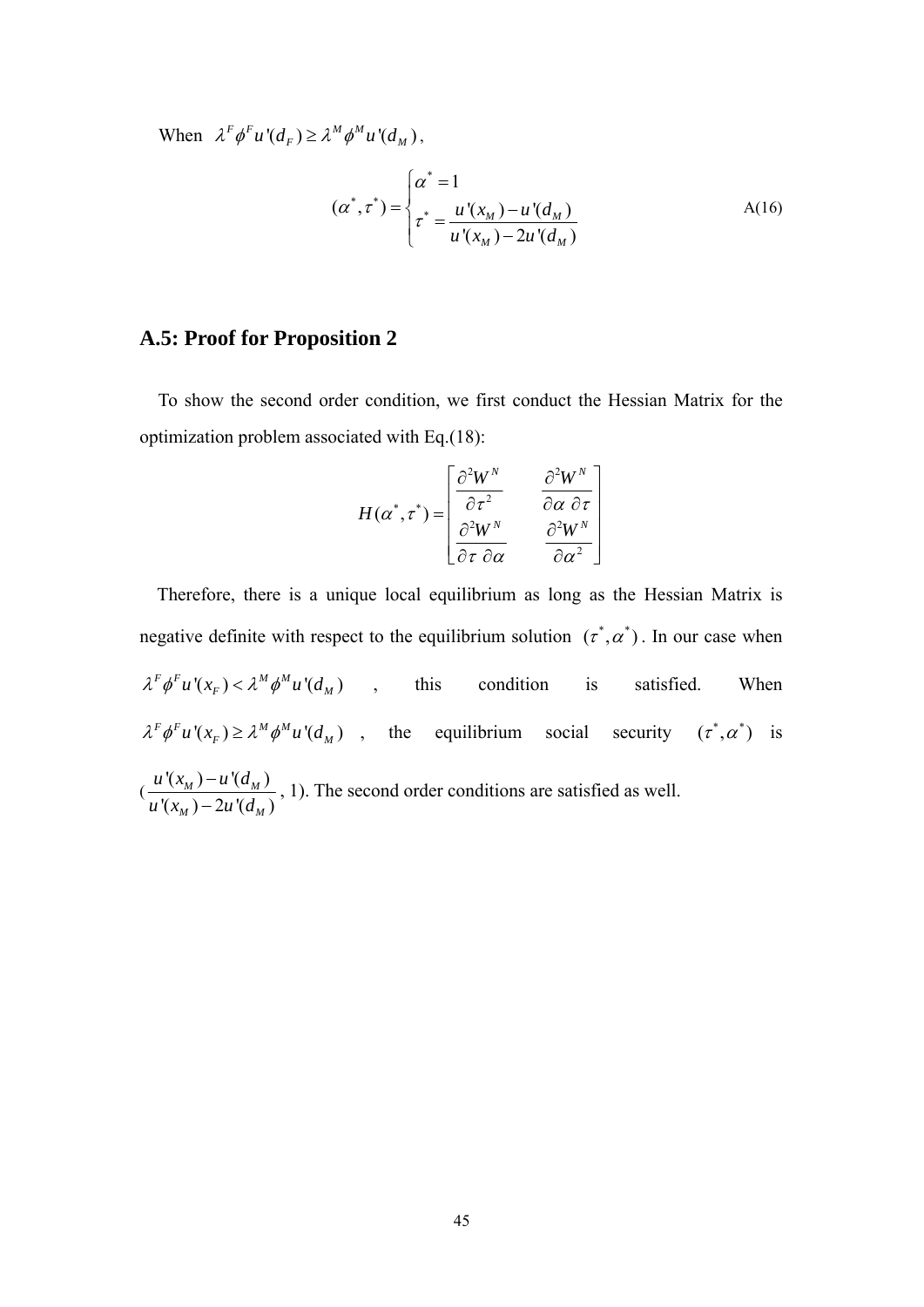| Country        | <b>Bismarckian Index</b> | <b>Effective Contribution Rate</b> |
|----------------|--------------------------|------------------------------------|
| Austria        | 0.793                    | 34.8                               |
| <b>France</b>  | 0.536                    | 27.7                               |
| <b>Germany</b> | 0.771                    | 22.4                               |
| <b>Greece</b>  | 0.957                    | 57.7                               |
| Portugal       | 0.689                    | 35.4                               |
| <b>Italy</b>   | 0.96                     | 40                                 |
| <b>Spain</b>   | 0.87                     | 45                                 |
| UK             | 0.304                    | 23.7                               |
|                |                          |                                    |

# **Table B.1: Characteristics of the pension systems**

Source: The Bismarckian Index  $\alpha$  is taken from OECD(2005), The Effective Contribution Rate  $\tau$  is taken from Disney (2004).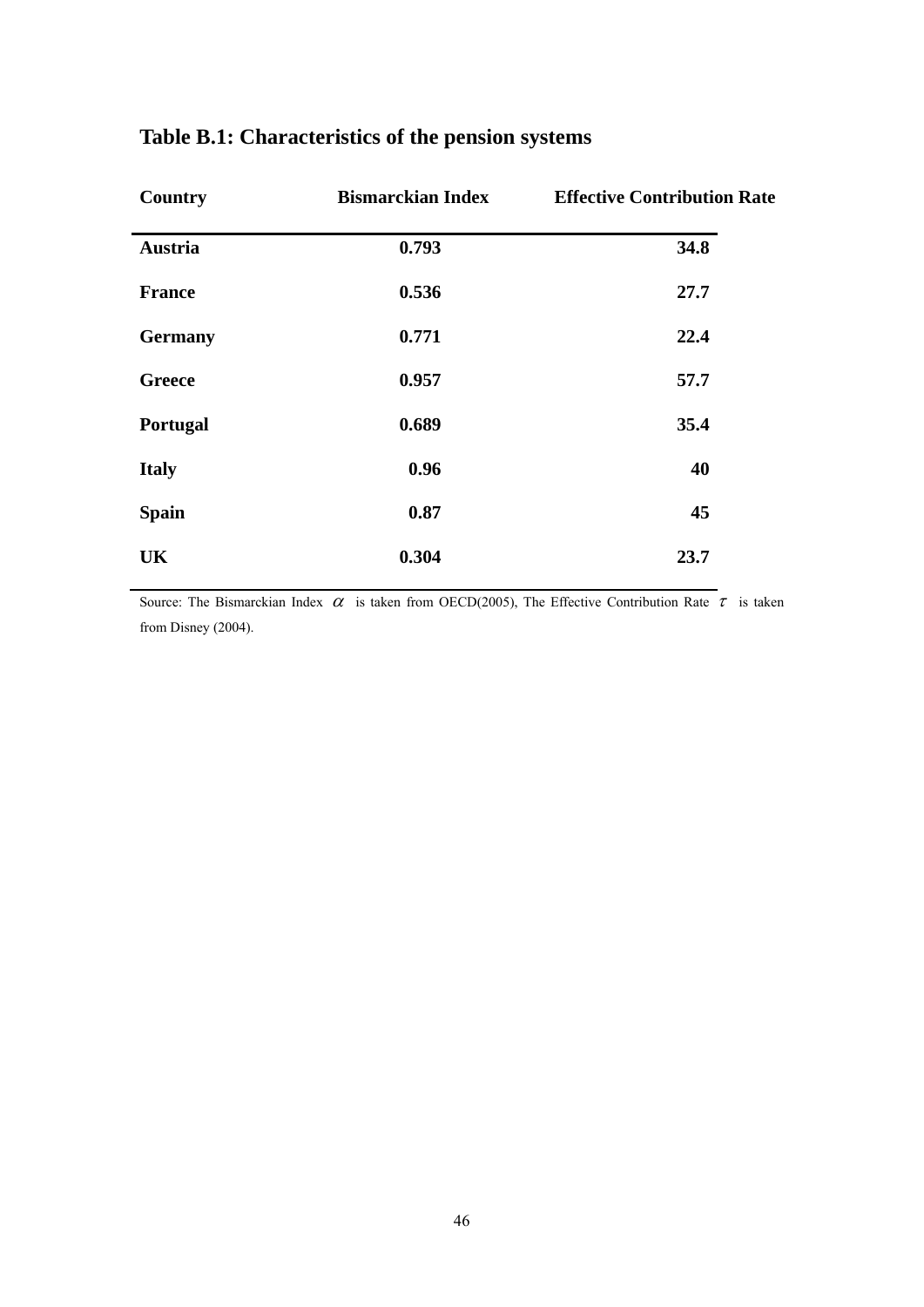### **References**

- **Andersen, T. M. and J. Bhattacharya** (2010). "On Myopia as Rationale for Social Security," *Economic Theory*, 47(1), 135-158.
- **Burden, B.** (1997). "Deterministic and Probabilistic Voting Models," *American Journal of Political Science*, 41, 1150–1169.
- **Casamatta, G., H. Cremer and P. Pestieau** (2000). The Political Economy of Social Security, *Scandinavian Journal of Economics*, 102(3), 503-22.
- **Cigno, A.** (2008). "Is there a social security tax wedge," *Labour Economics*, 15(1), 68-77.
- **Conde-Ruiz, I. and P. Profeta** (2007), "The redistributive design of social security systems," *Economic Journal*, 117, 686-712.
- **Coughlin, P.** (1992). *Probabilistic Voting Theory*, Cambridge: Cambridge University Press.
- **Cremer, H., P. De Donder, D. Maldonado, and P. Pestieau** (2007). "Voting over type and generosity of a pension system when some individuals are myopic," *Journal of Public Economics*, 91(10), 2041-2061.
- **Cremer, H., P. De Donder, D. Maldonado, and P. Pestieau** (2008). "Designing a linear pension scheme with forced savings and wage heterogeneity," *International Tax and Public Finance*, 15(5), 547-562.
- **Cremer, H., P. De Donder, D. Maldonado, and P. Pestieau** (2009). "Forced Saving, Redistribution and Nonlinear Social Security Schemes", *Southern Economic Journal*, 76(1), 86-98.
- **Cremer, H. and P. Pestieau (**1998). "Social insurance, majority voting and labor mobility," *Journal of Public Economics*, 68(3), 397-420.
- **Cremer, H. and P. Pestieau** (2011). "Myopia, redistribution and pensions," *European Economic Review*, 55(2), 165-175.
- **Diamond, P. A. and B. Koszegi** (2003). "Quasi-Hyperbolic Discounting and Retirement," *Journal of Public Economics*, 87, 1839–1872.
- **Disney, R.** (2004). "Are contributions to public pension programmes a tax on employment," *Economic Policy,* 39, 267–311.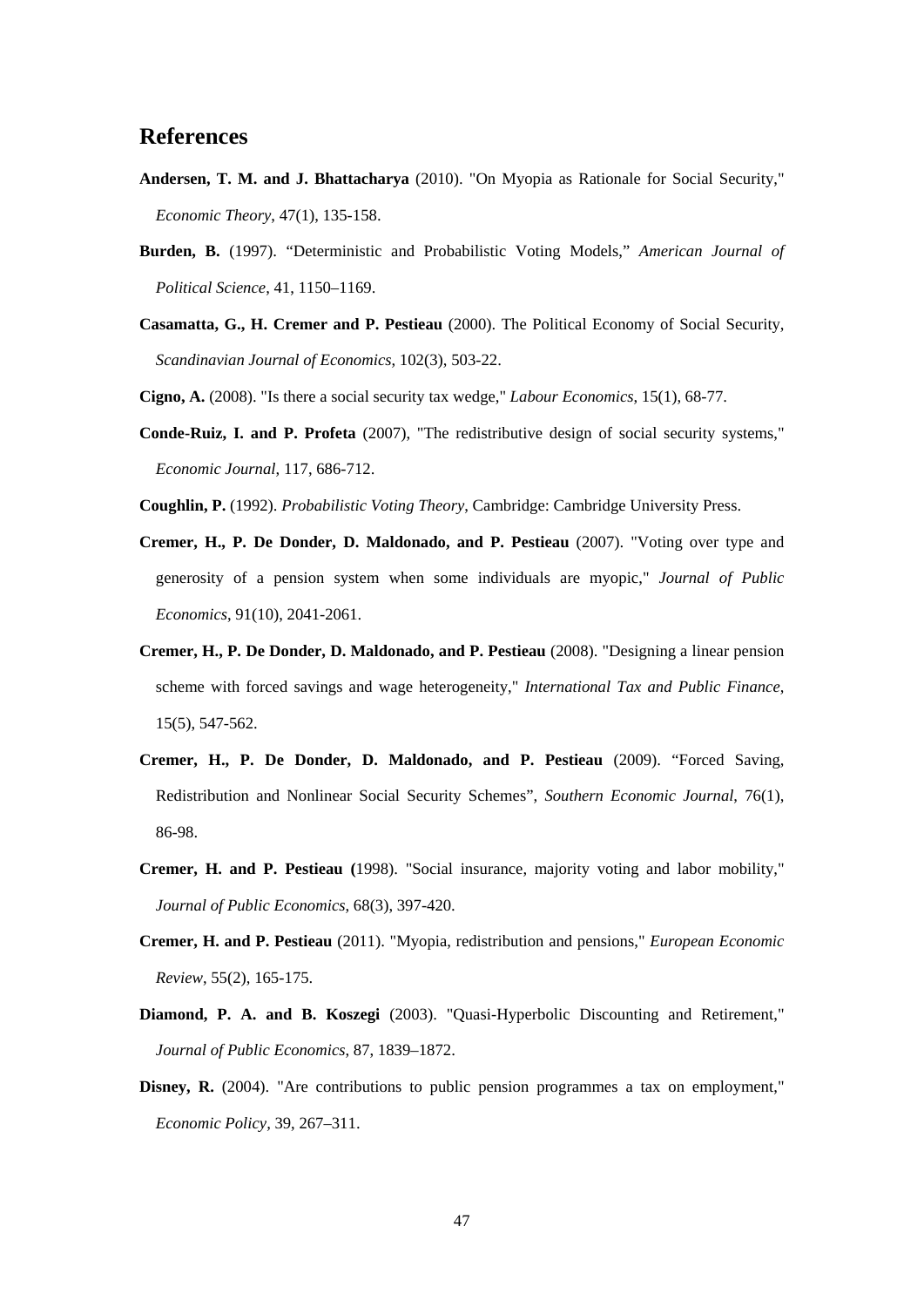- **Dixit, A., and J. Londregan** (1996). "The Determinants of Success of Special Interests in Redistributive Politics," *Journal of Politics*, 58(4), 1132- 1155
- **Dixit, A., and J. Londregan** (1998). "Ideology, Tactics, And Efficiency In Redistributive Politics," *The Quarterly Journal of Economics*, 113(2), 497-529.
- **Feldstein, M. S.** (1985). "The Optimal Level of Social Security Benefits," *The Quarterly Journal of Economics*, 100(2), 303-20.
- **Feldstein, M. And J. B. Liebman** (2002). "Social security," pp. 2245-2324 in: A. J. Auerbach and M. Feldstein (eds.), *Handbook of Public Economics*, vol.4, North-Holland, Amsterdam.
- **Gonzalez-Eiras, M. and D. Niepelt** (2008). "The future of social security," *Journal of Monetary Economics*, 55(2), 197-218.
- **Hassler, J. and A. Lindbeck** (1997). "Optimal actuarial fairness in pension systems: A note. Economics Letters," 55, 251-255.
- **Imrohoroglu, A., S. Imrohoroglu and D. H. Joines** (2003)."Time-Inconsistent Preferences and Social Security," *The Quarterly Journal of Economics*, 118(2), 745-784.
- **Kaplow, L.** (2006)."Myopia and the Effects of Social Security and Capital Taxation on Labor Supply," NBER Working Papers 12452.
- **Krieger, K. and S. Traub** (2008). "Back to Bismarck? Shifting Preferences for Intragenerational Redistribution in OECD Pension Systems," Working Papers 13, University of Paderborn, CIE Center for International Economics.
- **Lindbeck A. and J. Weibull** (1987). "Balanced-budget redistribution as the outcome of political competition, " *Public Choice*, 52, 273–297.
- **Loewenstein, G.** (1996). "Out of Control: Visceral Influences on Behavior," *Organizational Behavior and Human Decision Processes*, 65(3), 272-292.
- **Koethenbuerger, M., P. Poutvaara, and P. Profeta** (2008). "Why are more redistributive social security systems smaller? A median voter approach" *Oxford Economic Papers,* 60(2), 275-292
- **Meltzer, A. and S. Richard** (1981). "A rational theory of the size of government," *Journal of Political Economy*, 89, 914–927.
- **Mueller, D. C.** (1989). *Probabilistic Majority Rule*, Kyklos, 42(2), 151-70.
- **Munnell, A. H.** (1977). *The Future of Social Security*. Brookings, Washington, D.C. **OECD (2005).** *Pensions at a Glance. Public policies across OECD countries,* OECD, Paris.